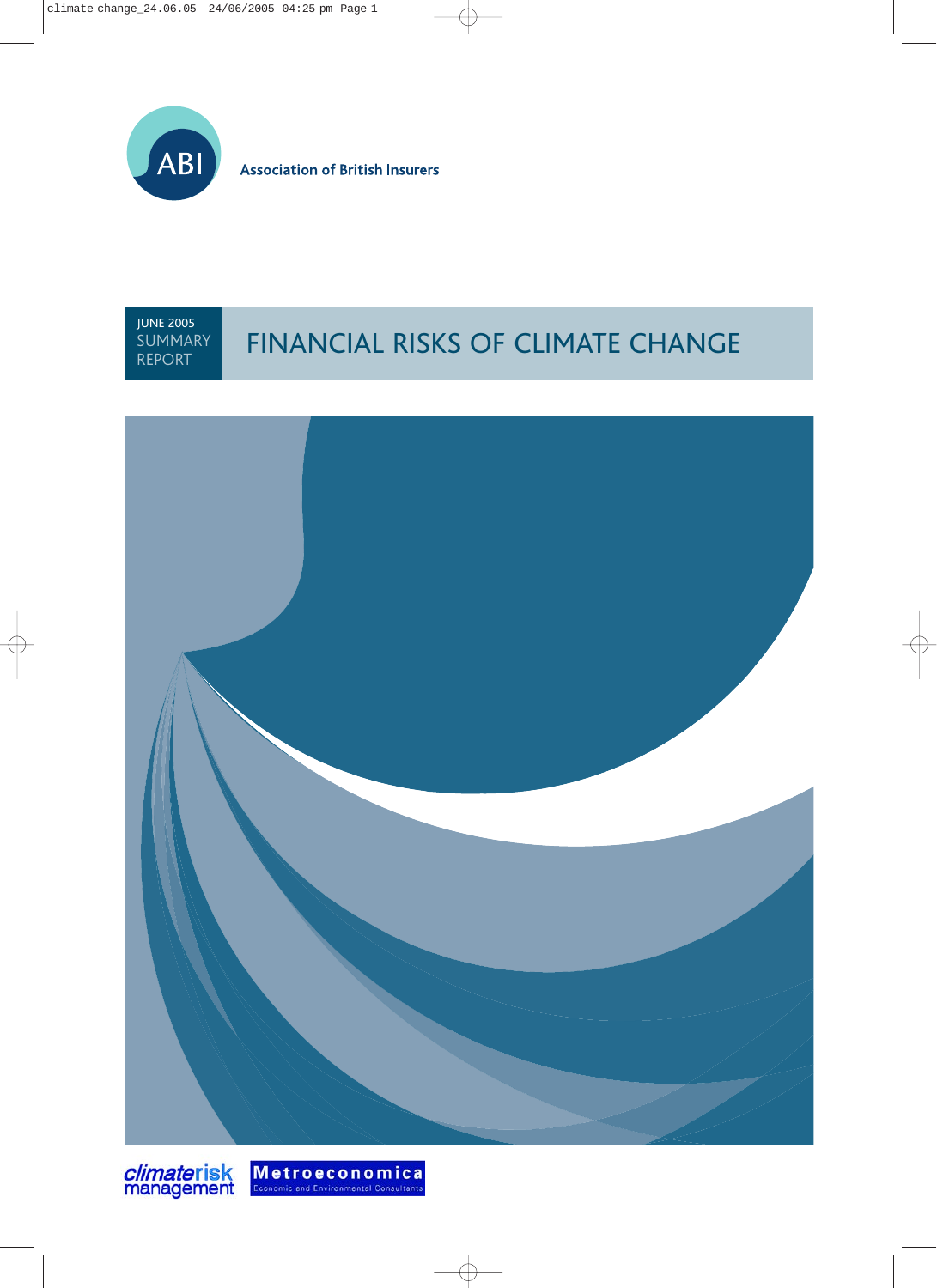An electronic copy of this report, along with supporting technical annexes containing further details of all methods and results, are available from: http://www.abi.org.uk/climatechange

The ABI publishes research that explores public policy and other issues relevant to the insurance industry and its customers. Dr Sebastian Catovsky in the Household and Property Team at the ABI managed this project.

.<br>Better Technology BETTER DATA BETTER DECISIONS



The Association of British Insurers (ABI) commissioned and funded Climate Risk Management (in collaboration with Metroeconomica) to carry out this research. Some of the work was undertaken in partnership with AIR Worldwide Corporation (AIR) through stress-testing of their catastrophe models. The ABI is grateful to AIR for their involvement in the project. However, the scenarios developed, the analysis of the data, and the report's conclusions belong exclusively to the ABI.

© The Association of British Insurers 2005. All rights reserved.

### Acknowledgements

Climate Risk Management and Metroeconomica would like to acknowledge the assistance of the following organisations, particularly for access to new and unpublished data:

AIR Worldwide Corporation Swiss Re Munich Re Lloyd's Corporation Comité Européen des Assurances UK Climate Impacts Programme

The ABI is grateful to the following individuals for their involvement in the Project Board:

Vinay Mistry, Group Reinsurance Risk and Exposure Analyst, Aviva Andy Challoner, Head of General Insurance Risk Management, Aviva Peter Dower, Underwriting Manager, Zurich Dr Jens Mehlhorn, Head of Floods Group, Swiss Re Dr Eberhard Faust, Head of Climate Risks, Munich Re James Orr, Manager, Loss Modelling, Lloyd's Paul Nunn, Catastrophe Risk Manager, ACE David Russell, Adviser for Responsible Investment, Universities Superannuation Scheme Michele Pittini, Economic Adviser, Defra Dr Richenda Connell, Technical Director, UKCIP

The expertise of these individuals was invaluable. However, the analyses and conclusions of this report represent the opinion of the ABI, and not necessarily those of the individuals on the Project Board.



The ABI is grateful to Risk Management Solutions for contributing some unpublished results from their models of US hurricane losses.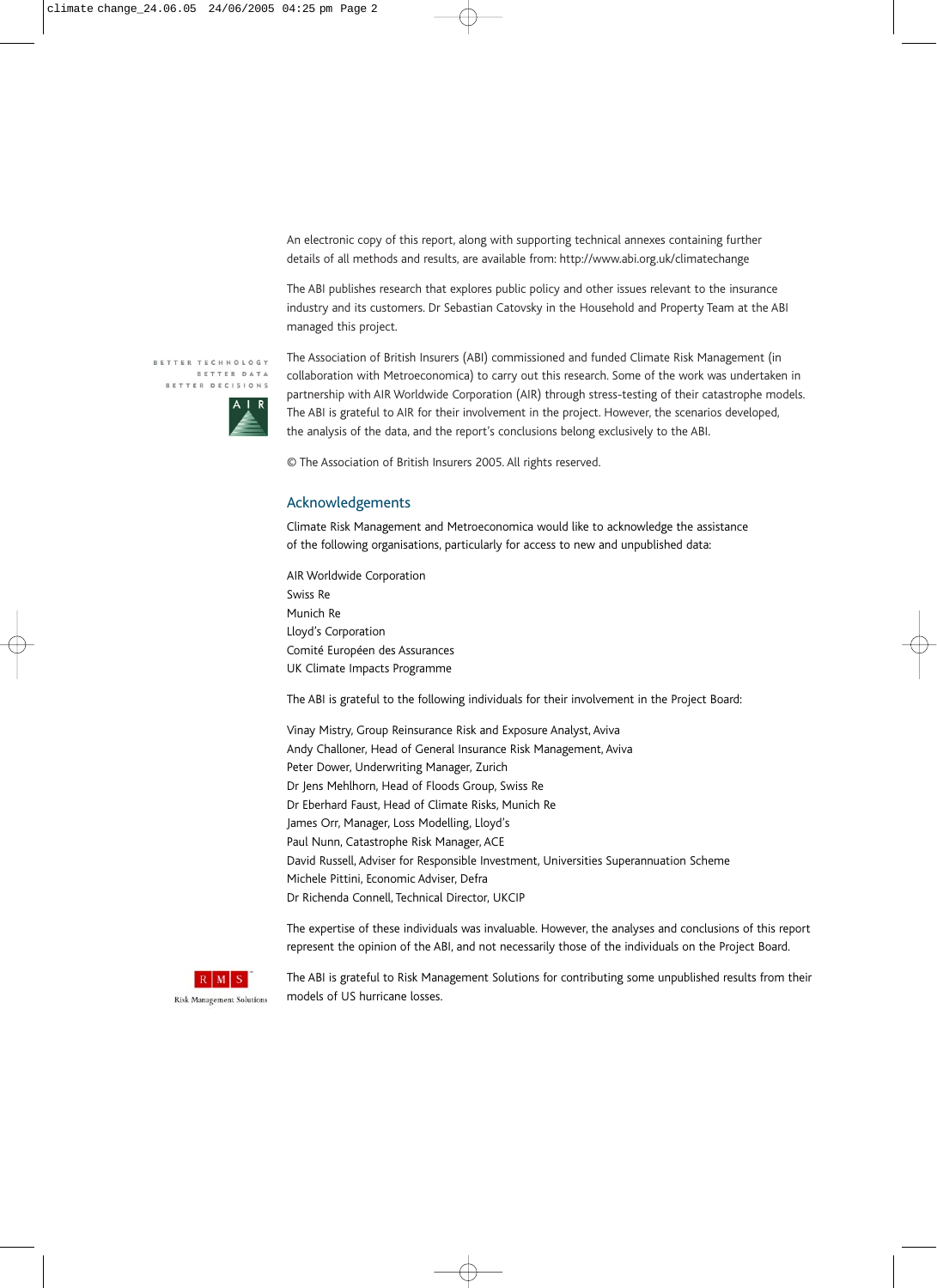# FOREWORD

Climate change is a key issue for the world in the 21st century. It will feature prominently in 2005, as the UK Government makes climate change one of its top two priorities during its Presidencies of the G8 and the European Union.

To contribute to the international debate, the ABI commissioned this new research to examine in detail how climate change could affect the costs of extreme weather in the future. It builds on our previous research by using insurance industry catastrophe models to quantify regional costs of climate change.

Insurance acts as a financial litmus-test for sustainability. Choices that society makes today will affect future costs. Insurance can help quantify these costs. The study focuses on the most costly aspect of weather today – extreme storms such as hurricanes, typhoons, and windstorms in the major insurance markets of the US, Japan, and Europe.

Our research shows that even quite small increases in the intensity of such storms, as predicted by the latest climate science, could increase damage costs by at least two-thirds by the end of the century. The most extreme storms could become even more destructive, leading to losses greater than we have seen before. Insurance markets could become more volatile, as the costs of capital required to cover such events increased.

Many of the potential costs described in this report could be avoided by taking action now. Decisionmakers in government and elsewhere have a real opportunity to make rational choices for the future by taking account of the financial costs of climate change.

Nich Stanling

Nick Starling Director of General Insurance Association of British Insurers

# **CONTENTS**

| 1              | <b>EXECUTIVE SUMMARY</b>                                                  | 4  |
|----------------|---------------------------------------------------------------------------|----|
| 2.             | <b>CONCLUSIONS</b>                                                        | 6  |
| 3.             | INTRODUCTION – CLIMATE CHANGE AND EXTREME WEATHER                         | 11 |
| 4.             | <b>PAYING FOR NATURAL CATASTROPHES – WHO BEARS THE COSTS?</b>             | 12 |
| 5.             | <b>TRENDS IN EXTREME EVENTS TO DATE</b>                                   | 16 |
| 6.             | IMPACTS OF CLIMATE CHANGE ON COSTS OF EXTREME WEATHER<br>AROUND THE WORLD | 21 |
| 7 <sub>1</sub> | IMPACTS OF CLIMATE CHANGE ON COSTS OF LIK EXTREME WEATHER                 | 30 |
| 8.             | WIDER IMPACTS OF CLIMATE CHANGE                                           | 33 |
| 9.             | FINANCIAL IMPLICATIONS OF CLIMATE CHANGE                                  | 36 |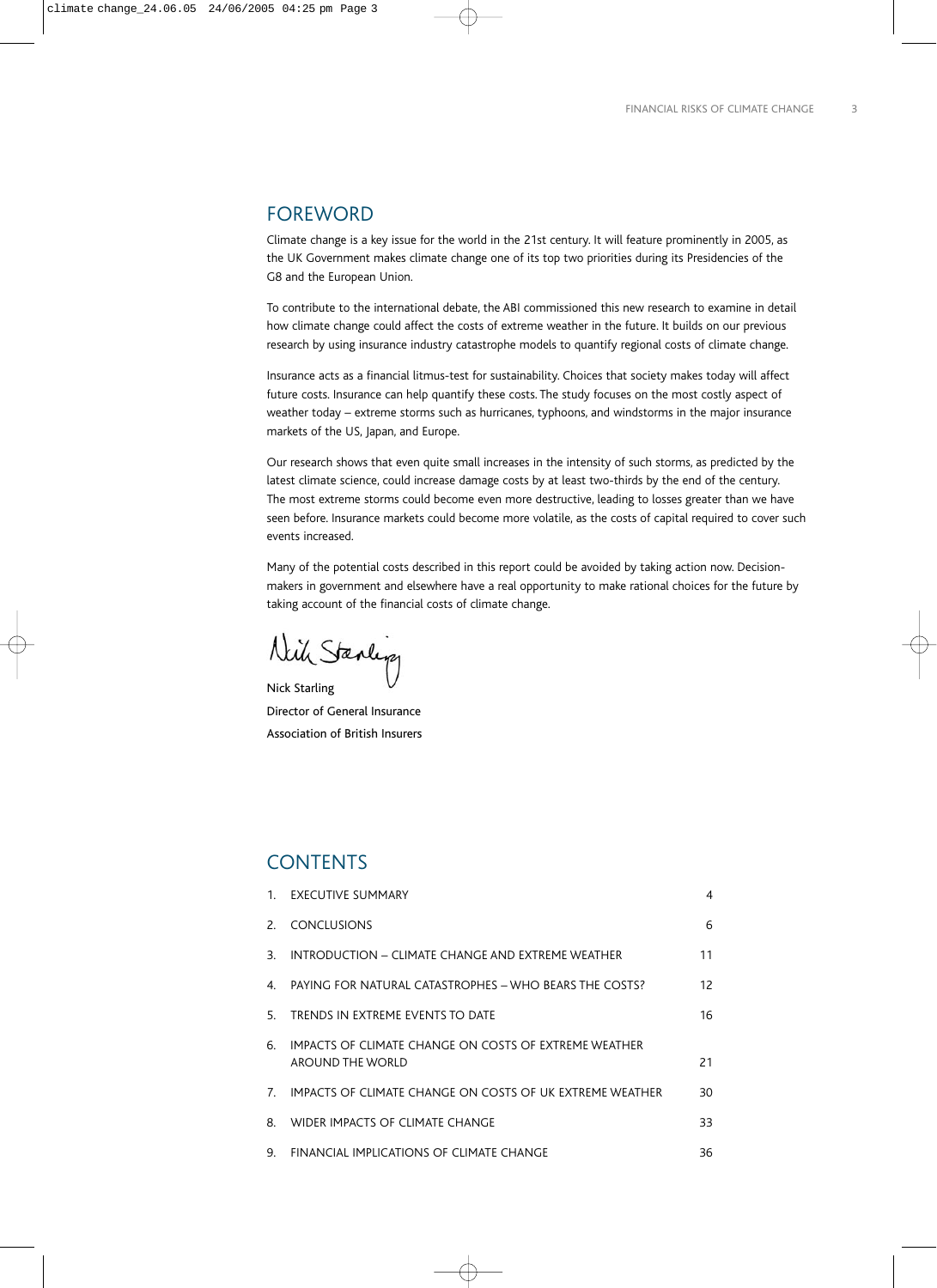#### EXECUTIVE SUMMARY 1.

Insurance is a messenger of the costs of climate change

This ground-breaking study uses insurance catastrophe models to examine the financial implications of climate change through its effects on extreme storms (hurricanes, typhoons, and windstorms). By publicising the results, the insurance industry is communicating the potential level of future risk arising from climate change, enabling governments, businesses and individuals to make rational decisions on whether and how to avoid these costs.

Climate change could significantly increase the costs of windstorm damage

Annual losses from the three major storm types affecting insurance markets (US hurricanes, Japanese typhoons and European windstorms) could increase by two-thirds to \$27 bn by the 2080s.

Focussing on the most extreme storms (losses occurring once every 100 to 250 years), by the 2080s climate change could:

- Increase wind-related insured losses from extreme US hurricanes by around three-quarters to total \$100 – 150 bn. This additional cost would be equivalent to two to three Hurricane Andrews in a single season (at 2004 prices).
- Increase wind-related insured losses from extreme Japanese typhoons by around two thirds to total \$25 – 34 bn (¥2,700 – 3,700 bn). The increase alone would be more than twice the cost of the 2004 typhoon season, the costliest in the last 100 years.
- Increase wind-related insured losses from extreme European storms by at least 5% to \$32 38 bn (€25 – 30 bn). This additional cost would be equivalent to the Martin storm in 1999, which cost \$2.5 bn (€2 bn, 2004 prices).

Climate change could also increase costs of flooding, particularly in Europe Climate change could increase the annual costs of flooding in the UK almost 15-fold by the 2080s under high emissions scenarios. If climate change increased European flood losses by a similar magnitude, annual costs could increase by a further  $$120 - 150$  bn ( $$100 - 120$  bn).

Increased losses could raise the cost of capital and increase the volatility of insurance markets

Under high emissions scenarios (where carbon dioxide levels double) insurers' capital requirements could increase by over 90% for US hurricanes, and by around 80% for Japanese typhoons. In total, an additional \$76 bn could be needed to cover the gap between extreme and average losses resulting from tropical cyclones in the US and Japan. Higher capital costs combined with greater annual losses from windstorms alone could result in premium increases of around 60% in these markets.

Socio-economic factors could exacerbate climate change

These loss estimates do not include likely increases in society's exposure to extreme storms, due to growing, wealthier populations, and increasing assets at risk. For example, if Hurricane Andrew had hit Florida in 2002 rather than 1992, the losses would have been double, due to increased coastal development and rising asset values. Adaptive measures to limit vulnerability could prevent costs escalating.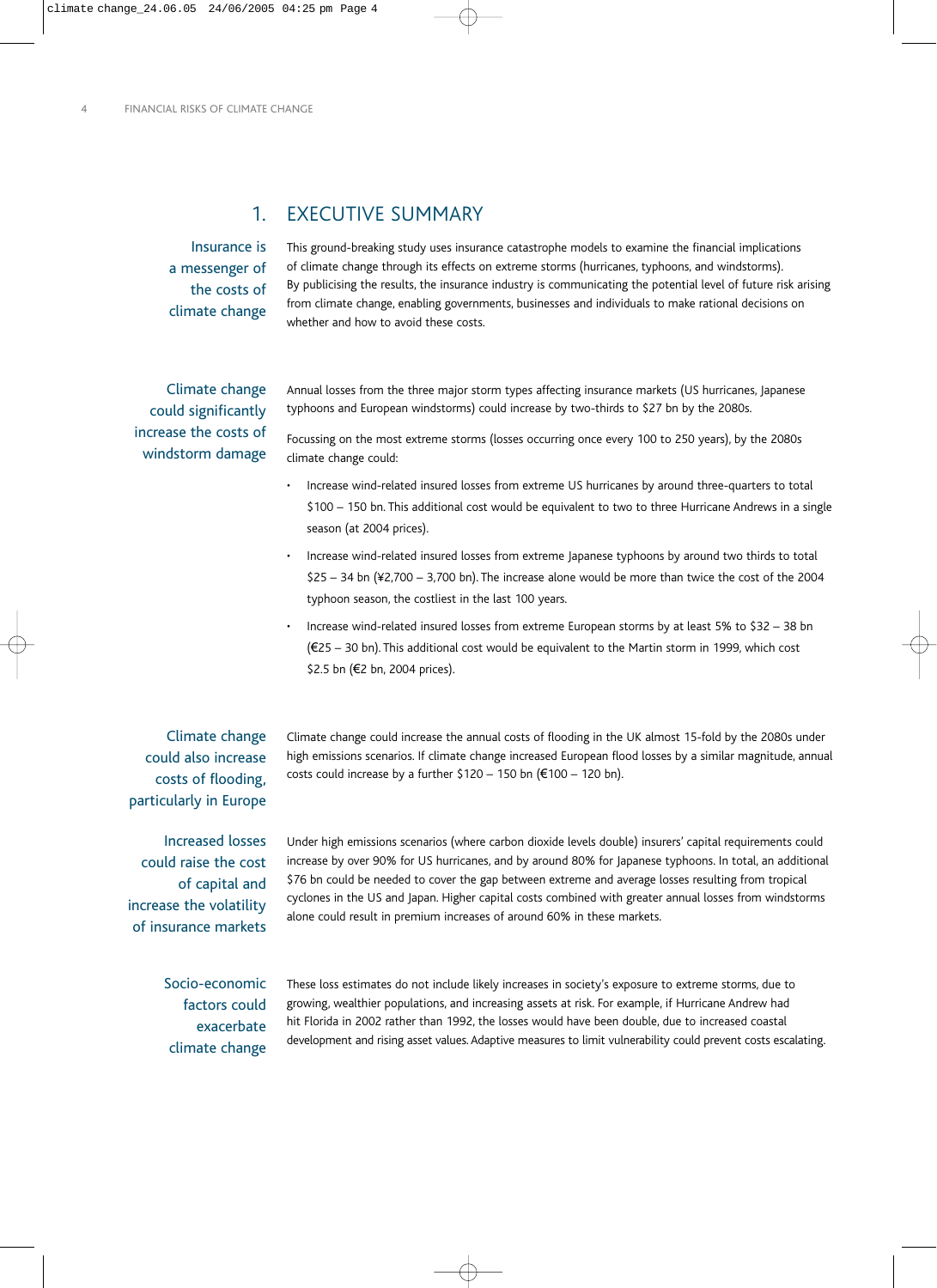Climate change impacts on other sectors could have financial implications For other weather-sensitive sectors, like health and agriculture, the overall effects of climate change are likely to be mixed (some positive, some negative). But recent events have shown how harmful the impacts of extreme weather could be.

- Changes in the weather have already doubled the chance of a very hot European summer like 2003, when at least 22,000 people died prematurely.
- In January 2005 Sweden was hit by windstorm Gudrun, causing the largest insured loss ever for the country. Half of the costs comprised losses to commercial forestry (\$0.25 bn or €0.2 bn).

Many costs of climate change could be avoided by taking action today

Reducing carbon dioxide emissions from a high to a low scenario would reduce the impact on losses and insurers' capital requirements for extreme windstorms by 80%. Flood risk across Northern Europe may only increase 2 – 4 fold in low emissions scenarios, saving \$120 bn (€100 bn) each year by the 2080s.

Action to reduce society's vulnerability to some inevitable impacts of climate change, for example through more resilient buildings and improved flood defences, could also result in considerable, but targeted, cost-savings.

Policy appraisals should take account of extreme events

We need to understand the consequences of climate change to make informed choices about the future. Policy-makers should incorporate financial assessments of the impacts of climate change on extreme weather, as well as on average weather, in cost-benefit analyses of options.

We need to understand more about climate change and its financial consequences

Further studies are needed on climate change impacts where there is limited scientific consensus at present. This will enable further modelling of the financial costs arising from these effects. The effects on European windstorms and flooding are two areas of particular interest to insurers, where more work is needed.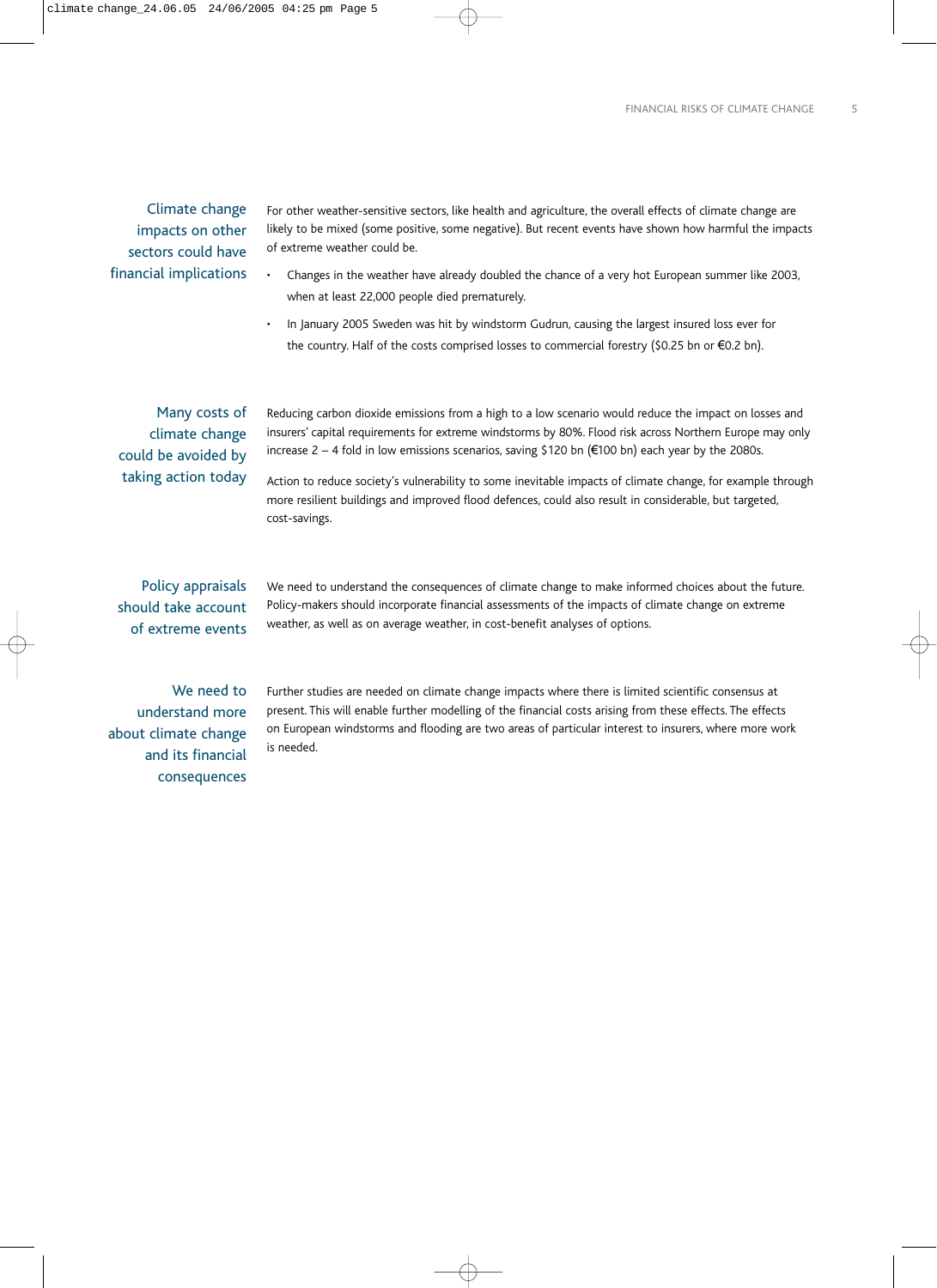#### **CONCLUSIONS** 2.

### 2.1 Insurance as a messenger of the costs of climate change

Assessing the costs of climate change is a critical part of developing proportionate national and international policy responses to manage climate risks. Insurance relies on detailed assessment of weather and its costs in order to price risks and provide a viable risk-transfer mechanism. Insurance acts as a useful messenger of the financial costs of extreme weather, both today and in the future. This study examines these costs under high and low climate change scenarios, enabling a global assessment of impacts and the choices available to reduce them.

Scientific consensus suggests that climate change could increase both global temperatures and the amount of energy available in the climate system. As a consequence, the weather could become more volatile. Previous studies that place the cost of climate change at between 2 – 4% of global GDP by the end of the century take limited account of the costs of possible changes in extreme weather, even though extreme weather today costs \$10 – 40 bn each year.

This study is one of the first to use insurance catastrophe models to examine the potential impacts of climate change on extreme storms. It focuses on one of the most costly aspects of today's weather – hurricanes, typhoons, and windstorms, because of their potential to cause substantial damage to property and infrastructure.

### 2.2 Climate change could significantly increase the costs of storm damage

Recent scientific evidence suggests that warmer temperatures could increase the severity of storms, but may not change the number of major storms forming. If carbon dioxide concentrations double relative to current levels (likely by the 2080s under high emissions scenarios),<sup>1</sup> windspeeds of Atlantic hurricanes affecting the US and typhoons affecting Japan could increase by around 6% compared to present. This could be the difference between a category 4 and category 5 storm (the most severe). For European windstorms, the science is more equivocal, but some evidence suggests that the number of the most severe storms could increase by up to 20%. There may be an impact on less intense storms, but these are not considered here, because quantitative information about the changes is still limited.

Under these climate change scenarios, total average annual damages from these three major storm types could increase by up to \$10.5 bn above a baseline of \$16.5 bn today, representing a 65% increase.<sup>2</sup> Around 60% of the increase in total damages (\$6 bn) would be insured if insurance coverage does not change.

These costs would not be spread evenly over time, but would occur in a series of extreme storms. In some years there might be no storms, in others a few moderate storms, and in rare cases a very severe storm. Extreme losses that only occur once in 100 years to 250 years<sup>3</sup> could be affected by this doubling of carbon dioxide concentrations as follows:

- Insured wind-related losses from extreme US hurricanes could increase by \$41- 62 bn above presentday losses of \$60 – 85 bn, representing a 70 – 75% increase, which is equivalent to an additional two to three Hurricane Andrews in a single season (2004 prices).
- Insured wind-related losses from extreme Japanese typhoons could increase by \$10 14 bn (¥1100 1500 bn) above present-day losses of \$15 – 20 bn (¥1600 – 2200 bn), representing a 67 – 70% increase, which is more than twice the cost of the 2004 typhoon season, the costliest in the last 100 years.

<sup>1.</sup> For the purpose of this report the doubling of  $CO<sub>2</sub>$  refers to a 2.2 times increase. The emissions scenarios were developed by the Intergovernmental Panel on Climate Change (IPCC). No one scenario is more likely than another. For further details, please refer to the technical annexes at http://www.abi.org.uk/climatechange

<sup>2.</sup> For ease of comparison, all financial costs in this report are given in US \$ (2004 prices), with local currency equivalents included where appropriate.

<sup>3.</sup> Losses with such return periods have a 0.4 – 1 % chance of occurring each year in each of these regions. As seen in 2004, different regions could experience exceptional weather in the same year.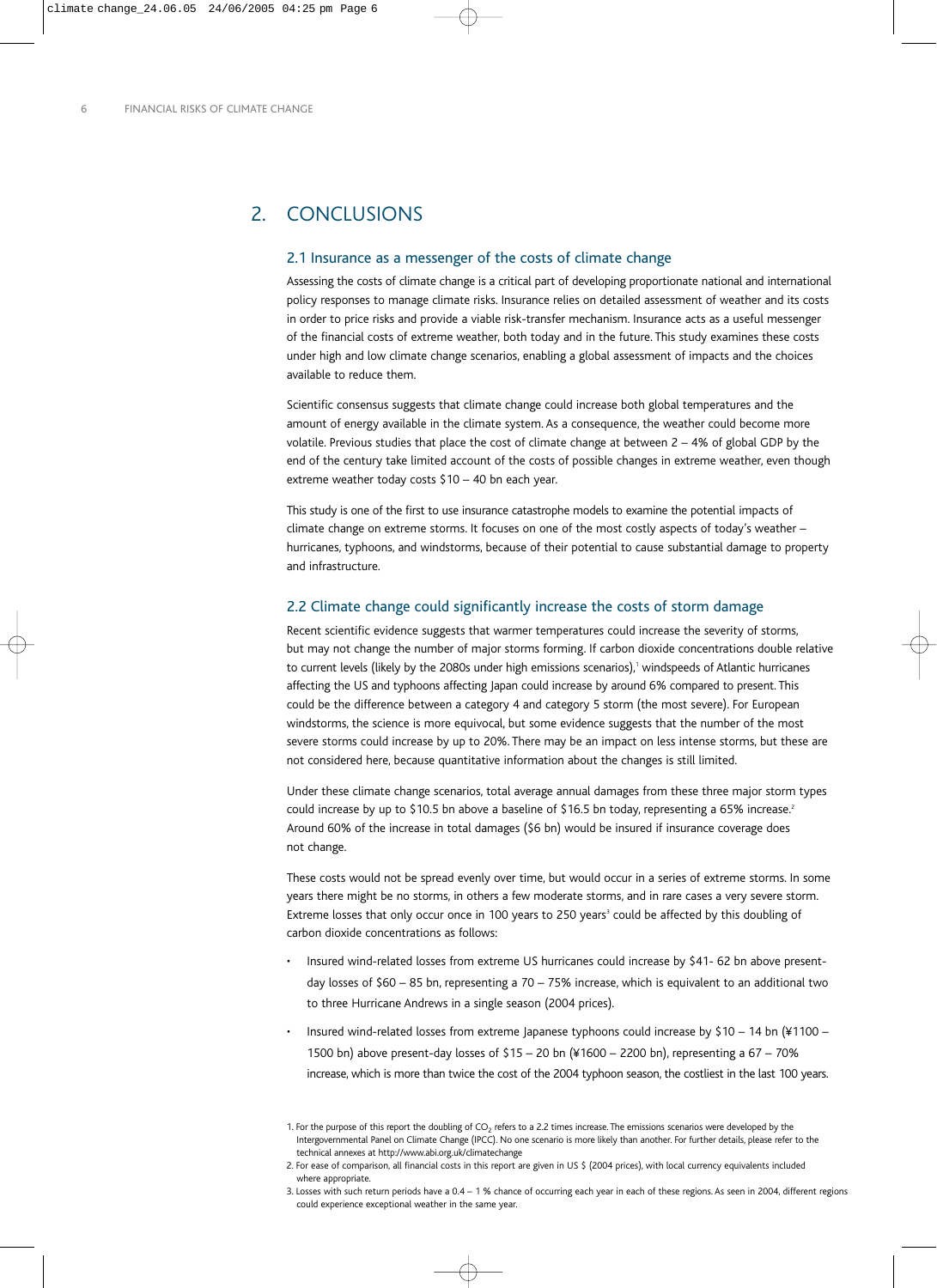• Insured wind-related losses from extreme European storms could increase by \$2 – 2.5 bn (€1.6 – 2 bn) on top of present-day losses of \$30 – 35 bn (€24 – 28 bn), representing a 5% increase. This increase excludes any flood costs. The additional wind-related costs are equivalent to the 1999 windstorm Martin, one of the most costly windstorms on record.

These costs underestimate the full potential impacts of climate change on future storm losses because:

- Changes in only certain aspects of storms were modelled. The costs of flooding associated with extreme storm damages through intense precipitation and storm-surges were not explicitly modelled despite evidence to suggest these will increase with climate change. Climate change could also change the frequency of tropical cyclones, or the intensity of less intense European windstorms, both of which could have significant effects on losses, but where the science is still limited.
- The impacts of socio-economic developments, which could substantially increase society's exposure to extreme storms, were not considered. Population sizes are growing and concentrating in urban areas, along with overall wealth, infrastructure and assets at risk. The costs of Hurricane Andrew, for example, would have been double in 2002 compared to 1992, due to increased coastal development and rising asset values. Of course, in some cases, socio-economic factors could reduce vulnerability, e.g. improved housing standards, but current trends of increasing exposures are likely to predominate in the future.

## 2.3 Climate change could significantly increase the costs of flooding, particularly in Europe, but the impacts need to be quantified better

Worldwide floods are currently the second costliest weather-related catastrophes after windstorms. In Europe, present-day annual average losses from flooding are greater than wind-related losses (\$8 – 10 bn vs. \$3 bn). In developing countries, particularly South East Asia, damages from flooding typically exceed those from wind damage.

Climate change will increase flood risk on the coast through rising sea-levels and storm-surge heights, inland through increases in seasonal rainfall, and in urban areas through increases in rainfall intensity (flash-floods).

In the UK, climate change could increase the annual costs of flooding by almost 15-fold by the 2080s under the high emissions scenario, leading to potential total losses from river, coastal and urban flooding of more than \$40 bn (£22 bn). If climate change increased extreme European flood losses by a similar magnitude, annual costs could increase by a further \$120 – 150 bn (€100 – 120 bn). However, more research is needed to quantify these costs more accurately.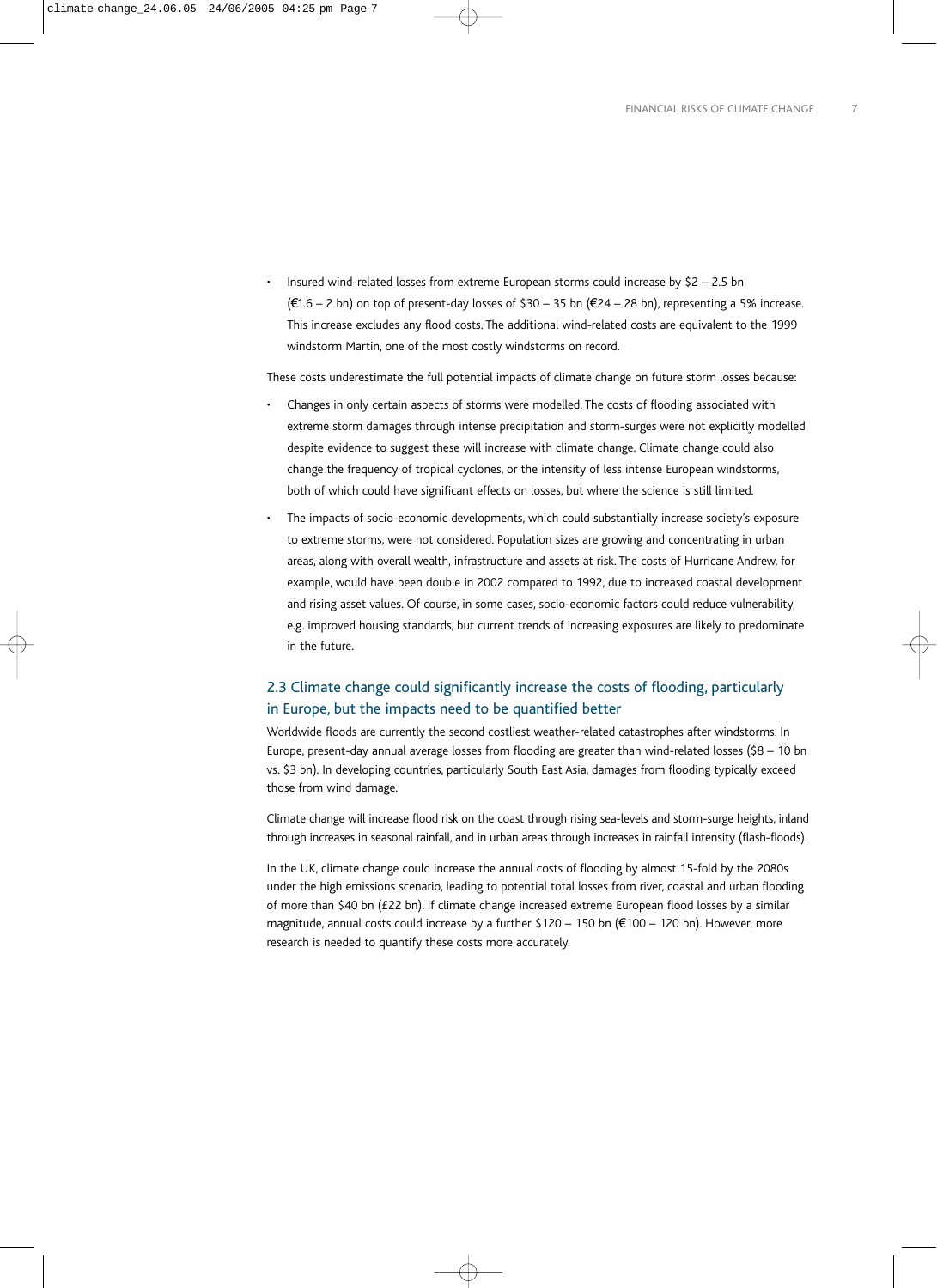### 2.4 Climate change impacts on other sectors of the economy could have further implications for financial markets

As well as causing damage to property, climate change could affect many other parts of the economy with direct links to the insurance industry. For the weather-sensitive sectors of health and agriculture, the overall effects of climate change are likely to be significant but mixed (some positive, some negative). But recent events have shown how harmful the impacts of extreme weather could be.

- Health and heatwaves. The European heatwave in 2003 resulted in huge increases in hospital admissions and over 22,000 premature deaths. Changes in the weather have already doubled the chance of a very hot European summer like 2003, and by the 2040s, more than half of all European summers are projected to be warmer than that of 2003.
- Agriculture and forestry. In January 2005 Sweden was hit by windstorm Gudrun, causing the country's largest ever insured loss. Half of the costs comprised damage to commercial forestry, affecting over 46,000 hectares (equivalent of 10 years' worth of fellings). Total forestry losses for the storm are currently estimated at \$2.5 bn (€2 bn), of which \$0.25 bn (€0.2 bn) was insured.

# 2.5 Increased losses from extreme storms and floods could raise the cost of financial capital, and increase the volatility of insurance markets, if not properly anticipated

Insurers need access to capital to smooth losses from infrequent, very severe weather. Under a high emissions scenario, where carbon dioxide concentrations double by the 2080s, insurers' capital requirements could increase by over 90% for US hurricanes, around 80% for Japanese typhoons, and at least 5% for European windstorms (excluding flood damage and the impact of climate change on less intense storms). In total, an additional \$78 bn could be needed to cover the gap between extreme and average losses resulting from changes in the most extreme storms in the US, Japan, and Europe. Capital requirements within European markets are likely to increase further as a result of increases in costs of flooding.

These greater demands for capital could increase costs of capital for the insurance industry. Credit ratings could be affected, with agencies taking into account the increasing number of extreme storms and potential losses. The cost of capital could rise in a finite capital market; investors will demand higher rates of return for placing greater amounts of capital at risk, particularly if property insurance is seen as riskier than the alternatives.

If climate change increases both average losses and insurers' capital requirements, risk premiums could increase. Under the high emissions scenario, and ignoring socio-economic effects, an increase in the aggregate risk premium of 80% might occur for both US hurricane and Japanese typhoon insurance markets by the 2080s. The possible wind-related increase in the aggregate risk premium for European storm would be smaller at 15%, but likely to be higher if flood-related damages and possible impacts on less severe storms were included.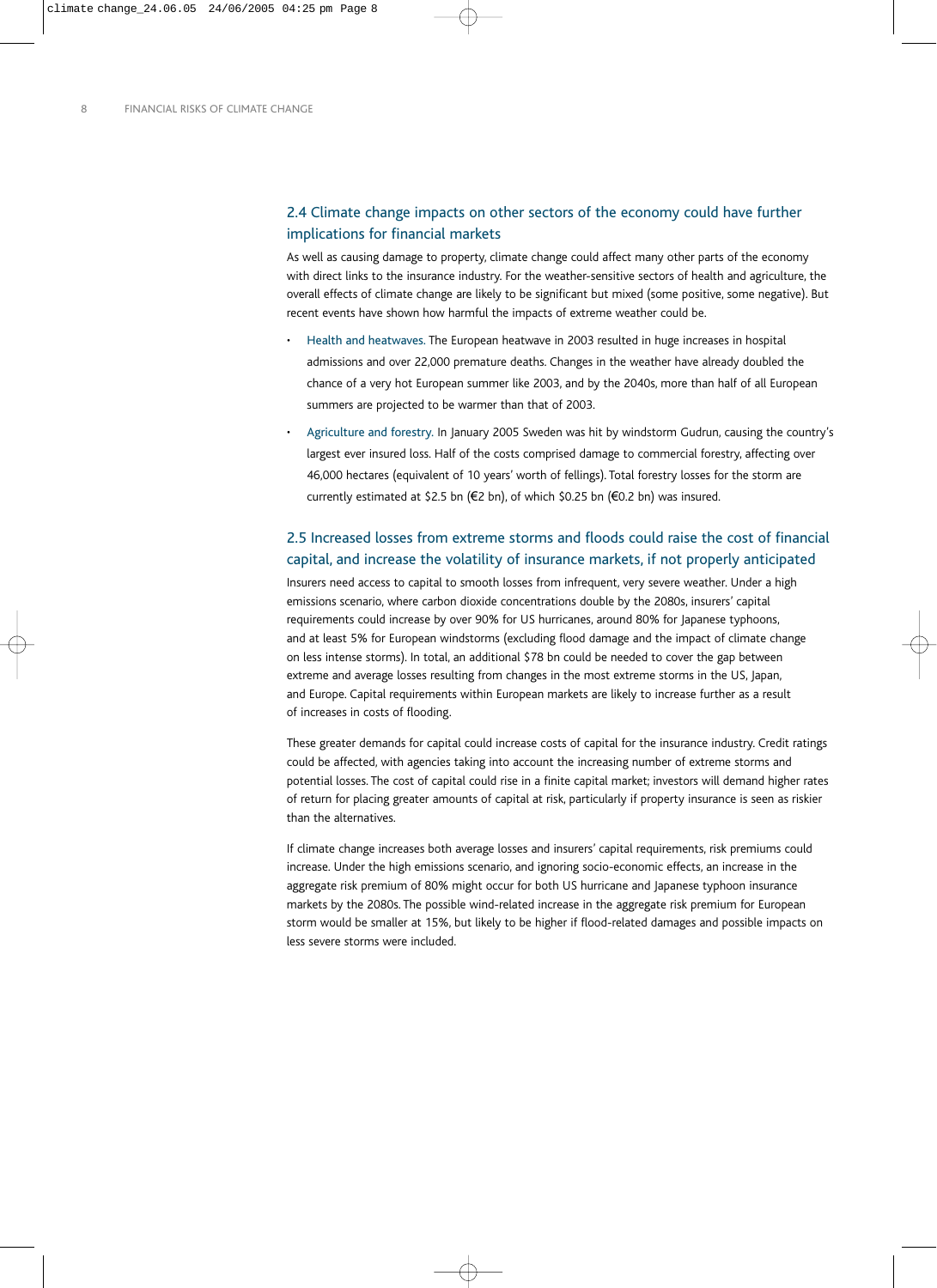### 2.6 Many climate change costs could be avoided by taking action today

Many of these additional costs due to climate change could be reduced by taking action to manage the risks. Action to stabilise concentrations of carbon dioxide could reduce the potential impact of climate change on costs of extreme weather.

- Limiting carbon emissions (the low emissions scenario) would avoid 80% of the projected additional annual cost of tropical cyclones by the 2080s. Insured costs from extreme events (1-in-100 and 1-in-250 year losses) would also be reduced by 80%, saving \$35 – 50 bn, roughly equivalent to avoiding two Hurricane Andrews in one season (in 2004 prices).
- The effect of this would be to reduce insurers' projected additional capital requirements for extreme storms by more than \$60 bn by the 2080s, offering a saving of more than 80%.
- Flood risk across Northern Europe might only increase  $2 4$  fold compared with  $10 20$  fold under the high emissions scenario, offering potential annual savings of \$120 bn (€100 bn) each year by the 2080s.

Action to reduce society's vulnerability to the inevitable impacts of climate change through adaptation would bring further benefits. Socio-economic factors have been a strong driver of changes in the costs of extreme weather in recent decades. Managing these effects could play a significant role in reducing society's exposure to weather in the future.

The financial benefits of adaptation were not modelled in this study, but considerable cost savings could be achieved.

- Strong and properly enforced building codes have been shown to prevent and reduce losses from windstorms. If all properties in south Florida were built to meet the strongest local building code requirements, damages from a repeat of Hurricane Andrew would fall by nearly 45%. If design codes for buildings in the South East of the UK were upgraded by at least 10%, increases in climate-induced damage costs from windstorms could be reduced substantially.
- Global damages from a 0.5 metre rise in sea-level have been estimated as \$24 42 bn per year. Adaptation – in the form of coastal defences – could bring these costs down to \$8 – 10 bn per year.
- In the UK, taking account of climate change in flood management policies, including controlling development in floodplains and increasing investment in flood defences, could limit the rising costs of flood damage to a possible four-fold increase (to \$9.7 bn or £5.3 bn) rather than 10 – 20 fold by the 2080s.

## 2.7 Policy appraisals of options for tackling climate change should take account of extreme events

For society to make informed choices about possible responses to climate change, it needs to understand fully the consequences of failing to act, as well as the costs and benefits of acting. Analysis of different policy responses to climate change rarely includes consideration of the financial consequences of very extreme weather events, and the possible knock-on effects through capital markets. Policy-makers should incorporate the potential direct and indirect impacts of climate change on extreme weather in their cost-benefit analyses, given the scale of the possible risks.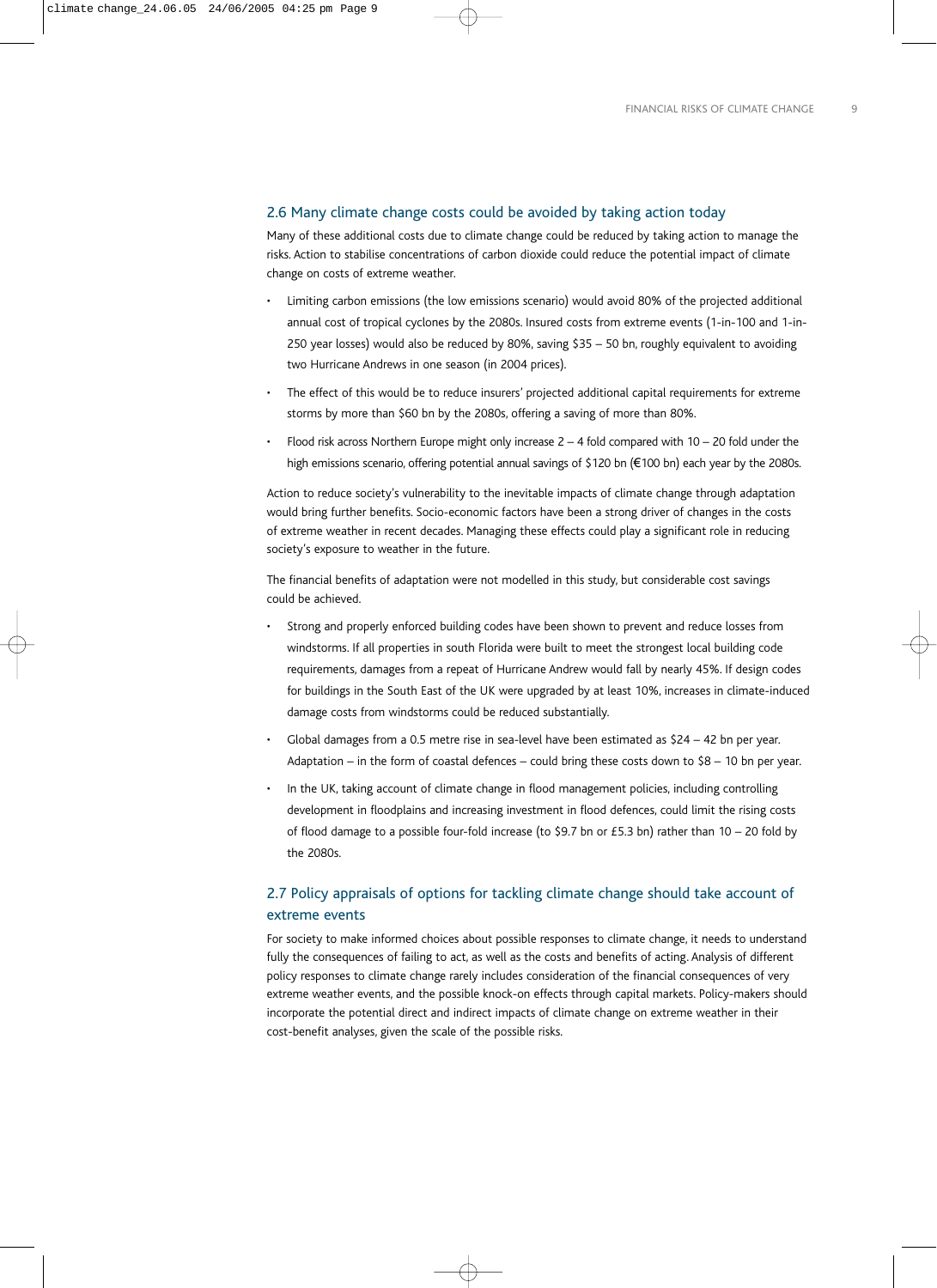The insurance industry can play an important role in communicating climate risks through its detailed assessment of extreme weather risks. But insurance only provides a risk transfer function, and cannot reduce the absolute risk from climate change. The costs of climate change will fall on the wider economy in some form – either through the premiums of those with insurance, through taxes where the government is insurer of last resort, or by the individual where no insurance is in place. Ultimately governments have a responsibility to manage the risks of climate change for society in the long-term.

### 2.8 More information is needed on the financial impacts of climate change and extreme weather

This study is only the first step towards a more systematic assessment of the impacts of climate change on the costs of extreme weather and their financial implications. Future work should build on the framework set out in this study and:

- Develop more sophisticated analyses of the impacts of climate change on flood risk at a regional level.
- Refine our understanding of the impacts of climate change on European windstorms, where the frequency of less severe storms could also increase.
- Establish integrated models that couple outputs from climate change models with insurance industry catastrophe models.
- Examine how socio-economic factors could exacerbate or alleviate the effects of climate change on costs of extreme weather.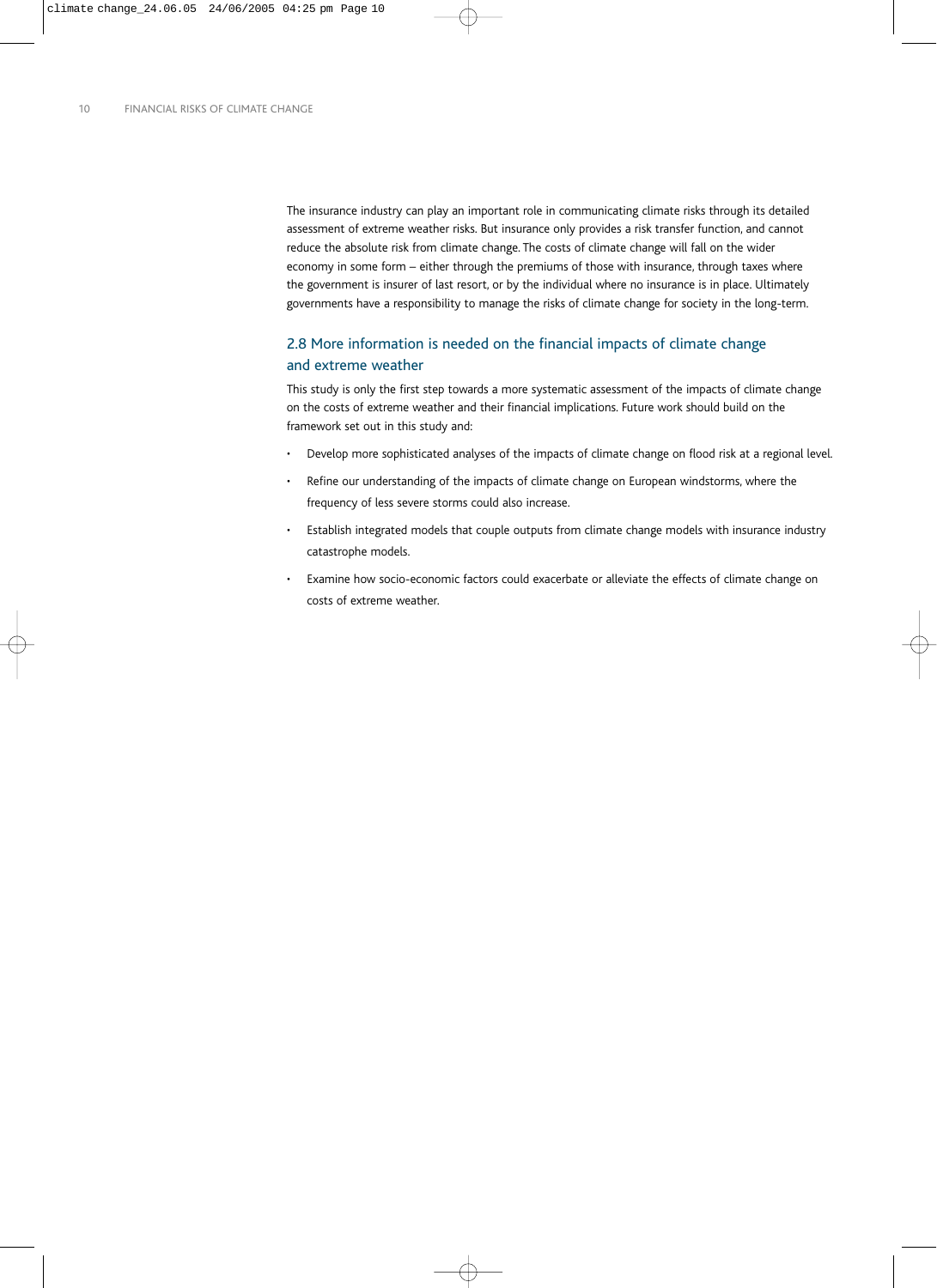#### INTRODUCTION – CLIMATE CHANGE AND EXTREME WEATHER 3.

The Earth's climate is changing and will continue to change over this century. The 1990s were the warmest decade globally since records began, with the four warmest years all occurring since 1998. In 2003, Europe experienced its hottest summer for at least 500 years, with temperatures more than 2°C warmer than the average. In the UK, temperatures reached a record-breaking 38°C. Temperatures could increase by a further 6°C by the end of the century if there is no action to tackle climate change.

Climate change could increase the frequency and severity of extreme weather events, such as floods, storms, and very dry summers – exactly the kinds of events for which insurance provides some financial protection. Many of the costs of climate change will be reflected in international financial markets, as the insurance industry looks to acquire additional capital for increasingly erratic and more costly weather. Costs of insurance are a useful measure of the financial costs of extreme weather events, so insurance could play a central role in the climate change debate by communicating clearly the financial consequences of taking action vs. no action to manage risks.

Worldwide financial losses due to natural disasters have been doubling every ten years since the 1960s. Total insured losses have also been increasing and could exceed \$150 bn annually worldwide in ten years based on current projections. But untangling the influence of climate-related factors from the socioeconomic factors that are increasing society's financial vulnerability to weather risks is difficult.

This study had three main aims:

- To add to current estimates of the global financial costs of climate change by providing some estimates of the future costs of extreme weather events based on current scientific evidence.
- To examine the secondary effects of climate change on extreme weather events, as channelled through global insurance markets. Increases in the volatility of extreme weather could also result in changes in the amount of capital that the insurance industry and other catastrophe funds need to hold for claims.
- To quantify the impact of taking action today to limit the causes and consequences of climate change on extreme weather events, including steps to reduce carbon emissions, and measures to adapt to projected changes in weather.

The project focused on the major property insurance markets and the major weather perils affecting these markets – US hurricane, Japanese typhoon, and European windstorm (Table 3.1).

Due to their potential to cause substantial damage, the present study focuses primarily on the impacts of climate change on the costs of severe storms. In addition, it considers other weather-related events, particularly flooding, but also subsidence, and drought and heat impacts on agriculture and human health.

For ease of comparison, all financial costs in this report are given in US \$ (2004 prices), with local currency equivalents included where appropriate.

# Table 3.1 Insurance industry's current maximum potential event losses from weather catastrophes (\$ bn)

| <b>Weather Peril</b> | Region        | Maximum loss potential <sup>a</sup> |
|----------------------|---------------|-------------------------------------|
| Hurricane            | USA/Caribbean | 85                                  |
| Windstorm            | Europe        | 35                                  |
| Typhoon              | Japan         | 15                                  |

a. Based on losses that occur once every 100 years or less. Source: Swiss Re.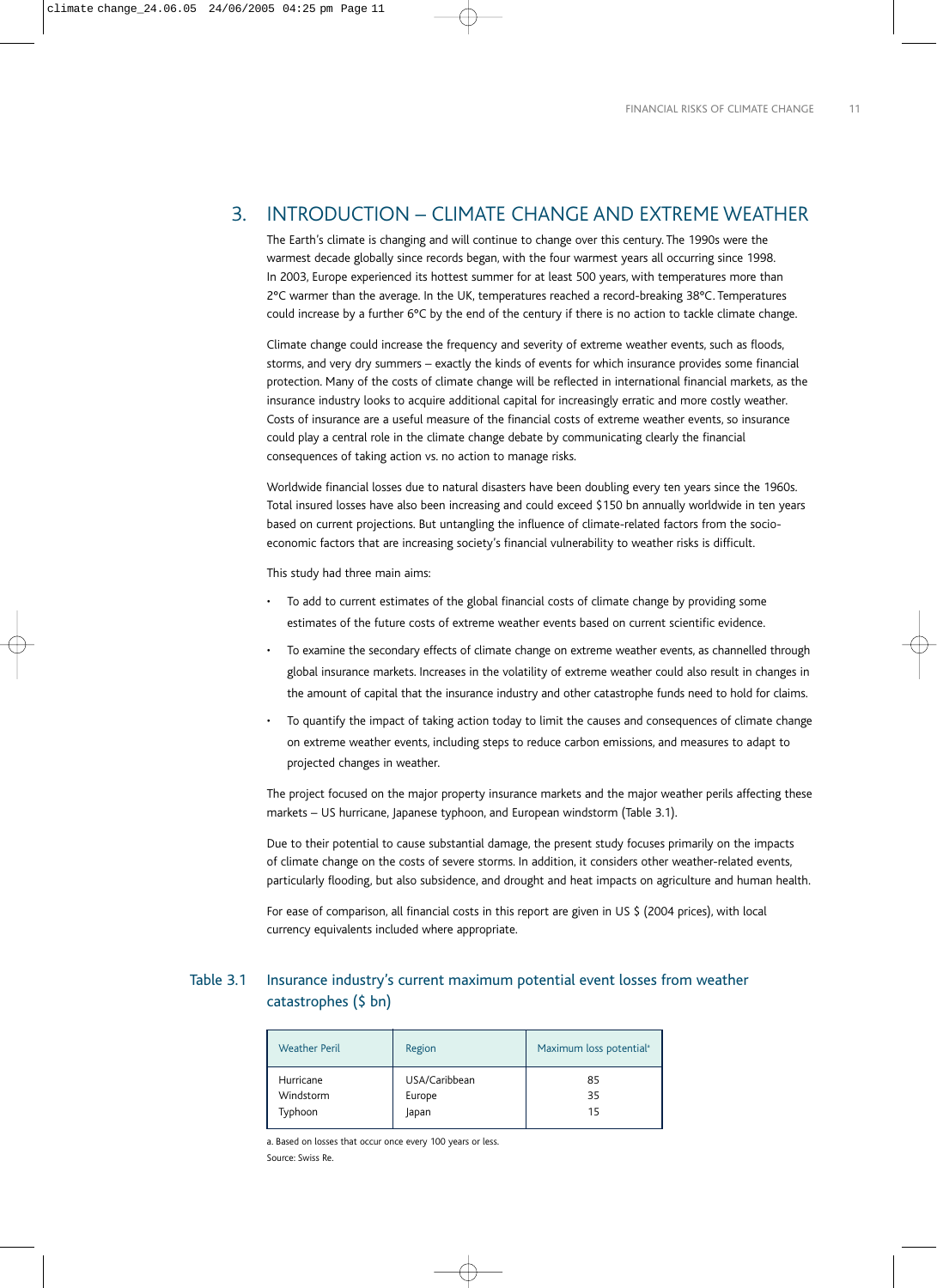### PAYING FOR NATURAL CATASTROPHES – WHO BEARS THE COSTS? 4.

### 4.1 Insurance arrangements

Insurance is one of the main mechanisms used by individuals and business to manage the financial consequences of risk, including the threat posed by natural hazards such as windstorms and floods. Insurance markets work by pooling risks across a large and diverse population. Each individual or business protects themselves against an uncertain loss by paying an annual premium towards the pool's expected losses. The insurer holds premiums in a fund that, along with investment income and supplementary capital (where necessary), compensates those that experience losses.

The extent to which private insurance arrangements cover property damage due to severe weather differs substantially between countries (Table 4.1). In some cases, the private market covers much of the risk (e.g. UK), while in others, the government is more closely involved, either directly carrying the risk (e.g. USA for flood) or acting as "insurer of last resort" (e.g. France). The private insurance market generally covers windstorm risks, whereas flood risks are often provided through a pooled or government-backed insurance arrangement.

The costs of natural catastrophes fall on different parts of society depending on the arrangements.

- Where private insurance covers weather risks, the costs of climate change will be shared among the insured portions of society. With risk-based pricing, those at greatest risk pay most for this risk-sharing, while those who avoid risk pay least. This distributes the costs of weather equitably amongst policyholders.
- Where government carries the risk directly or as "insurer of last resort", the costs of weather events are borne by the taxpayer, contributing according to the tax-regime of the country. There is no reward for avoiding risks, and no personal penalty for accepting them.
- Where there is no insurance or state-backed compensation for weather risks, the costs of natural catastrophes fall on the individual. In many cases, these costs could be a substantial portion of an individual's wealth, leading to devastating personal and business liabilities. The individual can only prevent potentially bankrupting costs by avoiding or carefully managing risk.

For insurance markets that have historically had limited capacity, a pooled or government-backed compensation system may be the only way to deal with the substantial costs of natural catastrophes. In addition, some quite developed insurance markets are faced with single-event losses of such proportions that even this capacity is exceeded. Will this become more common with climate change despite growth of the global economy?

Climate change could alter the viability of these different arrangements by increasing the costs borne through each mechanism, and the relationships between those funding and receiving compensation.

## 4.2 Reinsurance arrangements

To cover the most extreme events, insurers rely on reinsurance – either through the private market or from the state. The reinsurer assumes responsibility for covering a portion of the risk, especially for rare but extreme event losses. This enables insurers to access greater capital in a cost-effective way, and assist in managing liquidity following a large claim event. In most markets, regulation sets out capital requirements, ensuring solvency for all but the most unusual events.

Extreme weather events place significant demands on the financial capacity of the insurance industry. The loss potential from these types of events can be enormous, with severe financial consequences. After Hurricane Andrew hit Florida in 1992 causing \$22 bn of insured damage (in 2004 prices), eleven insurers went into receivership. The size of the global reinsurance market for property in 2004 was only around \$55 bn (based on premium volume).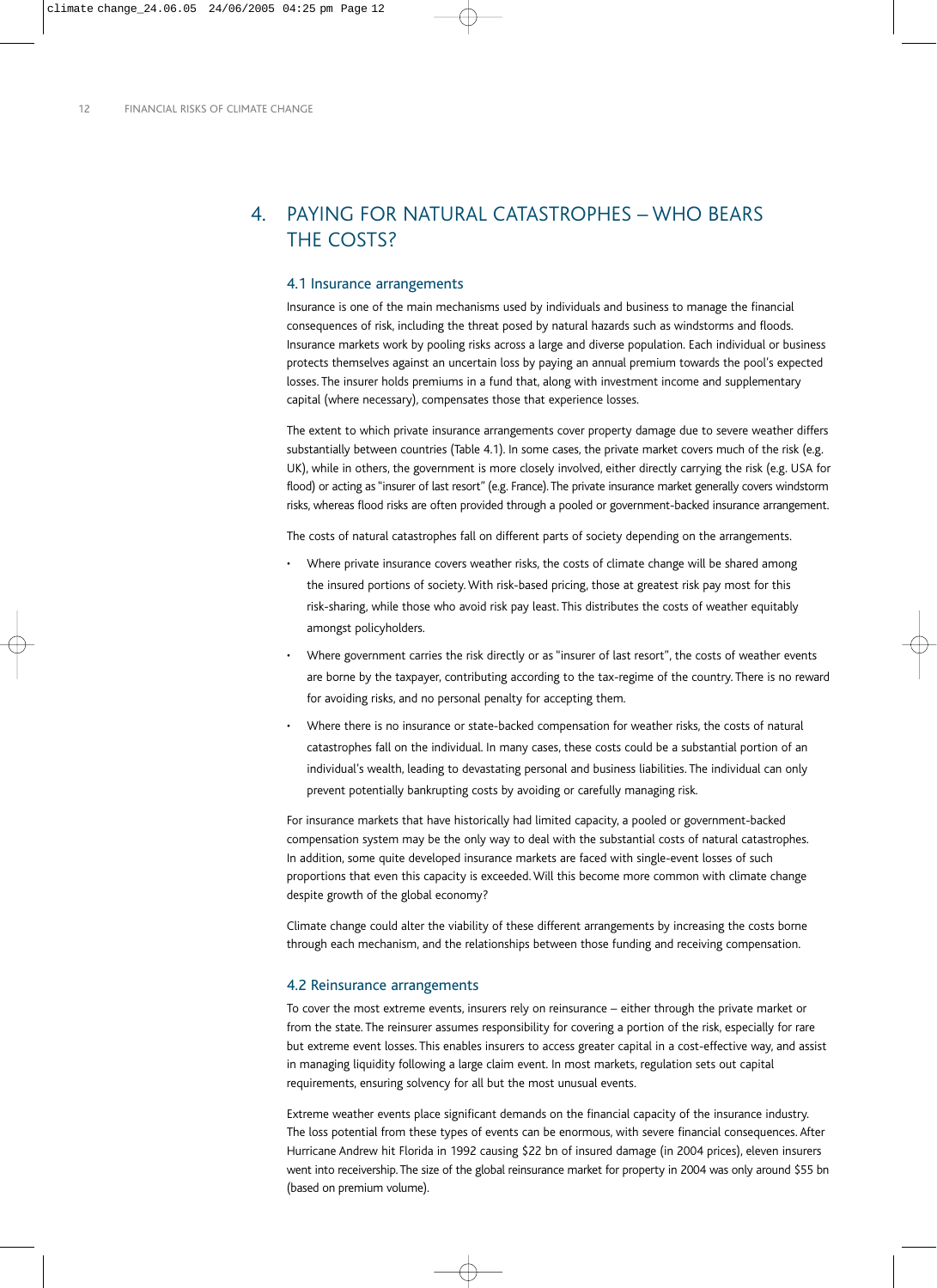# Table 4.1 Comparison of insurance coverage for storm and flood damage in major insurance markets

| Country        | Insurance coverage                                                                                                                                                                                                                                                                                                                | Degree of state involvement                                                                                                                                                                                                                                                                          |
|----------------|-----------------------------------------------------------------------------------------------------------------------------------------------------------------------------------------------------------------------------------------------------------------------------------------------------------------------------------|------------------------------------------------------------------------------------------------------------------------------------------------------------------------------------------------------------------------------------------------------------------------------------------------------|
| UK             | Insurance covers all natural perils including floods, windstorms,<br>and subsidence. Good uptake (> 90%) as required as a<br>condition of mortgage.                                                                                                                                                                               | None – primary insurance and reinsurance provided<br>through private market.                                                                                                                                                                                                                         |
| France         | Storm coverage included as standard. All policyholders pay<br>premium surcharge set by the government (12% of the fire<br>premium for most lines of business). Natural catastrophe<br>coverage is mandatory.                                                                                                                      | Unlimited government guarantee for catastrophes provided<br>through Caisse Centrale de Réassurance. Catastrophes Naturelles<br>(CATNAT) is the national programme which covers floods,<br>subsidence, mud slides, earthquakes, tidal waves and avalanches.                                           |
| Germany        | Storm coverage included as standard. Insurance for natural<br>catastrophe is optional and available from private insurers for<br>an additional premium. Flood uptake is typically low ( $\sim$ 5%).<br>Natural catastrophe coverage is not mandatory.                                                                             | None                                                                                                                                                                                                                                                                                                 |
| Rest of Europe | Each market has its own limitations on coverage. Extent of<br>uptake varies by maturity of market, and degree to which cover<br>is required by law or as a condition of other finance-providers<br>(e.g. mortgage lenders).                                                                                                       | State does not normally intervene in insurance provision<br>but some countries have a pooled system through the<br>government (e.g. Spain, Norway, Switzerland, Denmark). In the<br>Netherlands, the government acts as insurer of last resort for<br>flood, as the private market does not provide. |
| Japan          | Property policies cover windstorm.                                                                                                                                                                                                                                                                                                | Primary insurance and reinsurance provided through private market.                                                                                                                                                                                                                                   |
| Australia      | Property insurance coverage is available for most perils, with<br>subsidence generally excluded for residential policies. Scope of<br>cover varies from company to company and can range from<br>full (river) flood cover to local flash flood or storm-water only.<br>Few companies offer however full cover for domestic risks. | Primary insurance and reinsurance provided through private market.                                                                                                                                                                                                                                   |
| <b>USA</b>     | Most property insurance policies cover wind damage. Flood is<br>usually excluded.                                                                                                                                                                                                                                                 | The federal government covers flood perils. For hurricanes,<br>insurance is provided through the private market. In Florida,<br>primary insurers may purchase reinsurance from the Florida<br>Hurricane Catastrophe Fund.                                                                            |

Sources:

US and European approaches to insure natural catastrophe and terrorism risks, US Government Accountability Office, February 2005.

The world reinsurance market 2004, Guy Carpenter, September 2004.

The insurance of natural events in Europe, Comité Européen Des Assurances, May 2005.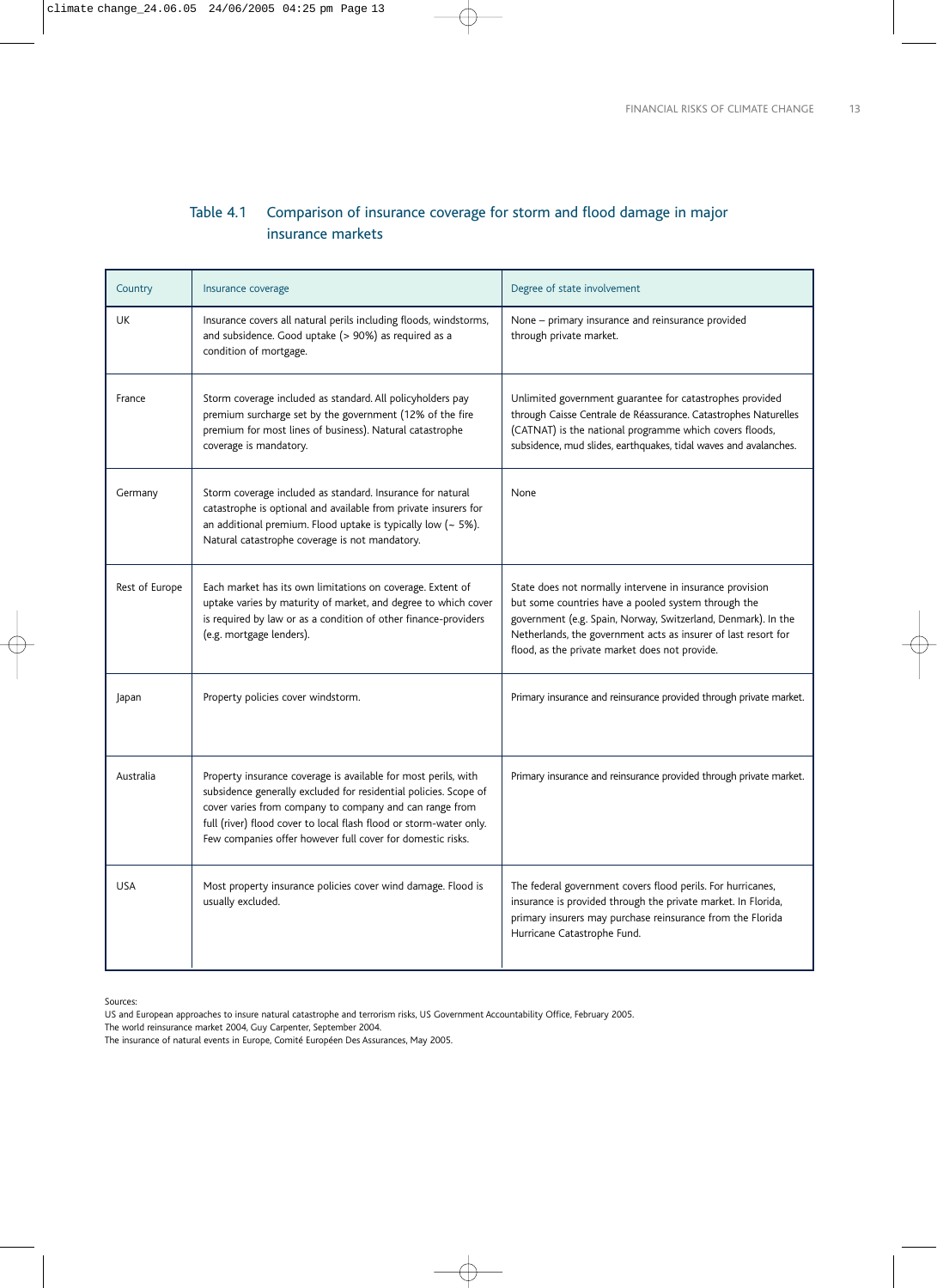### 4.3 Alternative risk transfer

Conventional reinsurance arrangements may in future cover a smaller proportion of total losses if extreme events increase in frequency and/or severity. There may be insufficient capital available to insurance markets to cover these losses. Insurers are already looking to other alternative risk transfer mechanisms to help diversify their capital (Table 4.2).

Insurers could limit risk exposure by transferring natural catastrophe risk into the capital markets. Due to their size, financial markets offer enormous potential for insurers to diversify risks: the value of global financial markets currently stands at around \$120,000 bn.<sup>4</sup> But transaction costs can be considerable, and the unfamiliarity of investors with insurance risks means that they currently demand a relatively large risk premium.

Catastrophe bonds raise funds through a high-yield debt instrument in case of an extreme event such as a hurricane. They pay out on fulfilment of a trigger condition, e.g. a Category-4 hurricane striking mainland USA, rather than on proof of loss. Investors provide the capital and in return receive a superior interest rate.

Weather derivatives are another financial instrument used by companies to hedge against the risk of weather-related losses. Weather derivatives pay out on a specified trigger, e.g. temperature over a specified period rather than proof of loss. The investor providing a weather derivative charges the buyer a premium for access to capital. If nothing happens, then the investor makes a profit.

| Financial mechanism        | Description                                                                                                                                                            | Seller / Buyer                                                                                                                                                                                     | Advantages                                                                                                                                                                                                       | <b>Disadvantages</b>                                                                                                                     | <b>Comment</b>                                                                                                                                                      |
|----------------------------|------------------------------------------------------------------------------------------------------------------------------------------------------------------------|----------------------------------------------------------------------------------------------------------------------------------------------------------------------------------------------------|------------------------------------------------------------------------------------------------------------------------------------------------------------------------------------------------------------------|------------------------------------------------------------------------------------------------------------------------------------------|---------------------------------------------------------------------------------------------------------------------------------------------------------------------|
| Catastrophe Bonds          | Financial contracts which<br>pay out on fulfilment of<br>a trigger condition. They<br>are usually triggered by<br>a loss from a particular<br>pre-defined catastrophe. | Sellers are mostly<br>insurance companies.<br>Buyers are major<br>investors such as mutual<br>and pension funds. The<br>investors provide the<br>capital in return for<br>superior interest rates. | · Simple to administer<br>once set up<br>· Yield is high<br>· Risk is uncorrelated<br>with other asset classes                                                                                                   | • Expensive to set up<br>as Special Purpose<br>Vehicle is required<br>. Risk of loss of return<br>on capital                             | • Diversify funding base<br>for catastrophic risk<br>by accessing capital<br>not normally available<br>to insurance<br>• Help to increase<br>capacity in the market |
| <b>Weather Derivatives</b> | Pay out on a specific<br>trigger but usually<br>cover a period of time.                                                                                                | Sellers are usually energy<br>companies. Buyers are<br>pension funds, mutual<br>funds and insurance<br>companies.                                                                                  | • Difficult to insure risks<br>can be covered<br>• Cedant loss history<br>is irrelevant as payout<br>determined by index of<br>objective measurements<br>· Catastrophe software<br>modelling error<br>eliminated | · Accurate prediction of<br>information is required<br>· Expensive to set up<br>• Damage incurred may<br>exceed the indemnity<br>covered | · Access investor capital<br>not normally available<br>to insurance<br>• Used to hedge or<br>diversify risk                                                         |

### Table 4.2 Comparison of alternative risk transfer mechanisms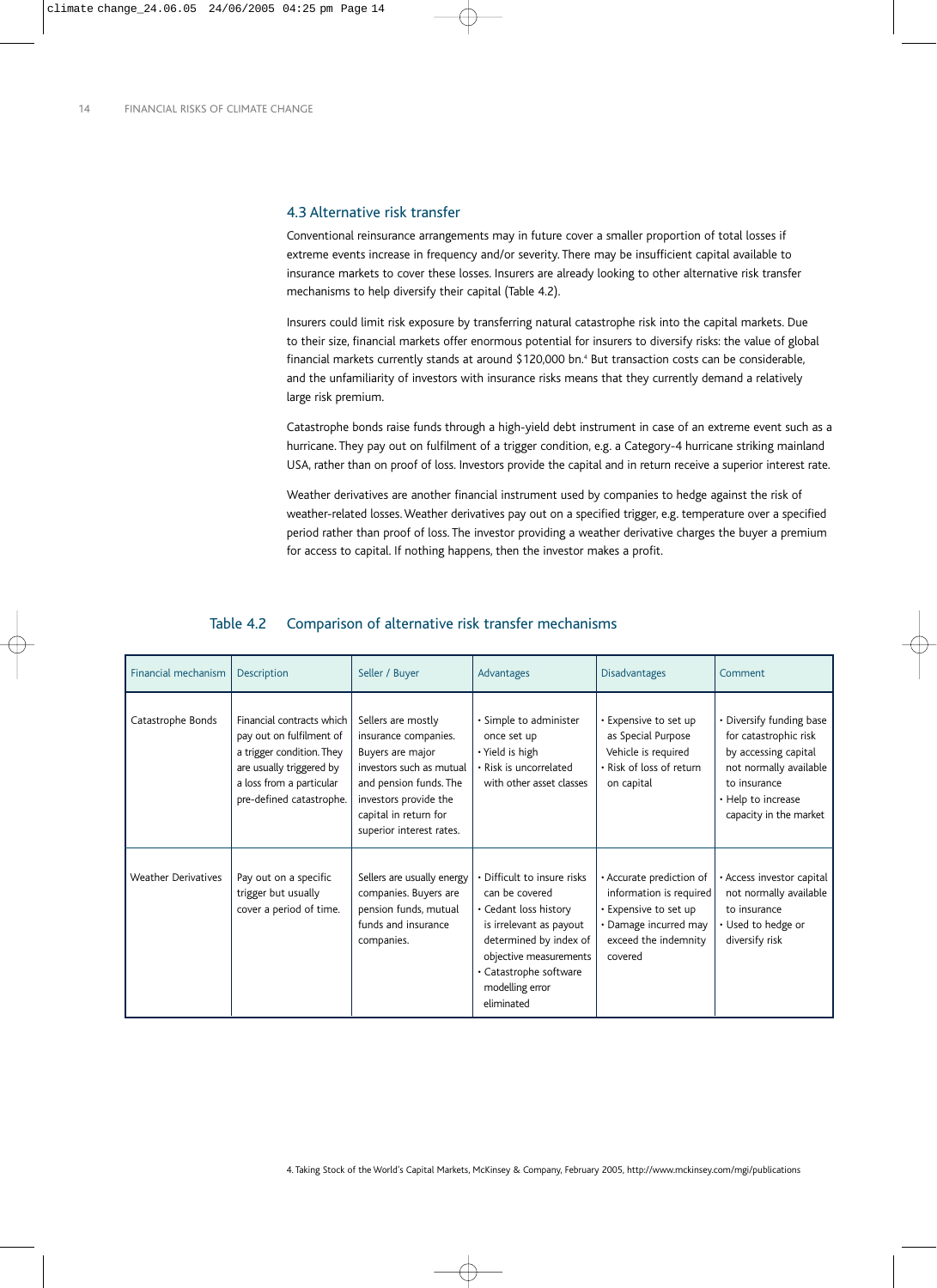### 4.4 Modelling catastrophic losses

Insurance is underpinned by an understanding of risk. Insurers are increasingly sophisticated in their use of models to understand their exposure to extreme weather events, as better data and computing capacity has enabled more realistic scenarios to be developed. "Probabilistic" models are now used as standard to assess natural catastrophes, such as storms and floods. These models simulate all the possible events that could unfold, and then weight them by chance of occurrence to produce a picture of average and extreme costs from these events (Figure 4.1).

### Figure 4.1 Basic structure of an insurance model for natural catastrophes



Source: Natural catastrophes and reinsurance, Swiss Re, August 2003.

The models typically comprise three basic building blocks:<sup>5</sup>

- Hazard Where, how often and with what intensity do events occur? This is usually the initial input to the model, represented as a frequency distribution of different event intensities.
- Vulnerability What is the extent of damage for a given event intensity?
- Exposure What is the value at risk, where is it located, and what proportion of the loss is insured?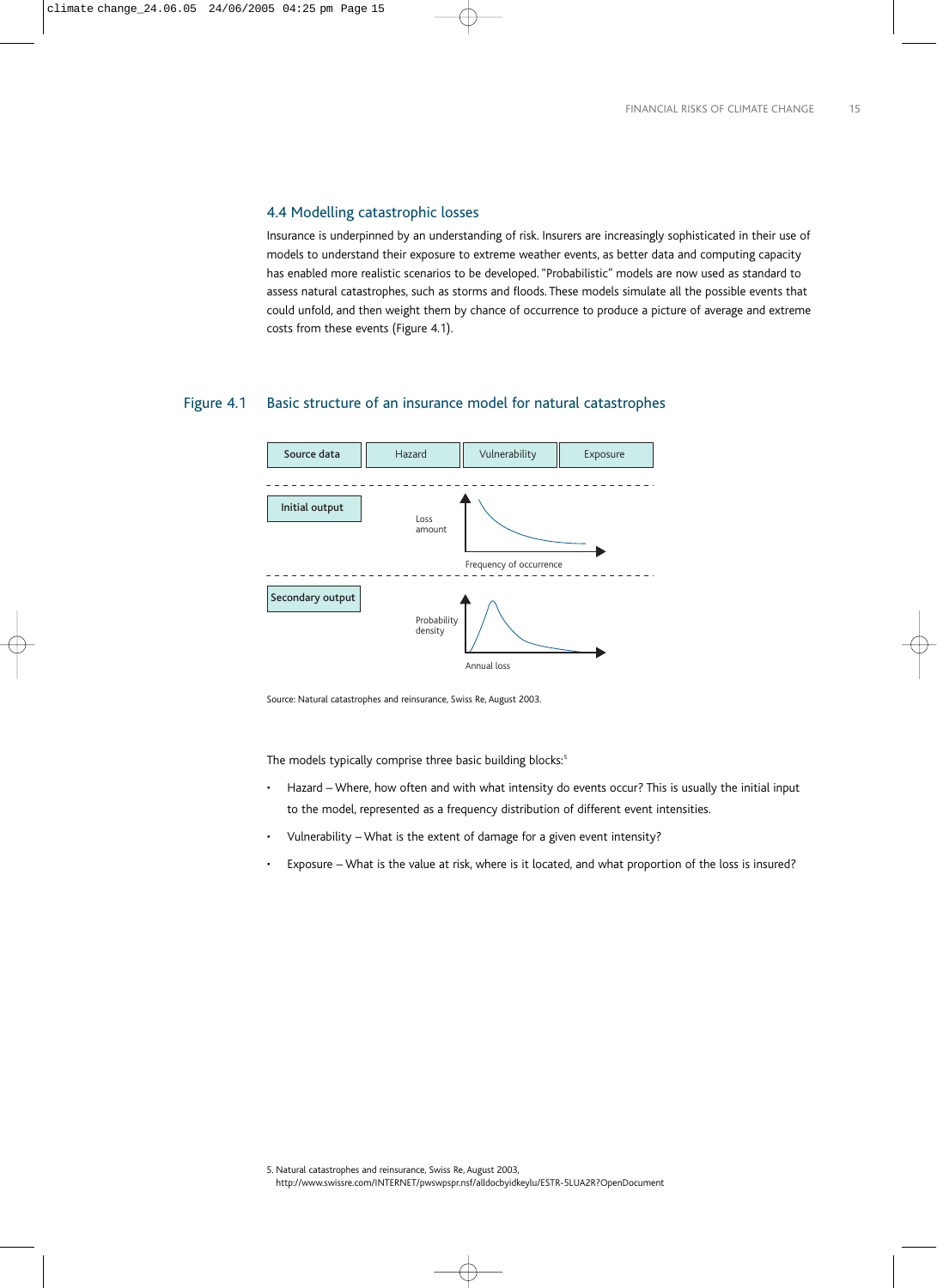#### TRENDS IN EXTREME EVENTS TO DATE 5.

#### 5.1 Global trends in extreme weather

Extreme weather results in extreme losses. For example,

- In 2004 the US and neighbouring countries were hit by four hurricanes in the space of a few weeks, making it the costliest hurricane season on record, with around \$56 billion in total losses, of which around \$30 bn was insured.<sup>6</sup>
- In the same year Japan was hit by ten tropical cyclones more than any other year in the last century – leading to total losses of more than \$14 bn, of which \$7 bn was insured.
- In 1999, within the space of a month, three windstorms raged across Europe, causing losses around \$23 bn, of which \$11 bn was insured.
- Heavy rains and flooding across Europe during July and August in 2002 caused nearly \$16 bn in losses, of which \$4 bn was insured.

Storms and floods typically contribute over 90% of the costs of extreme weather each year (Figure 5.1). The number and cost of such events have been rising over the past few decades. There have been noticeable increases in the number of severe storms, which also tend to be the most costly insured events, and a more sporadic increase in the number of floods.

Every year since 1990 there have been at least 20 weather events globally that are severe enough to be classified by reinsurers as significant natural catastrophes. Yet in the 20 years prior to 1990, only three years experienced more than 20 such events. Insured losses averaged about \$16 bn per year between 1990 and the end of 2004, but only \$3 bn per year in the 20 years preceding 1990 (2004 prices).

To date, these trends in the number of events and total losses over time have been driven predominantly by socio-economic factors, including population growth, concentration of population in urban areas and rising amounts of increasingly valuable assets in areas prone to storm and flood risk. There have also been improvements in monitoring capabilities, so that more events are now identified and recorded each year.

#### 5.2 Trends in tropical storms

Tropical cyclones pack a substantial amount of energy, giving them particularly destructive powers, with extremely strong winds, heavy rainfall and storm surges. The most powerful storms have sustained windspeeds in excess of 70 m/s and produce storm surges six metres or more above normal.

Over the last 100 years the tropical North Atlantic has experienced a gradual warming trend, with sea surface temperatures increasing by about 0.3°C. Hurricane activity in the Atlantic undergoes distinct decadal cycles, governed by gradual changes in the ocean currents. "Warm phases" of the cycle are associated with increased hurricane activity, whereas "cold phases" of the cycle are associated with fewer hurricanes. This observed decadal variability in hurricane activity could, however, be masking an upward trend. The average number of hurricanes during the current warm-phase is higher than during the previous warm-phase (Figure 5.2a). The ten-year moving average of hurricane activity in the Atlantic Basin also suggests a slight upward trend in activity (Figure 5.2b).

A similar inter-decadal tropical cyclone phenomenon may be taking place in the Western North Pacific Basin, although this cycle is much less documented. Within the natural variability, activity in the basin still exhibits a weak upward trend. In the last decade more cyclones formed each year in the Western North Pacific Basin than during any other decade on record. Over the period 1950-2003, 2.6 tropical cyclones made landfall in Japan each year on average. In 2004, by contrast, Japan was struck by ten typhoons, surpassing the six strikes it experienced during its previous worst season.

6. Annual review: natural catastrophes 2004, Munich Re, 2005, http://www.munichre.com/publications/302-04321\_en.pdf?rdm=71622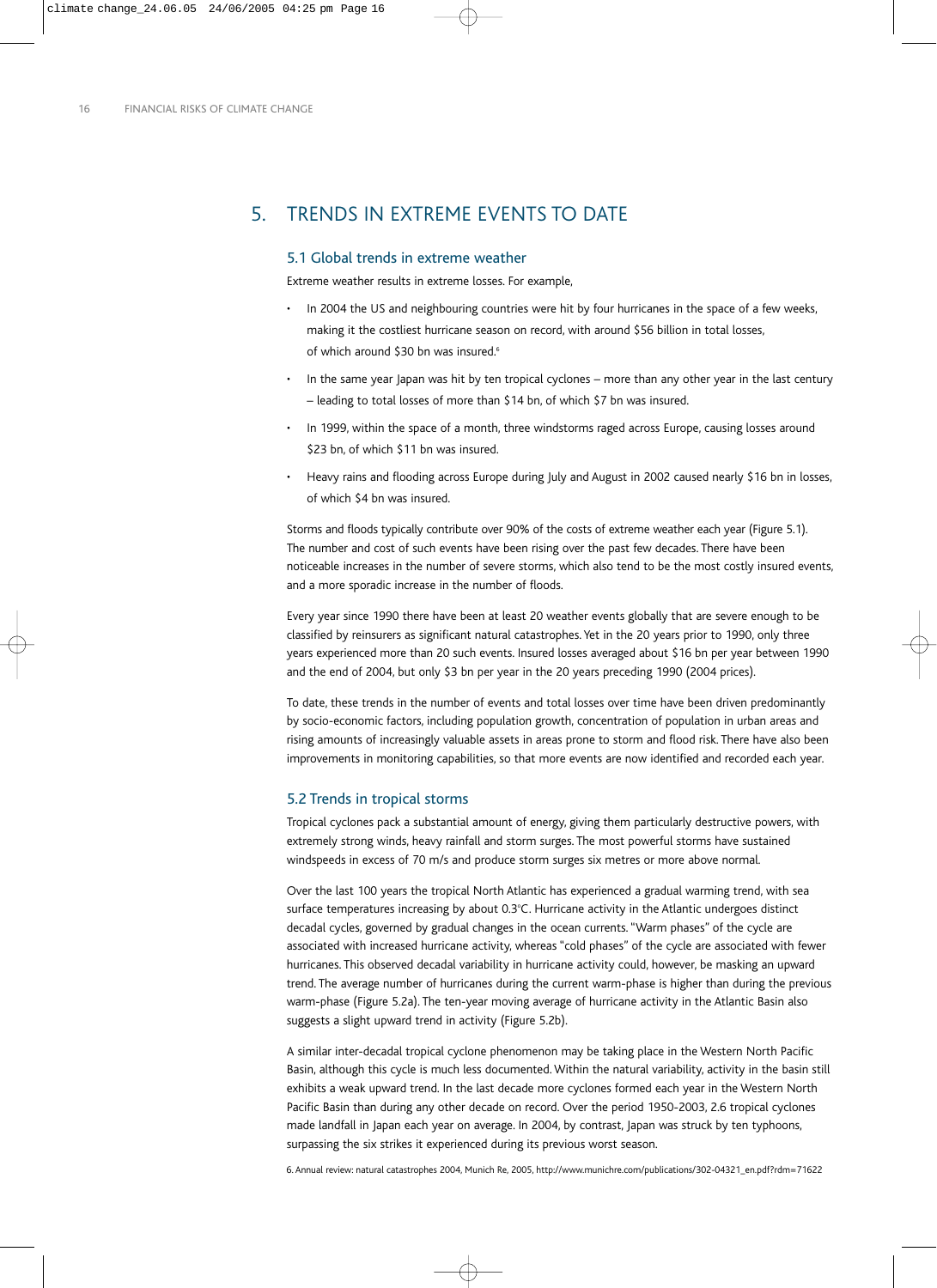

### Figure 5.1 Significant weather-related natural catastrophes 1970-2004



Note: Since 1970 weather-related catastrophes resulted in about \$345 bn in total damage, of which \$300 bn was insured. Source: Sigma Database, Swiss Re.



### (b) Number of weather-related catastrophes and insured losses (2004 prices)

Source: Sigma Database, Swiss Re.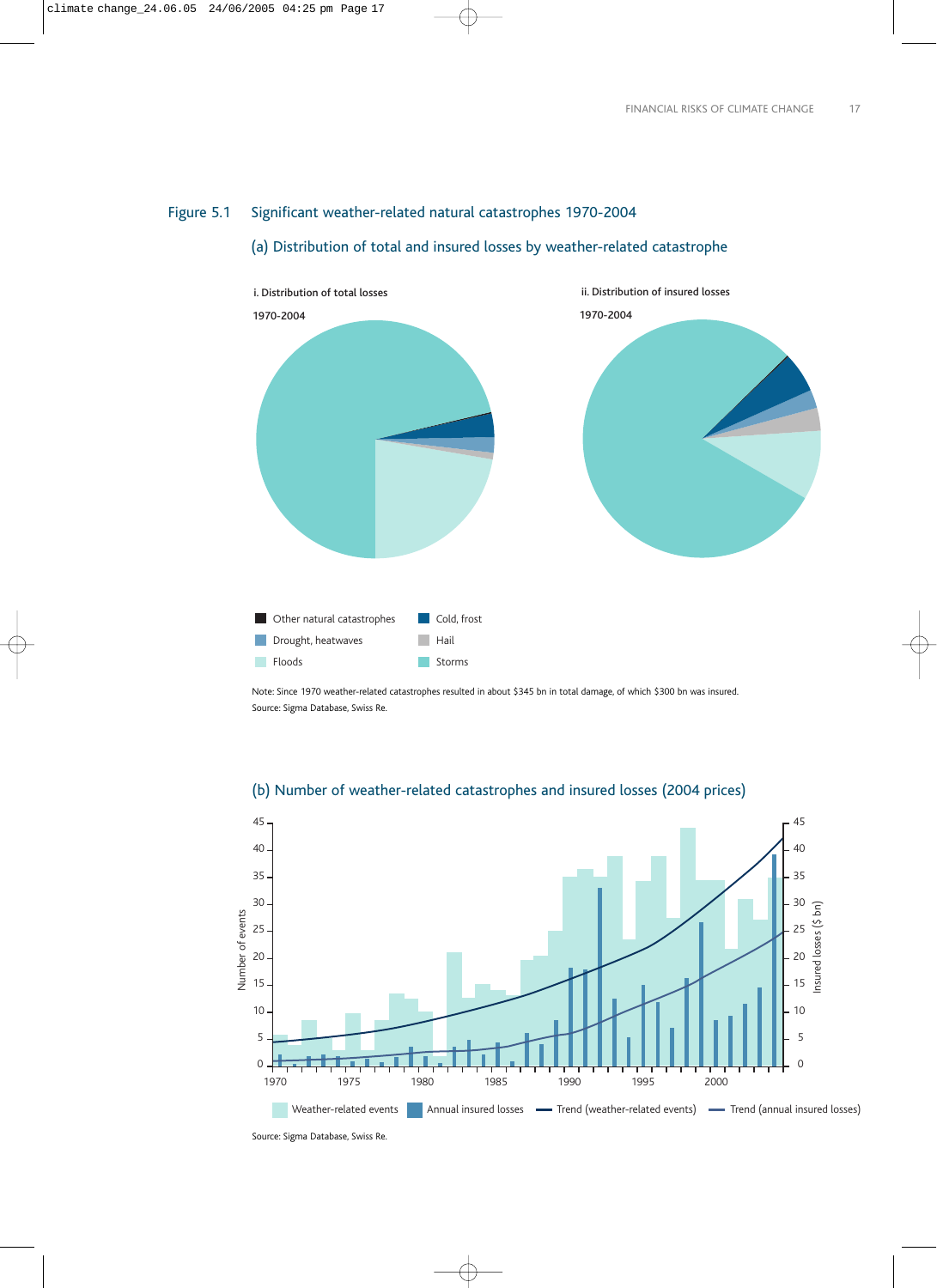

### Figure 5.2 Trends in hurricane formation in the North Atlantic basin

(a) Changes in relation to warm and cold phases

Note: Category 5 represents the most severe class of hurricane. Source: Based on data from the National Oceanic Atmospheric Administration (NOAA) National Hurricane Centre.

### (b) Ten-year moving average for tropical cyclones formed in the North Atlantic Basin



Source: NOAA, with re-handling and calculations by Munich Re.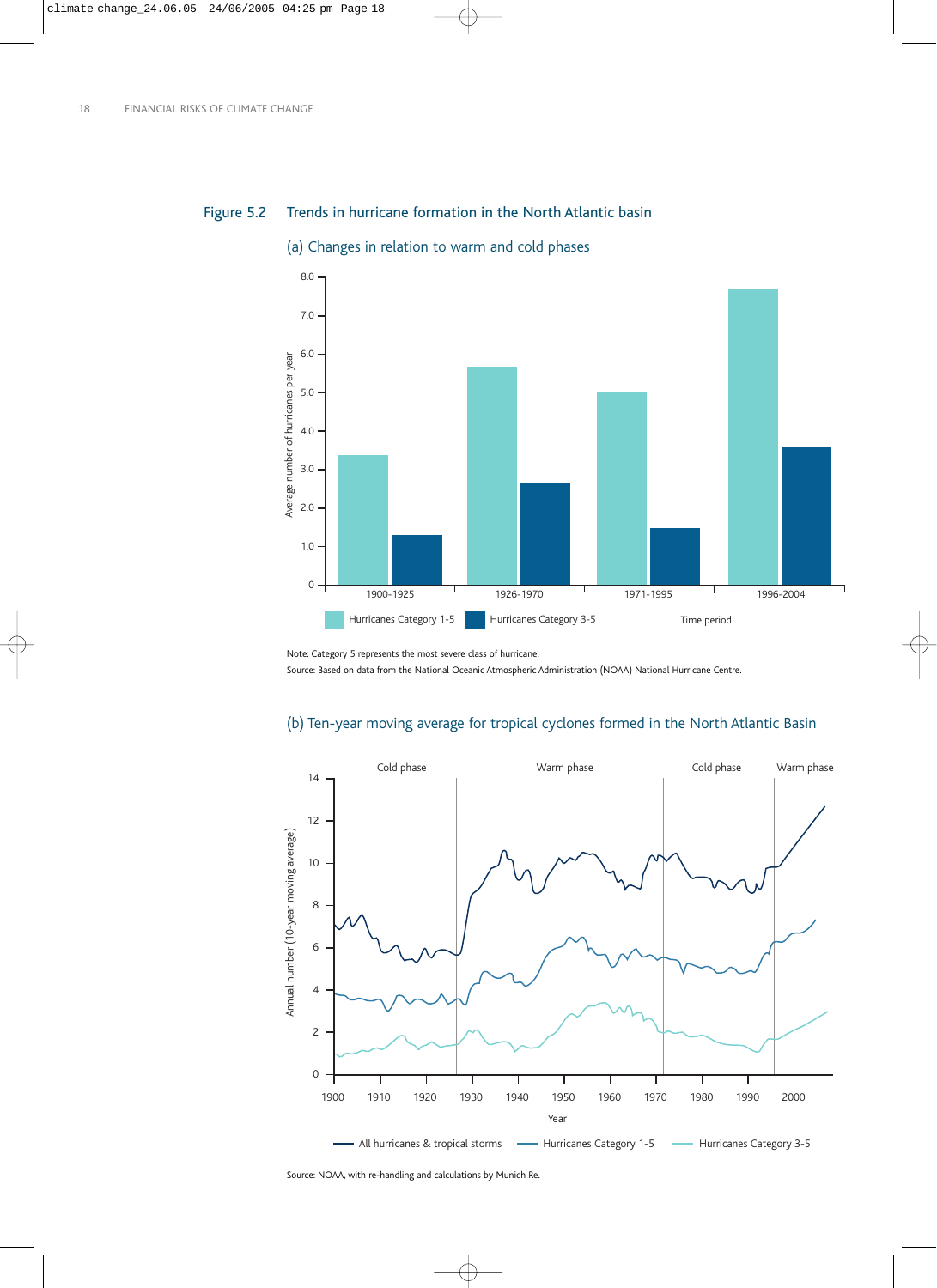### 5.3 Trends in European windstorms

Historically windstorms have been the primary cause of insured losses due to natural events in Europe, although since 1990 flood damage has also emerged as significant. Since 1970 there have been 55 severe windstorm events, resulting in total insured losses of \$44 bn (€35 bn). Seven very severe storm events account for 64% of this total. The volatility of losses was exacerbated by the clustering of very severe storms, with three in 1990, and three more in 1999. There may be periods of increased activity where losses from a sequence of storms are likely.

Trends in the insured losses arising from European windstorms are less discernible due to the relative importance of these few very severe events (Figure 5.3). However, there is a slight upward trend in the number of windstorm events: the average number of events between 1970 and 1979 was 0.4 each year, rising to 2.8 each year between 1990 and 1999.

# Figure 5.3 Annual average number of severe windstorm events and annual average insured losses (2004 prices) by decade in Europe (1970 – 2004)

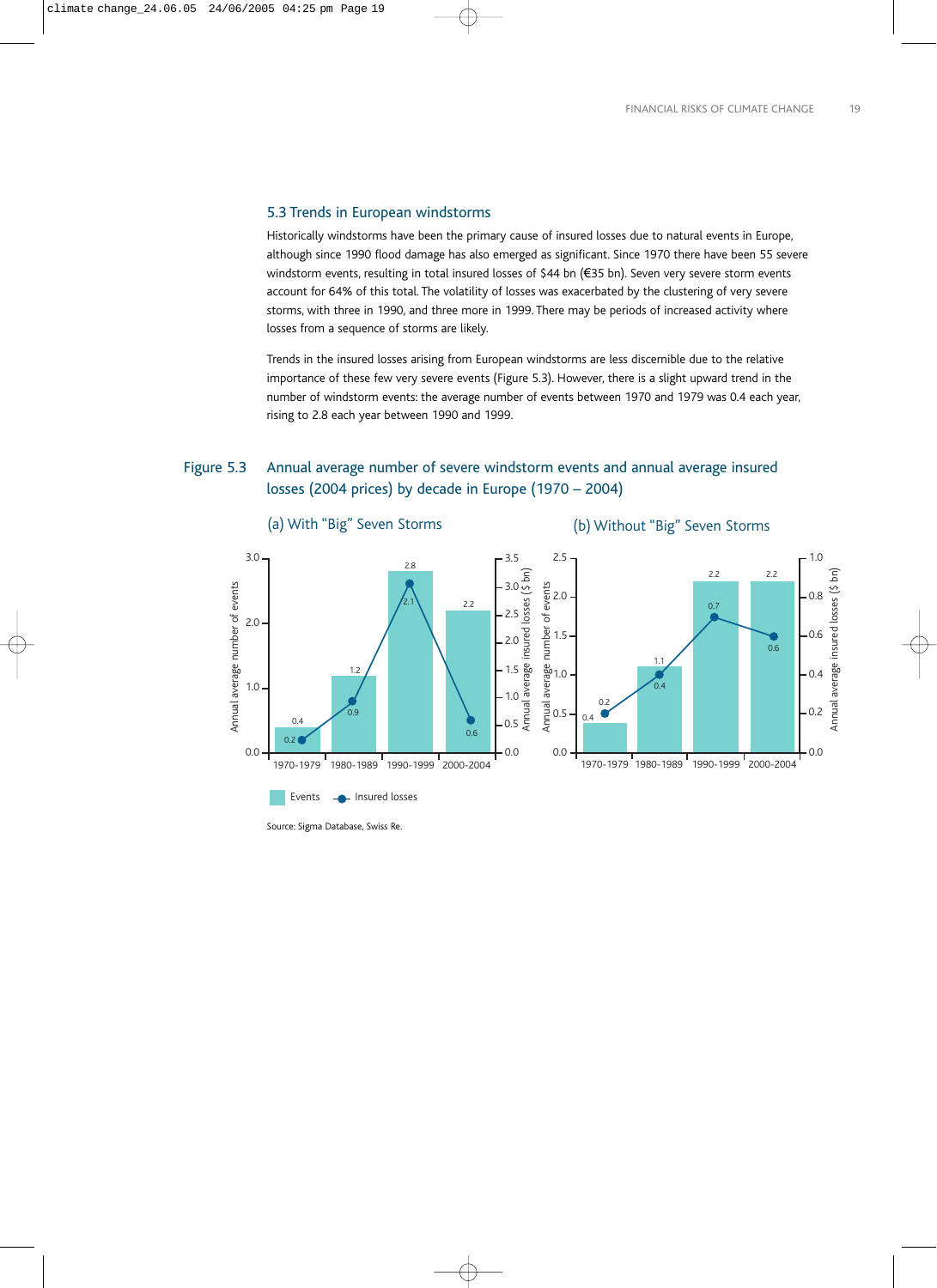### 5.4 Trends in flood risk

There is a weak upward trend in the number of significant flood events experienced in the three major insurance markets of the US, Europe and Japan over the period 1970-2004, despite considerable variation in the number of events each year (Figure 5.4). The variability in insured losses is even more pronounced. This trend in the number of significant flood events is very likely due to socio-economic developments, as more people take up residence in risk prone areas. For example in the past 20 years over 350,000 residential properties have been built on floodplains in the UK, with more than 20,000 being built in the last 3 years.<sup>7</sup>

Europe appears to be particularly prone to significant flood risks, with financial losses totalling some \$72 bn (€58 bn) since 1990, of which around \$14 bn (€11 bn) was insured (2004 prices). This is roughly double the losses from significant floods experienced in the US over the same period, and four times the losses experienced in Japan.

# Figure 5.4 Number of significant flood events and insured losses (2004 prices) in the US, Europe and Japan 1970-2004



7. United Kingdom Floods, Guy Carpenter, 2000, http://www.guycarp.com/portal/extranet/pdf/ukflood.pdf?vid=1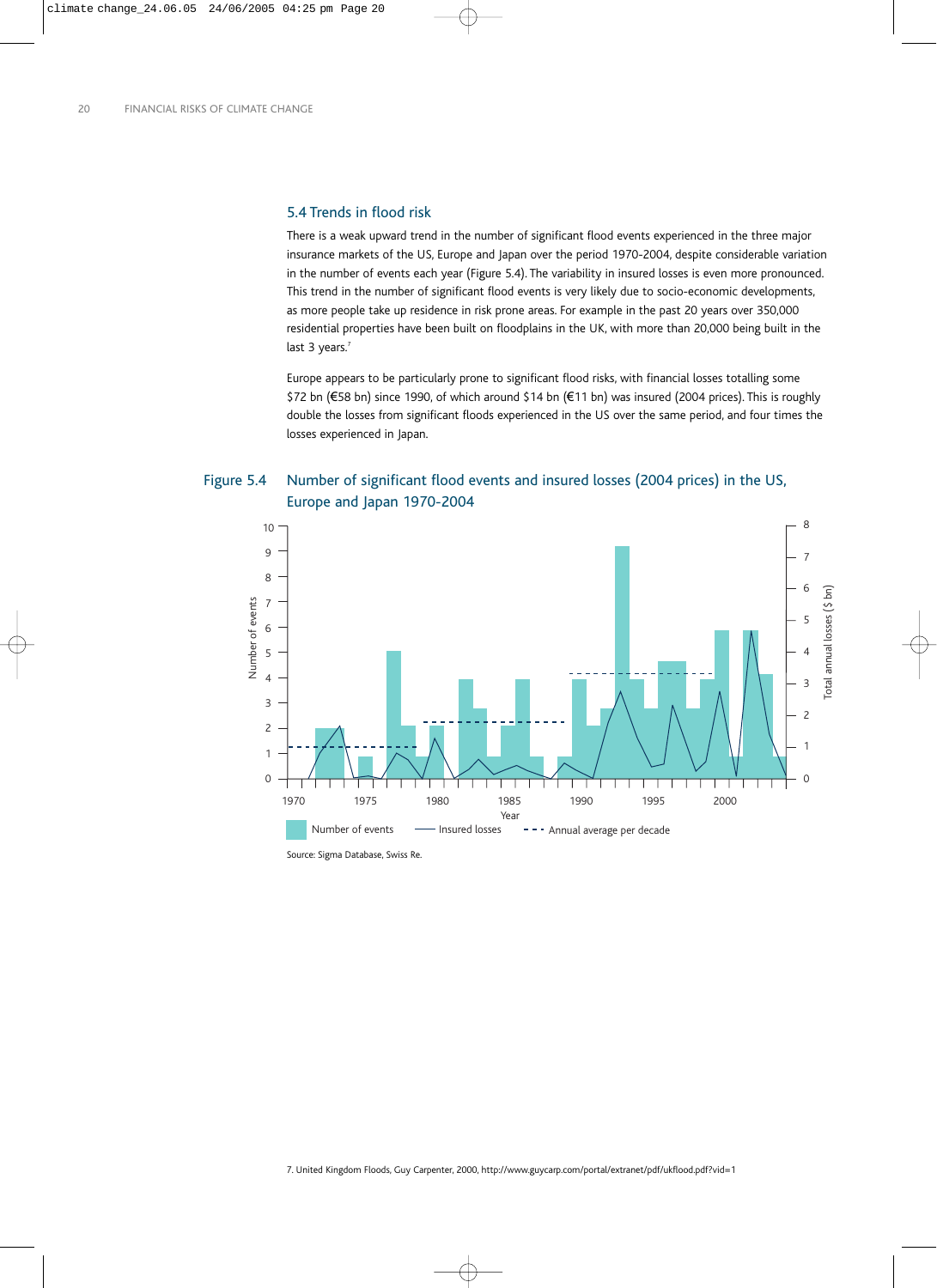### IMPACTS OF CLIMATE CHANGE ON COSTS OF EXTREME WEATHER AROUND THE WORLD 6.

### 6.1 Scientific evidence

While individual extreme weather events cannot be attributed directly to climate change, the trends to date are consistent with what we might expect as climate change intensifies (Table 6.1). Sea surface temperatures have been rising in line with global temperatures, increasing moisture evaporation and atmospheric humidity, and providing more energy to fuel tropical and temperate storms.

### Table 6.1 Changes in extreme weather events by the end of the century

| Anticipated change in extreme weather phenomena<br>by the end of the century | Likelihood <sup>a</sup>                              |
|------------------------------------------------------------------------------|------------------------------------------------------|
| Higher maximum temperatures and more hot days                                | Very likely, over nearly all land areas              |
| Increased summer continental drying and associated risk of drought           | Likely, over most mid-latitude continental interiors |
| More intense precipitation events                                            | Very likely, over many areas                         |
| Increase in tropical cyclone peak wind intensities                           | Likely, over some areas                              |
| Increased intensity of extra-tropical cyclones                               | Little agreement between current models              |

a. Likelihood definitions: Very likely =  $90 - 99%$  chance; Likely =  $66 - 90%$  chance.

Source: Third Assessment Report – Climate Change, Intergovernmental Panel on Climate Change, 2001, http://www.ipcc.ch

Current scientific evidence suggests that global warming could increase the severity of tropical storms, with limited evidence that the number of major storms could change in some regions. The Intergovernmental Panel on Climate Change (IPCC) in 2001 concluded for tropical cyclones that: "there is some evidence that regional frequencies of tropical cyclones may change, but none that their locations will change. There is also evidence that the peak intensity may increase by 5% to 10% and precipitation rates may increase by 20% to 30%."<sup>8</sup> Successive studies have narrowed the range of projected increases in cyclone intensity, most recently suggesting that maximum surface windspeeds will increase by an average 6% if carbon dioxide emissions approximately doubled. Precipitation is also predicted to increase by close to 20%.

The impact of climate change on European windstorm activity remains uncertain, despite a growing body of work on the subject. However, some consensus is beginning to emerge of at least an increase in the frequency of "deep" windstorms (with central pressure less than 970 mb) over the North Atlantic. Recent studies suggest a 20% increase in the formation of more extreme storms by the end of the century under a relatively high emissions scenario. These "deep" storms may track further south and deeper into western and central Europe, with the North Atlantic Oscillation (NAO) possibly intensifying as carbon dioxide concentrations increase in the future. There may be an impact on less intense storms, but these are not considered here, because quantitative information about the changes is still limited.

### 6.2 Climate stress tests

To examine the potential impacts of climate change on the costs of extreme weather events (both insured and total costs), the scenarios set out in these recent climate change studies were used to alter windstorm characteristics in insurance industry catastrophe models.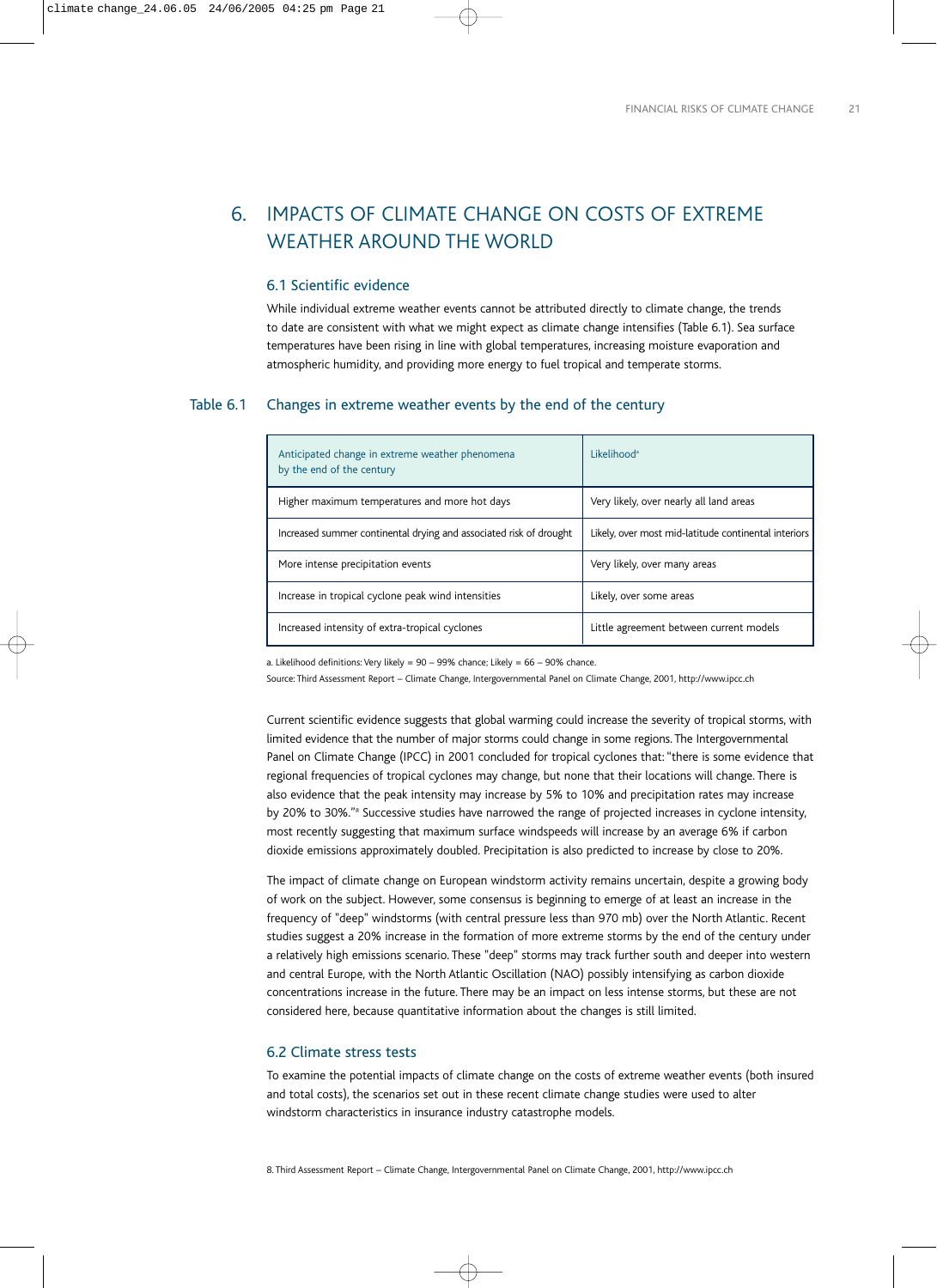Even though there is still uncertainty surrounding the link between projected climate change and severe windstorm activity, the present study has used climate scenarios where there is a degree of scientific consensus developing.

### a) Main stress-tests – changes in severity of tropical storms and frequency of windstorms

Three climate change-induced stress tests were performed on insurance industry natural catastrophe models for US hurricanes, Japanese typhoons and European windstorms (Table 6.2). The simulations were undertaken by the natural catastrophe modelling team at AIR-Worldwide,<sup>9</sup> who estimated the incremental impact on property of moving from a baseline set of storms within each of their models to one in which the climate-stress tests and limited sensitivity tests were included (Figure 6.1 for key components of AIR model). All exposure information (location and density of population and property, physical characteristics of the property, asset values) was kept constant at today's values.

### Figure 6.1 Component parts of AIR catastrophe model



# Table 6.2 Potential impacts of climate change on storm characteristics towards the end of the century

| <b>Weather Feature</b> | Region | Stress-test <sup>a</sup>                                                             | <b>Key References</b>                                                                                                                                 |
|------------------------|--------|--------------------------------------------------------------------------------------|-------------------------------------------------------------------------------------------------------------------------------------------------------|
| Hurricane              | US.    | Increased average wind-<br>speed by 6%, with sensitivity<br>tests for $+4$ to $+9\%$ | Third Assessment Report, Intergovernmental<br>Panel on Climate Change, 2001,<br>http://www.ipcc.ch<br>Knutson and Tuleya (2004) Journal of            |
| Typhoon                | Japan  | Increased average wind-speed<br>by 6%, with sensitivity tests<br>for $+4$ to $+9%$   | Climate, 17(18): 3477-3495.                                                                                                                           |
| Windstorm              | Europe | Increased frequency of storms<br>that occur once every 20<br>years (or less) by 20%  | Leckebusch and Ulbrich (2004) submitted<br>to Global and Planetary Change.<br>Kuzmina and others (2005) submitted to<br>Geophysical Research Letters. |

a. The stress-tests on tropical cyclones were applied to the entire distribution of all possible hurricanes and typhoons, whereas the stress-test on European windstorms was restricted to the extreme upper tail of the distribution of all possible storms. There may be an impact on less intense storms, but these are not considered here, because quantitative information about the changes is still limited. The stress-tests therefore severely underestimate the full potential impact of climate change on European windstorms – particularly, given that a considerable proportion of current insured losses result from more frequent but less intense storms.

<sup>9.</sup> Further details of AIR's work is available from http://www.air-worldwide.com This work does not necessarily represent AIR's views on the effects of climate change on windstorm events.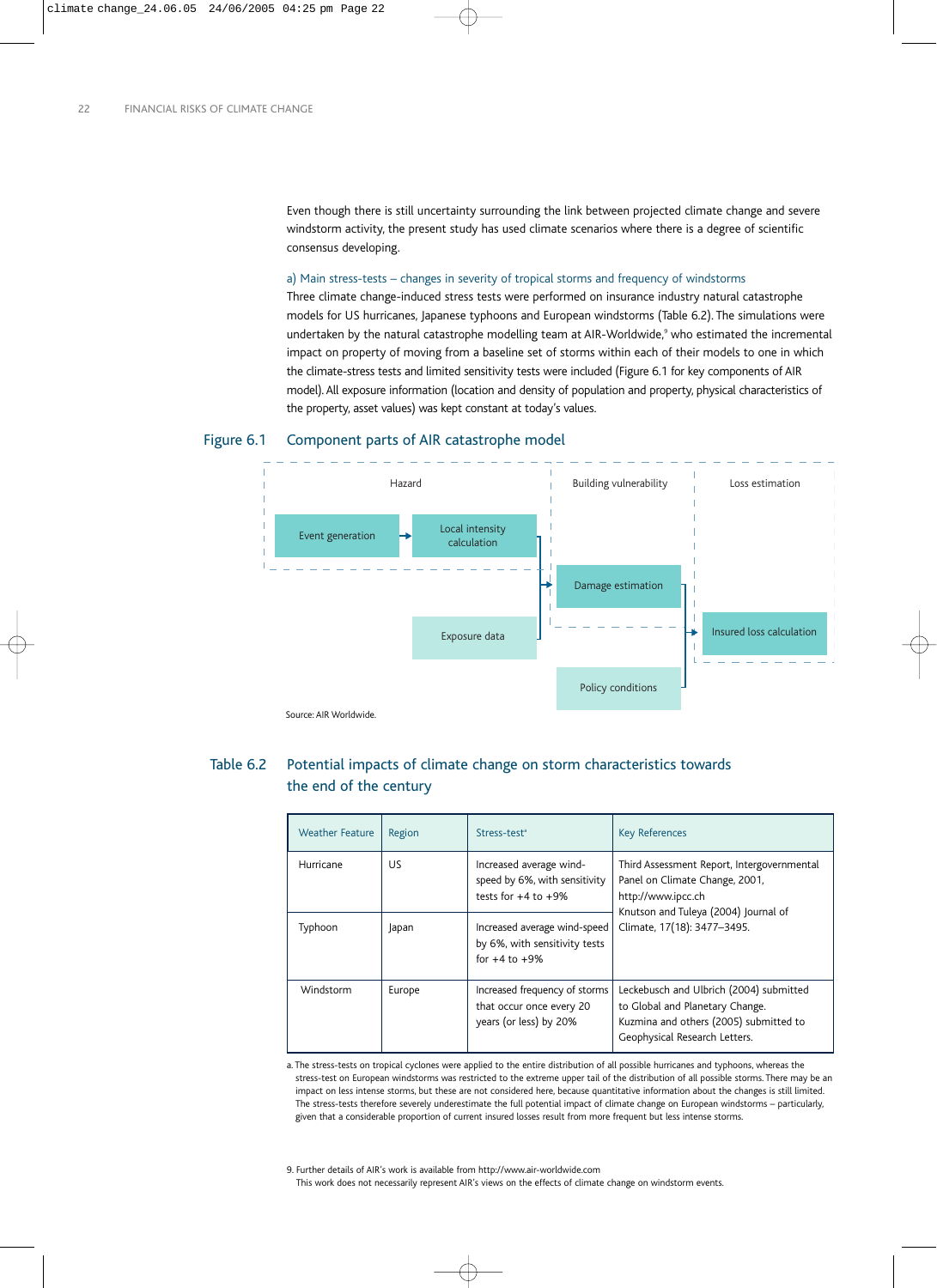Property damage is a non-linear function of windspeed, so small increases in windspeed could produce relatively large increases in losses. If carbon dioxide concentrations doubled,<sup>10</sup> total average annual damages from US hurricanes, Japanese typhoons and European windstorms combined could increase by up to \$10.5 bn (¥1140 bn, €8.5 bn) from a baseline of about \$16.5 bn today, representing an increase of around 65% (Tables 6.3 and 6.4). At current market conditions, around \$6 bn of these increased damages would be insured.

Very extreme storm losses, occurring once in every 100 or 250 years, could become even more severe.

- Insured losses from extreme US hurricanes could increase by \$41 62 bn above present-day losses of \$60 – 85 bn, representing a 70 – 75% increase, which is equivalent to an additional two to three Hurricane Andrews in a single season.
- Insured losses from extreme Japanese typhoons could increase by \$10 14 bn (¥1100 1500 bn) above present-day losses of \$15 – 20 bn (¥1600 – 2200 bn), representing a 67 – 70% increase, which is more than twice the cost of the 2004 typhoon season, the costliest in the last 100 years.
- Insured wind-related losses from extreme European windstorms could increase by \$2 2.5 bn (€1.6 – 2 bn) on top of present-day losses of \$30 – 35 bn (€24 – 28 bn), representing a 5% increase. This increase in cost excludes any flood costs and increases in losses from less intense storms. The additional wind-related costs are equivalent to the 1999 windstorm Martin, one of the most costly windstorms on record.

The terrorist attacks on the World Trade Center and the Pentagon resulted in insured losses of around \$66 bn, the worst experienced by the industry for a single event. The total increases in losses from extreme hurricanes are roughly of a similar magnitude.

Even at today's loss potentials these very extreme storms are of great interest to the insurance industry, given their potential to deplete capital, stimulate price volatility, and in rare cases result in insolvency.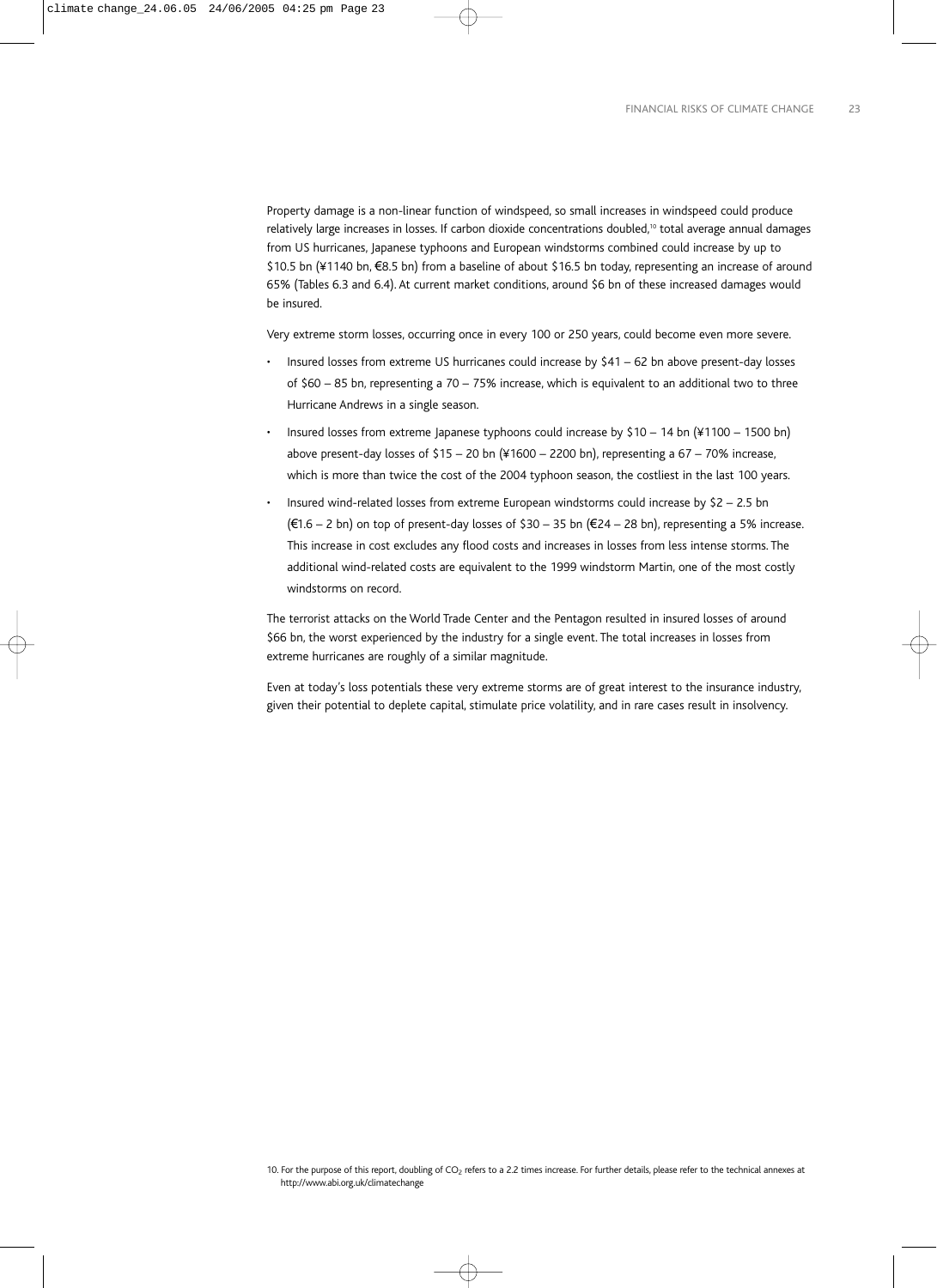# Table 6.3 Impacts of changing windspeeds in natural catastrophe models on additional costs of storms (\$ bn in 2004 prices)

# (a) US hurricane

| Scenario                                           | Increase in<br>windspeed | Annual average<br>insured loss | Insured loss with<br>chance of occurring<br>once every 100 years | Insured loss with<br>chance of occurring<br>once every 250 years |
|----------------------------------------------------|--------------------------|--------------------------------|------------------------------------------------------------------|------------------------------------------------------------------|
| Lower-bound<br>sensitivity analysis                | 4%                       | $+2.5$                         | $+27$                                                            | $+42$                                                            |
| Potential impact<br>of climate change <sup>®</sup> | 6%                       | $+4.0$                         | $+41$                                                            | $+62$                                                            |
| Upper-bound<br>sensitivity analysis                | 9%                       | $+6.5$                         | $+68$                                                            | $+98$                                                            |

# (b) Japanese typhoon

| Scenario                                           | Increase in<br>windspeed | Annual average<br>insured loss | Insured loss with<br>chance of occurring<br>once every 100 years | Insured loss with<br>chance of occurring<br>once every 250 years |
|----------------------------------------------------|--------------------------|--------------------------------|------------------------------------------------------------------|------------------------------------------------------------------|
| Lower-bound<br>sensitivity analysis                | 4%                       | $+1.0$                         | $+7$                                                             | $+9$                                                             |
| Potential impact<br>of climate change <sup>a</sup> | 6%                       | $+1.5$                         | $+10$                                                            | $+14$                                                            |
| Upper-bound<br>sensitivity analysis                | 9%                       | $+2.5$                         | $+17$                                                            | $+25$                                                            |

## (c) European windstorm

| Scenario                                           | Frequency increase<br>in top 5% of storms | Annual average<br>insured loss | Insured loss with<br>chance of occurring<br>once every 100 years | Insured loss with<br>chance of occurring<br>once every 250 years |
|----------------------------------------------------|-------------------------------------------|--------------------------------|------------------------------------------------------------------|------------------------------------------------------------------|
| Potential impact<br>of climate change <sup>®</sup> | 20%                                       | $+0.5$                         | $+2.0$                                                           | $+2.5$                                                           |

a. The impact of climate change on the majority of less intense storms was not modelled, because quantitative information about the changes is still limited.

Source: AIR Worldwide. This work does not necessarily represent AIR's views on the effects of climate change on windstorm events.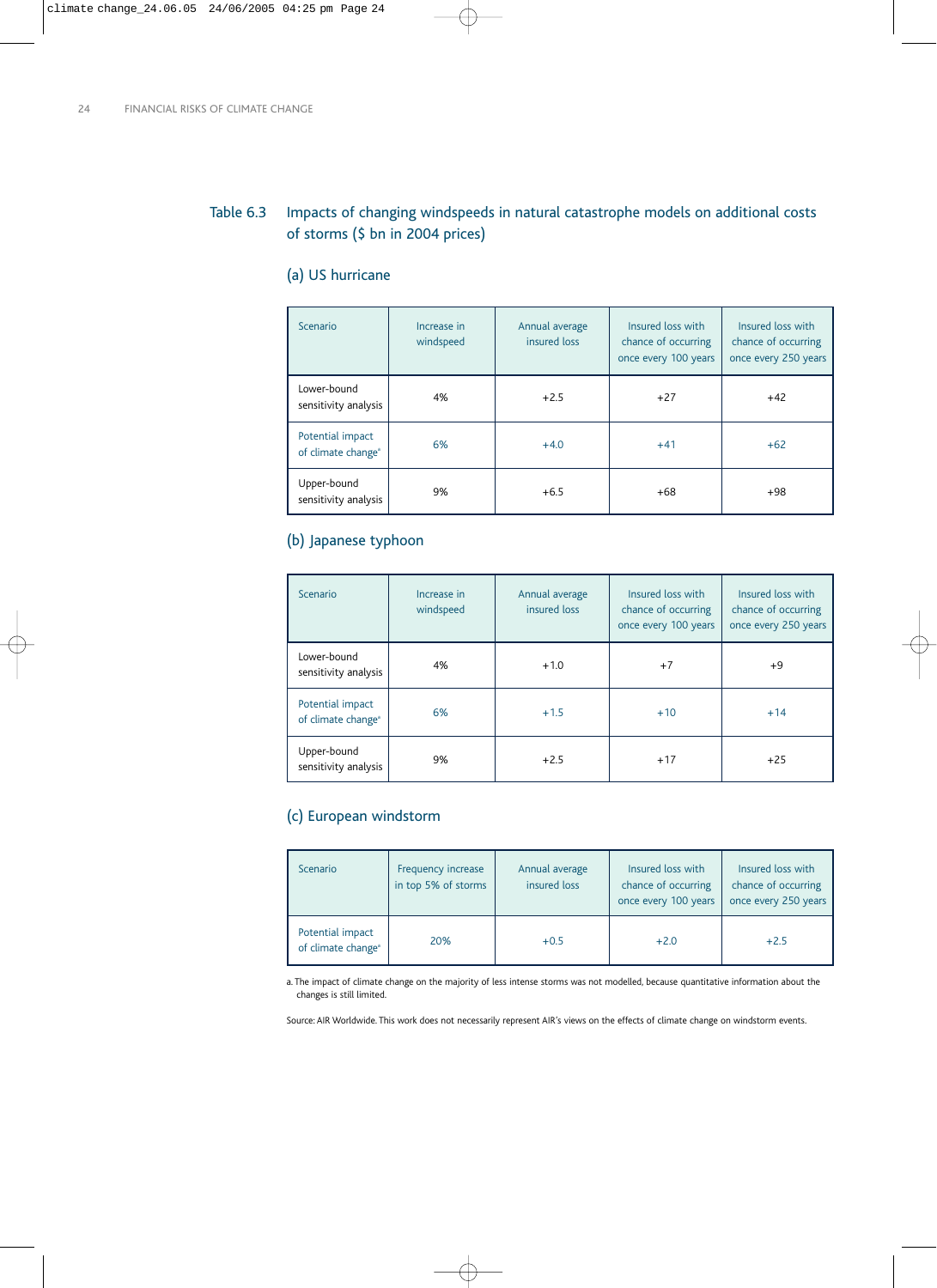# Table 6.4 Comparisons of outputs of climate stress-tests to current industry baseline losses for costs of storms

# (a) US hurricane

| Scenario                                           |                          | Annual average<br>insured loss     | Annual average<br>total loss | Insured loss with<br>chance of occurring<br>once every 100 years | Insured loss with<br>chance of occurring<br>once every 250 years |
|----------------------------------------------------|--------------------------|------------------------------------|------------------------------|------------------------------------------------------------------|------------------------------------------------------------------|
| Current observed baseline <sup>®</sup>             | $\overline{\phantom{a}}$ | \$5.5 bn                           | \$9.5 bn                     | \$60 bn                                                          | \$85 bn                                                          |
|                                                    | Increase in<br>windspeed | Loss increase relative to baseline |                              |                                                                  |                                                                  |
| Lower bound sensitivity analysis                   | 4%                       | 45%                                | 47%                          | 45%                                                              | 49%                                                              |
| Potential impact of<br>climate change <sup>b</sup> | 6%                       | 75%                                | 75%                          | 70%                                                              | 75%                                                              |
| Upper bound sensitivity analysis                   | 9%                       | 118%                               | 116%                         | 113%                                                             | 115%                                                             |

# (b) Japanese typhoon

| Scenario                                           |                          | Annual average<br>insured loss     | Annual average<br>total loss | Insured loss with<br>chance of occurring<br>once every 100 years | Insured loss with<br>chance of occurring<br>once every 250 years |
|----------------------------------------------------|--------------------------|------------------------------------|------------------------------|------------------------------------------------------------------|------------------------------------------------------------------|
| Current observed baseline <sup>®</sup>             | $\overline{\phantom{a}}$ | $$2.5$ bn                          | \$4.0 bn                     | \$15 bh                                                          | \$20 bn                                                          |
|                                                    | Increase in<br>windspeed | Loss increase relative to baseline |                              |                                                                  |                                                                  |
| Lower bound sensitivity analysis                   | 4%                       | 40%                                | 50%                          | 47%                                                              | 45%                                                              |
| Potential impact of<br>climate change <sup>b</sup> | 6%                       | 60%                                | 63%                          | 67%                                                              | 70%                                                              |
| Upper bound sensitivity analysis                   | 9%                       | 100%                               | 113%                         | 113%                                                             | 125%                                                             |

# (c) European windstorm

| Scenario                                  |                                                           | Annual average<br>insured loss | Annual average<br>total loss | Insured loss with<br>chance of occurring<br>once every 100 years | Insured loss with<br>chance of occurring<br>once every 250 years |
|-------------------------------------------|-----------------------------------------------------------|--------------------------------|------------------------------|------------------------------------------------------------------|------------------------------------------------------------------|
| Current observed baseline <sup>a</sup>    | ۰                                                         | \$1.5 <sub>bn</sub>            | \$3.0 bn                     | \$30 bn                                                          | \$35 bn                                                          |
|                                           | Frequency<br>increase in top<br>5% of storms<br>windspeed |                                |                              | Loss increase relative to baseline                               |                                                                  |
| Potential impact of<br>climate changeb, c | 20%                                                       | 35%                            | 35%                          | 5%                                                               | 5%                                                               |

a. Current baseline losses are based on industry experience. The ratio between current insured and total losses was used to derive the climate-induced increments in total losses.

b. Results are shown as proportional increases in loss totals. Percentage changes were calculated by comparing industry baseline losses with incremental increases from climate stress-tests.

c. The impact of climate change on the majority of less intense storms was not modelled, because quantitative information about the changes is still limited.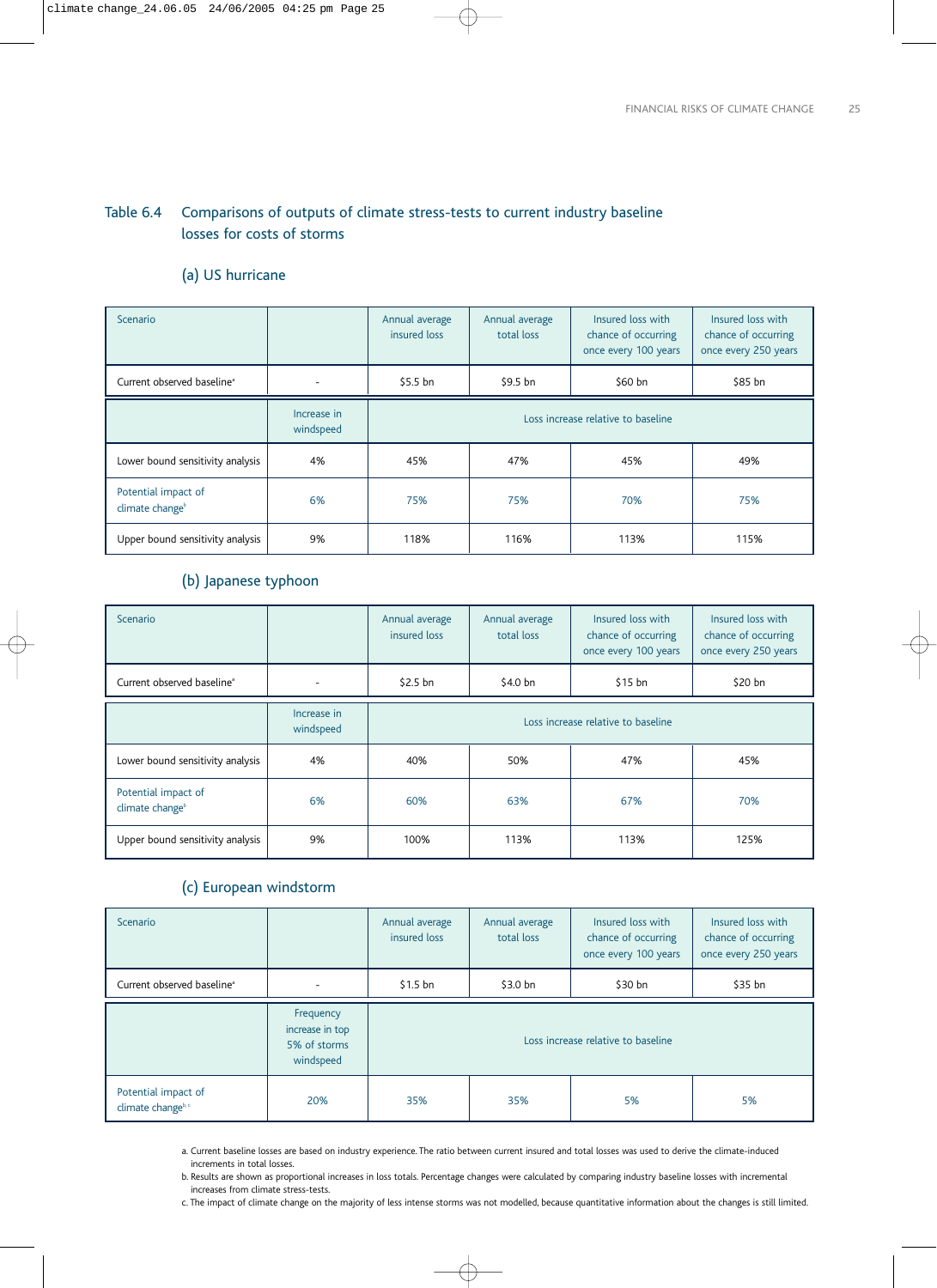#### b) Sensitivity analysis – frequency of tropical storms

The scientific evidence is equivocal on the impact of climate change on the number of tropical storms that may make US landfall. However landfall rates during the last 40 years of the 20th Century were lower than during the most active decades of the 1940s and 1950s. As a further set of sensitivity tests, Risk Management Solutions Inc (RMS) have run a series of tests of hurricane catastrophe losses for the US resulting both from changes in the severity and frequency of hurricanes (Figure 6.2).

RMS found that elevating the windspeeds of all storms by 6% increased the costs of the 1-in-100 year losses by 48% (although this figure may overstate the degree to which an increase in storm intensity tends to be associated with a reduction in storm size). Based on the costs of a 1-in-100 year US hurricanes loss, this would imply an additional \$30 bn extra (compared to the calculations derived from the AIR stress-tests of \$41 bn). Increasing the number of hurricanes making US landfall from the 1.5 seen over the past 40 years up to 1.8 (as seen during the 1950s) or 2.0 (for the combined 1940s and 1950s) further raised the losses, adding between \$8 – 10 bn to the overall costs of the 1-in-100 year hurricane losses.

## Figure 6.2 Impact of changes in storm severity and frequency on losses from US hurricanes occuring once every 100 years



Source: Risk Management Solutions (RMS), London.

### 6.2 Limitations of the simulations

### a) Climate science

These assessments only simulate particular changes in wind characteristics (6% increase in wind-speeds for tropical cyclones, 20% increase in the most severe European storms). Changes in other aspects of storms could affect these results, for example changes in storm-track or increases in the frequency of less intense storms. Some studies suggest that climate change could increase the frequency of these less intense storms as well. If this turns out to be the case, the effects of climate change on European windstorms could be much greater than presented here. Ideally, the simulations should be carried out by coupling the insurance-loss model directly to the climate model.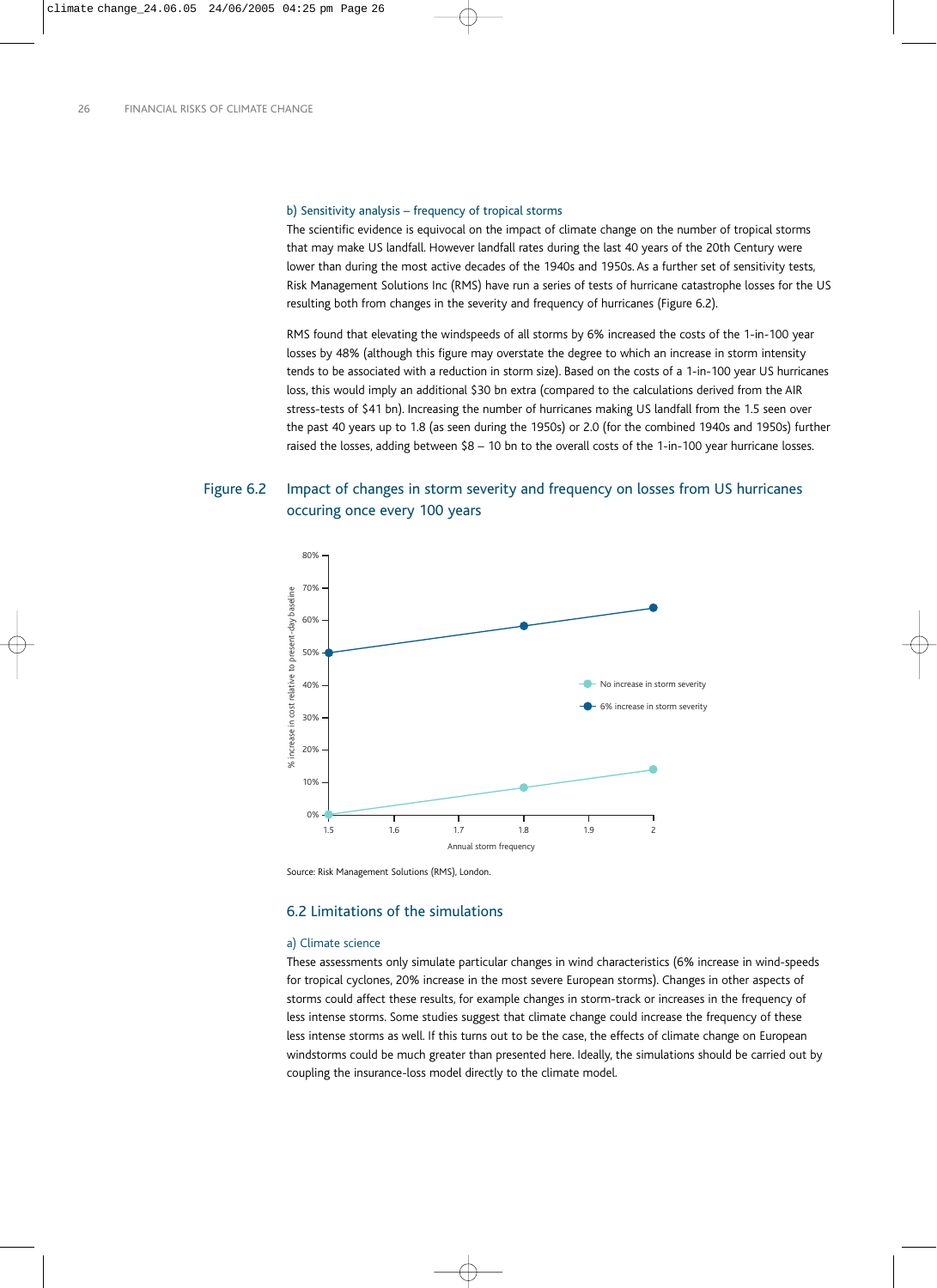#### b) Flooding impacts

These climate stress-tests only simulated changes in the wind characteristics of storms, but tropical cyclones and European windstorms also generate storm-surges (resulting in coastal flooding and tidal waves) and intense precipitation (resulting in inland flooding). There is increasing evidence that the rainfall generated by these storms and storm-surges could increase considerably due to climate change. To produce a more complete picture of the potential financial costs of stronger storms, the predicted changes in these other hazards would need to be assessed.

Sea-level rise of 1-m (predicted to occur by end of century under a high emissions scenario) could increase assets at risk from a storm-surge by \$1,500 bn.<sup>11</sup> Global damages from a 0.5 metre rise in sea-level have been put at between \$24 and \$42 billion per year. Incorporating climate change into sea-defences could reduce these damage costs to  $$8 - 10$  bn.<sup>12</sup>

In Europe the current annual total losses from extreme flood events are \$8 – 10 bn (€6.5 – 8 bn).<sup>13</sup> If climate change increased these losses by a similar magnitude as the UK (see Chapter 6), European losses could increase by a further \$120 – 150 bn (€100 – 120 bn).<sup>14</sup> This is an area of work that needs further study.

#### c) Socio-economic factors

In assessing the impacts of climate change on the three major storm types, socio-economic developments that could increase society's vulnerability to windstorms have been excluded deliberately. Various factors will make the losses resulting from the same storm, hitting the same area, higher today than in the past:

- Population patterns change with time. More people are now located in vulnerable coastal areas. From 1980 to 2003 the coastal population in the US grew by 33 million, and is projected to increase by a further 12 million by 2015. Simultaneously, household sizes are decreasing. As a result, the number of properties at risk to extreme weather is increasing over time.
- Asset values and repair costs are rising, because of increases in the general price level. Damage costs from Hurricane Andrew could have doubled since 1992 due to a combination of increased development and increasing asset values.
- Real incomes are increasing with time. People are wealthier on average, and tend to have more possessions, including increasing electronic equipment and luxury goods.

So, while the results presented are a useful first indication of the potential impacts of climate change on these windstorms, they are likely to be significant underestimates of the prospective losses facing insurers.

### 6.3 Managing the impact of climate change on future windstorm losses

Some future climate change could be avoided if carbon dioxide concentrations in the atmosphere are stabilised by reducing future emissions. However, the effects of historic emissions are still working their way through the climate system, such that we are already "locked-in" to some level of climate change. The impacts of unavoidable climate variability and change can only be managed through adaptation.

#### a) Reducing carbon emissions

Future emissions are influenced by population growth, economic growth, technological change, resource availability and people's tastes. This makes future projection uncertain, and necessitates the use of scenarios incorporating different views of how these various factors will evolve. These can then serve as a benchmark for evaluating policy interventions.

<sup>11.</sup> Nicholls, R. (2003) "Case study on sea-level rise impacts", OECD Workshop on the Benefits of Climate Policy: Improving Information for Policy Makers, ENV/EPOC/GSP(2003)9/FINAL, OECD: Paris.

<sup>12.</sup> Darwin, R. and R. Tol (2001), "Estimates of the Economic Effects of Sea Level Rise", Environmental and Resource Economics, 19 (2), 113-129. 13. Based on current insurance industry assessments.

<sup>14.</sup> The Prudence study has shown that the scale of climate-induced changes in key flood drivers could be similar in the UK and other parts of Europe, e.g. more frequent and intense rainfall, http://prudence.dmi.dk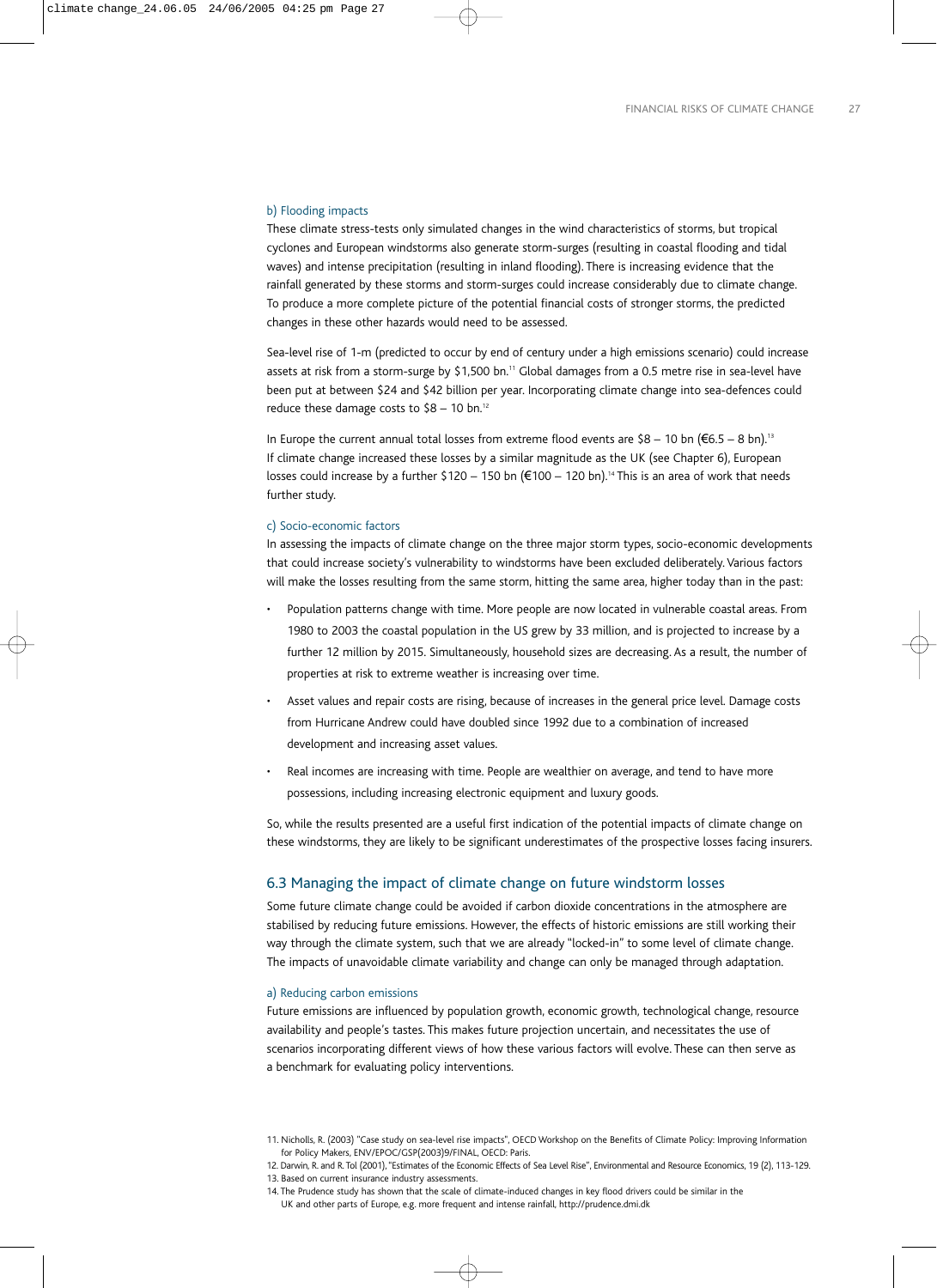The Intergovernmental Panel on Climate Change (IPCC) developed scenarios around four different storylines (A1, A2, B1 and B2). Each storyline gives rise to different emission profiles over time, resulting in different concentrations of carbon dioxide in the atmosphere, and in turn, giving rise to varying degrees of climate change (Table 6.5).

### Table 6.5 Characteristics of different carbon emissions scenarios by the 2080s

| <b>Emission Scenario</b> | <b>IPCC</b> equivalent | Increase in global<br>temperature (°C) | Atmospheric CO <sub>2</sub><br>concentration (ppmv) |
|--------------------------|------------------------|----------------------------------------|-----------------------------------------------------|
| High                     | A <sub>1</sub> FI      | 3.9                                    | 810                                                 |
| Medium-High              | A <sub>2</sub>         | 3.3                                    | 715                                                 |
| Medium-Low               | B <sub>2</sub>         | 2.3                                    | 562                                                 |
| Low                      | <b>B1</b>              | 2.0                                    | 525                                                 |

Source: Intergovernmental Panel on Climate Change.

To examine the effects of reducing carbon dioxide emissions, annual average and extreme losses from US hurricanes and Japanese typhoons were calculated under these IPCC emission scenarios for the 2080s (Table 6.6). The high emissions scenario was closest to the 6% stress-test applied to the catastrophe models, so the benefits of emissions reductions could be calculated by comparing lower emissions scenarios to this scenario.

For example, under a low emissions scenario, increased losses from US hurricanes due to climate change were 80% lower than in a high emissions scenario by the 2080s. The increases in insured costs from 1-in-100 and 1-in-250 year losses were also reduced by 80% – saving \$35 to \$50 bn and roughly equivalent to avoiding two Hurricane Andrews in one season (in 2004 prices). Likewise, insured losses from a 1-in-100 and 1-in-250 year Japanese typhoon were reduced by 80% in moving to a low-emission scenario – a saving of around \$9 to \$13 billion, more than the cost of the entire 2004 typhoon season.

### b) Reducing vulnerability through adaptation

The impact of windstorms depends on their frequency, intensity and duration, and on the vulnerability of buildings, infrastructure, and economic systems. By building properties to withstand higher windspeeds or increasing the flood defences protecting a town, damage levels could be reduced. Socio-economic factors have been a strong driver of changes in the costs of extreme weather in recent decades, showing the potentially significant role that managing society's exposure and vulnerability to weather could have in the future.

The financial benefits of adaptation have not been studied in detail to date, but there are some good initial indications, that in a similar way to emissions reductions, considerable cost-savings could be achieved.

- If all properties in south Florida met the stronger building code requirements for some counties, property damages from a repeat of Hurricane Andrew (taking the same track in 2002 as it did in 1992) would drop by nearly 45%.<sup>15</sup>
- If design codes for buildings in the South East of the UK were upgraded by at least 10%, increases in climate-induced damage costs from windstorms could be reduced substantially.<sup>16</sup>
- Section 7 outlines cost-savings that could be achieved by adaptation to increases in flooding and subsidence in the UK due to climate change.

<sup>15.</sup> Impact of Building Code Developments on Potential Hurricane Losses in Florida, Applied Insurance Research Inc. in collaboration with the Institute for Business and Home Safety, May 2002.

<sup>16.</sup> The vulnerability of UK property damage to windstorm damage, Association of British Insurers, July 2003, http://www.abi.org.uk/Display/File/78/windstorm\_report.pdf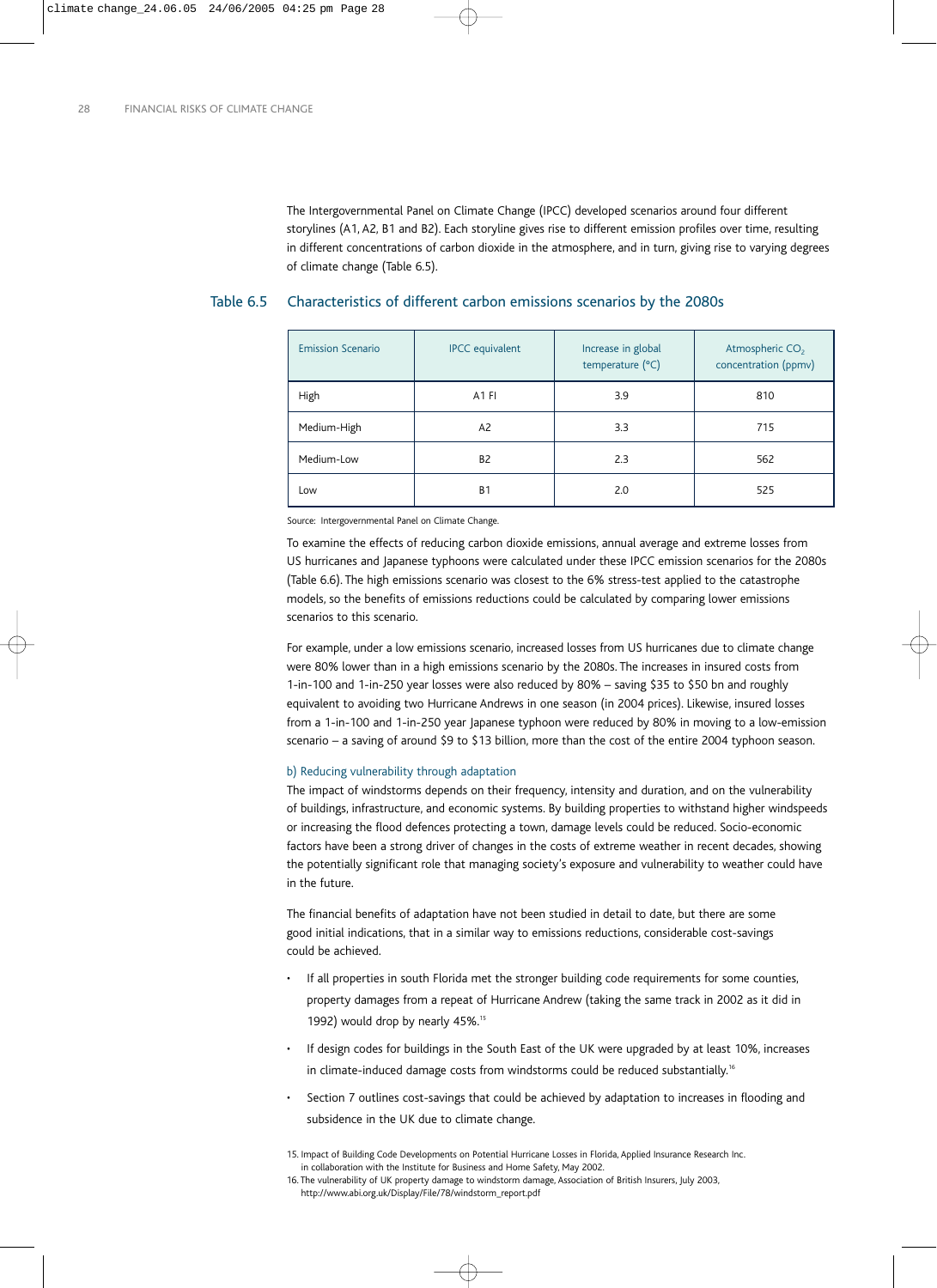# Table 6.6 Benefit of moving to lower emissions scenario, expressed as reduction in losses relative to high emissions scenario by 2080s (2004 prices)

| <b>Emission Scenario</b> | Annual average<br>insured loss            | Annual average<br>total loss | Insured loss with<br>chance of occurring<br>once every 100 years | Insured loss with<br>chance of occurring<br>once every 250 years |
|--------------------------|-------------------------------------------|------------------------------|------------------------------------------------------------------|------------------------------------------------------------------|
| High                     | \$4.5 bn                                  | \$7.5 bn                     | \$45 bn                                                          | \$67 bn                                                          |
|                          | Loss reduction relative to high emissions |                              |                                                                  |                                                                  |
| Medium-High              | 20%                                       | 20%                          | 20%                                                              | 15%                                                              |
| Medium-Low               | 65%                                       | 65%                          | 70%                                                              | 65%                                                              |
| Low                      | 80%                                       | 80%                          | 80%                                                              | 80%                                                              |

# (a) US hurricane

# (b) Japanese typhoon

| <b>Emission Scenario</b> | Annual average<br>insured loss            | Annual average<br>total loss | Insured loss with<br>chance of occurring<br>once every 100 years | Insured loss with<br>chance of occurring<br>once every 250 years |
|--------------------------|-------------------------------------------|------------------------------|------------------------------------------------------------------|------------------------------------------------------------------|
| High                     | \$3.0 bn                                  | \$1.5 <sub>bn</sub>          | \$11 bn                                                          | \$16 bn                                                          |
|                          | Loss reduction relative to high emissions |                              |                                                                  |                                                                  |
| Medium-High              | 20%                                       | 20%                          | 20%                                                              | 20%                                                              |
| Medium-Low               | 70%                                       | 70%                          | 70%                                                              | 70%                                                              |
| Low                      | 85%                                       | 85%                          | 80%                                                              | 85%                                                              |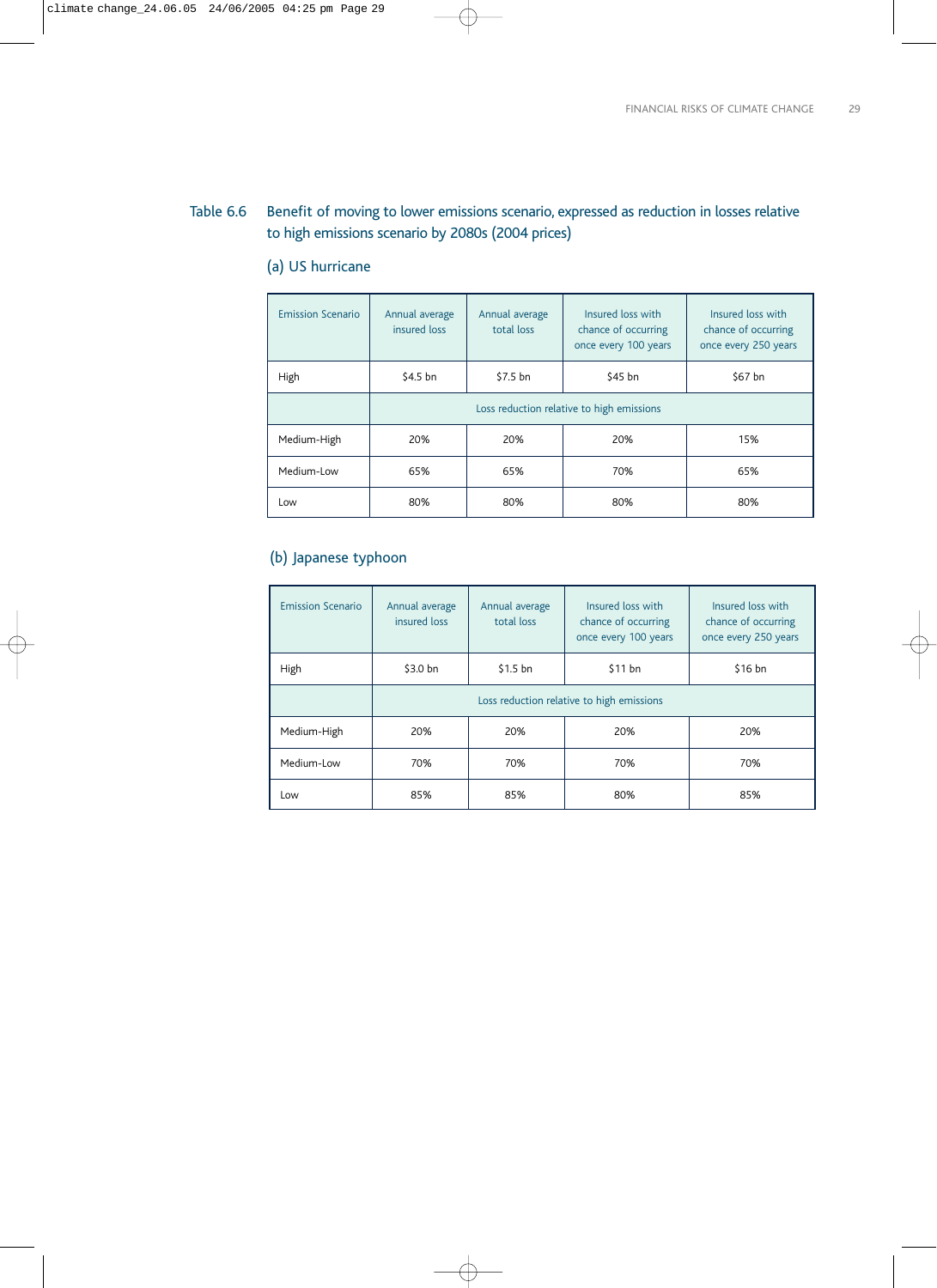### IMPACTS OF CLIMATE CHANGE ON COSTS OF UK EXTREME WEATHER 7.

### 7.1 Flooding and subsidence in the UK

The insured consequences of climate change may have significant financial effects at the national scale. In this section, we consider the costs of climate change on flooding and subsidence risks in the UK, and the impacts of policy responses on minimising these costs. Windstorm costs for the UK have already been included in the European-level analysis in the Chapter 6.

Flood and subsidence cost the UK insurance industry a significant amount today. Average annual claims for flood-related property damage are around \$1.28 bn (£0.7 bn) while subsidence damage equates to \$0.55 bn (£0.3 bn).

But weather claims are much more volatile than many other insured risks, e.g. fire or crime. Typically, weather damage accounts for one quarter of total property claims in the UK, but this may rise to between one third and one half of total claims in event years such as 1990 and 2000. The severe storms in 1990 in the UK led to property claims of more than \$4 bn (£2.4 bn, 2004 prices), while the floods in autumn 2000 resulted in insured costs of \$1.8 bn (£1 bn, 2004 prices).

### 7.2 Climate change and weather risk in the UK

Climate change scenarios published by the UK Climate Impacts Programme show that by the end of the century:<sup>17</sup>

- Average annual temperatures across the UK could increase by between 2 and 3.5  $\degree$ C by the end of the century. Two out of every three summers could be as hot as the very hot summer of 1995.
- Winters are likely to become wetter with heavy winter precipitation (principally rain, but some snow) more frequent. Intense but infrequent (one day in two years) rainfall events may be 5 – 20% heavier by the 2080s.
- Summers may become drier everywhere, but particularly in South-East England. Summer soil moisture may be reduced by 40% across large parts of England by 2080s.
- Normal sea levels will continue to rise around most of the UK's shoreline, particularly South-East England where the rise could be 26 – 86 cm above the current level. Extreme sea levels will be experienced more frequently, particularly on the east coast, occurring between 10 – 30 times current frequency.

These changes may in turn lead to a wide range of impacts including increased flood risk (more winter rainfall, more heavy rainfall, sea-level rise, and larger storm surges) and increased subsidence risk (drier summers). This study used recent research work funded by the UK Government (Foresight<sup>18</sup> and UK Climate Impacts Programme), to assess potential increased costs of flooding and subsidence under alternative climate scenarios (Table 7.1).

Flooding losses represent by far the greater source of climate change impacts on property insurance, with increases of almost 15-fold by the end of the century under the high emissions scenario, leading to potential total losses from river, coastal and urban flooding of more than \$40 bn (£22 bn).<sup>19</sup>

<sup>17.</sup> Climate Change Scenarios for the United Kingdom, UK Climate Impacts Programme, April 2002, http://www.ukcip.org.uk

<sup>18.</sup> Future flooding, Office of Science and Technology Foresight Programme, April 2004, http://www.foresight.gov.uk/previous\_projects/flood\_and\_coastal\_defence

<sup>19.</sup> The Foresight study built in real increases in value – driven by various factors including growth in GDP. In other words, the values increased over and above general price inflation.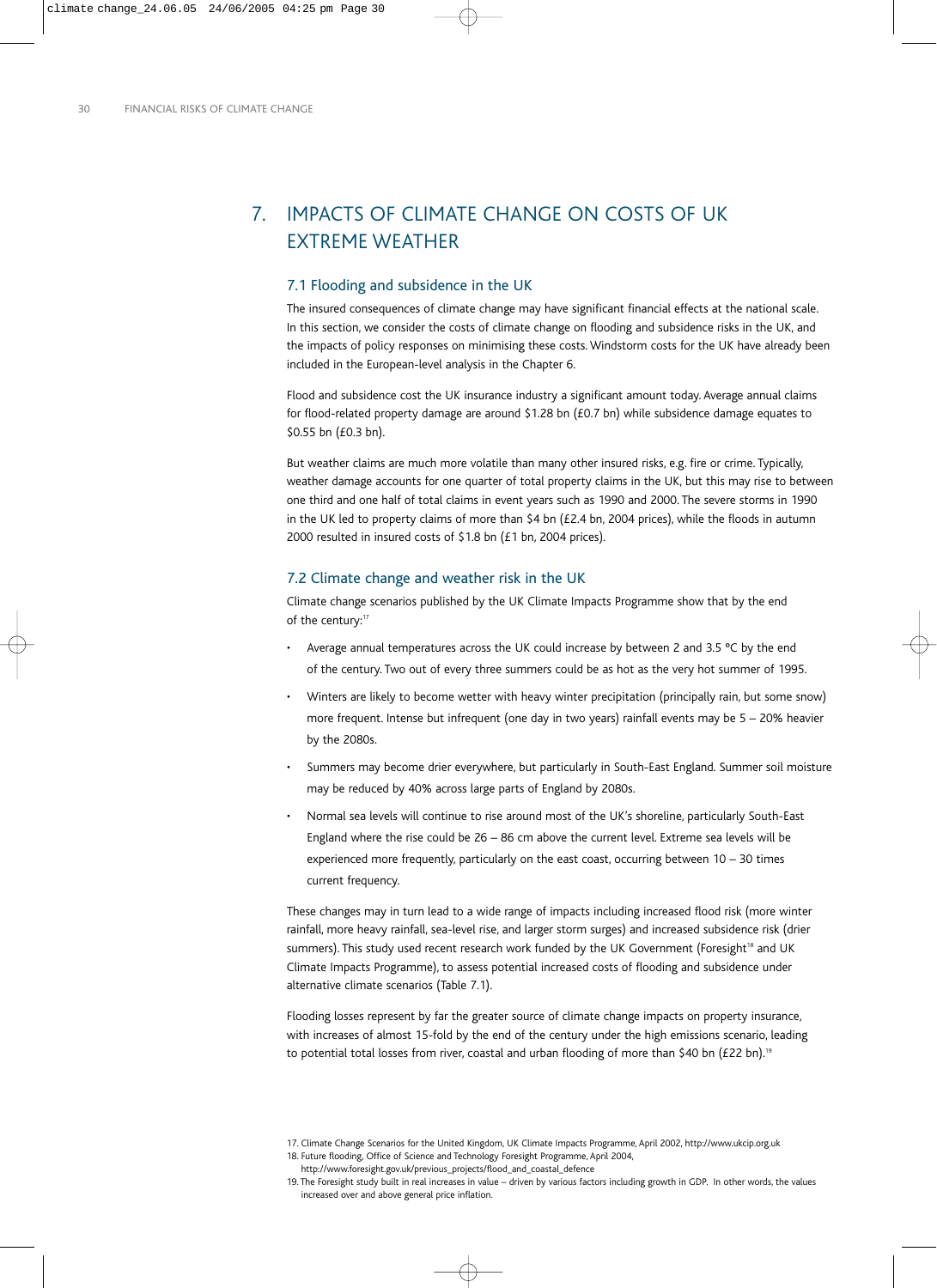Subsidence accounts for under 5% of the average annual total flood costs in the 2080s. Based on earlier analysis, windstorm costs in the UK are likely to rise by a similar degree to subsidence, suggesting that flood risk could dominate as the major weather peril in the future.

### 7.3 Policy responses: mitigation and adaptation

#### a) Flooding

Evidence from the Foresight study suggests that a combined approach of reducing emissions and adapting to increased flooding may be effective in minimising the costs of climate change in the UK. Limiting greenhouse gas emissions could mean that the annual costs of climate change for flooding are \$11 bn (£6 bn), compared to \$40 bn (£22 bn) under a high emissions scenario.

Flood management actions also bring the costs down considerably, so that annual costs only increase four-fold by the 2080s to \$9.7 bn (£5.3 bn), rather than increase 10 – 20 fold (Table 7.1). These adaptation responses include better flood protection, stronger land-use planning, and catchment-wide flood storage schemes. A specific study on costs of flooding for the new developments in East London showed that pro-active steps to prepare for climate change could reduce annual flooding costs by 80 – 90%, saving almost \$1 bn ( $£0.55$  bn).<sup>20</sup>

Socio-economic factors can have some unexpected effects. Greater wealth generation in high economic growth, high emissions scenarios could enable greater uptake of adaptive measures, producing a more effective response than economic conditions under some low emissions scenario allows. This emphasises the need for cost-benefit analysis to assess the scale and optimal combination of adaptation and mitigation measures.

# Table 7.1 Potential impact of climate change on costs of flooding and subsidence in the 2080s, expressed as annual average damage costs. (\$ bn, 2004 prices)

| Scenario                                 | River and coastal flooding                |                    | Intra-urban flooding             |                    | Subsidence             |                    |
|------------------------------------------|-------------------------------------------|--------------------|----------------------------------|--------------------|------------------------|--------------------|
| Current                                  | 1.8                                       |                    | 0.6                              |                    | 0.6                    |                    |
| Emissions<br><b>Scenario<sup>ª</sup></b> | Increase in river<br>and coastal flooding |                    | Increase in intra-urban flooding |                    | Increase in subsidence |                    |
|                                          | Without<br>adaptation                     | With<br>adaptation | Without<br>adaptation            | With<br>adaptation | Without<br>adaptation  | With<br>adaptation |
| High                                     | 26.5                                      | 1.8                | 12.8                             | 5.5                | 0.9                    | N/A                |
| Low                                      | 7.3                                       | 3.3                | 3.7                              | 0.6                | 0.4                    | N/A                |

a. To estimate climate change induced flooding costs only, we make a conservative assumption – based on interpretation of Chart 2.10 of Foresight Executive Summary – that socio-economic change accounts for 50% of the total cost increases over time.

Sources: Future flooding, Office of Science and Technology Foresight Programme, April 2004; Metroeconomica for UK Climate Impacts Programme.

<sup>20.</sup> Making communities sustainable: managing flood risks in the Government's growth areas, Association of British Insurers, February 2005, http://www.abi.org.uk/housing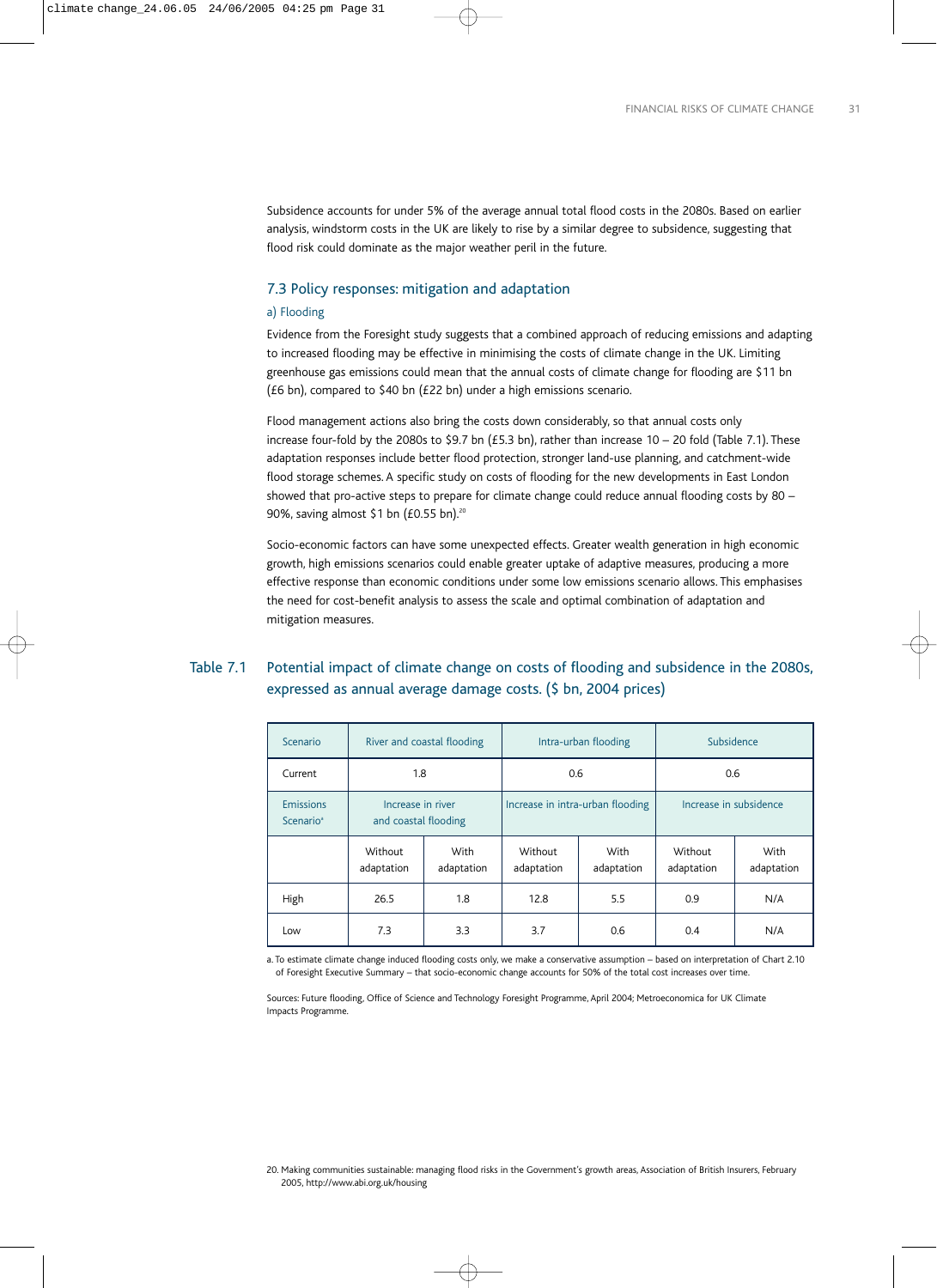#### b) Subsidence

Recent work by Metroeconomica provides some initial estimates of the costs and benefits of adaptation measures in response to a summer as dry as 2003, where there was a 25% increase in subsidence claims compared to the average annual number (Table 7.2).

These results suggest that an option of requiring deeper foundations for new-build properties such as the newly introduced Building Regulation is – on balance – likely to produce a net benefit. However, spatial planning options and vegetation management options need to be studied further before an economically efficient adaptation strategy can be developed.

# Table 7.2 Aggregate Benefits & Costs (and their distribution) of alternative adaptation options to property subsidence by 2080s

| <b>Adaptation Measure</b>                                                               | <b>Benefit<sup>ª</sup></b>                               | Cost <sup>a</sup>                                                             | Bearer of Cost Burden                                                                                                    |
|-----------------------------------------------------------------------------------------|----------------------------------------------------------|-------------------------------------------------------------------------------|--------------------------------------------------------------------------------------------------------------------------|
| Higher insurance<br>premiums to cover higher<br>remediation costs                       | Insurer covers costs<br>of increased number<br>of claims | $$6.6 - $22.2$ bn<br>Increased household<br>insurance costs                   | House-owner bears<br>increased costs                                                                                     |
| Withdrawal of insurance<br>cover for properties<br>vulnerable to subsidence             | Insurer avoids<br>increased exposure                     | $$6.6 - $22.2$ bn<br>Loss of property value                                   | House-owner bears<br>full remediation costs<br>and loss of property value<br>Possible exclusion<br>for low income groups |
| Underpinning and<br>structural measures                                                 | $$6.6 - $22.2$ bn<br>Maximum avoided loss.               | $$28 - $69$ bn<br>Total cost of measures<br>for all properties at risk        | Benefit borne by insurer<br>and house-owner<br>Cost borne by house-<br>builder or owner                                  |
| Building regulations for:<br>- deeper foundations of<br>1 metre<br>- building materials | $$2.7 - $10.3$ bn<br>Not known                           | $$3.7 - $6.4$ bn<br>Not known                                                 | Benefit borne by insurer<br>and house-owner<br>Cost borne by house-<br>builder or owner                                  |
| Spatial planning policy                                                                 | $$2.7 - $10.3$ bn<br>Maximum avoided loss                | Loss of land values and<br>possible social costs<br>of higher density housing | Benefit borne by insurer<br>and house-owner<br>Cost borne by house<br>and land-owners                                    |
| Clearance of nearby<br>vegetation or restrictions<br>on future planting                 | $$6.6 - $22.2$ bn<br>Maximum avoided loss                | Not known                                                                     | Cost borne by house and<br>land owners                                                                                   |
| Regular water sprinkling<br>of vegetation                                               | $$6.6 - $22.2$ bn<br>Maximum avoided loss                | Not known                                                                     | Cost borne by house and<br>land owners                                                                                   |

a. Ranges reflect estimates made under low and high emission scenarios.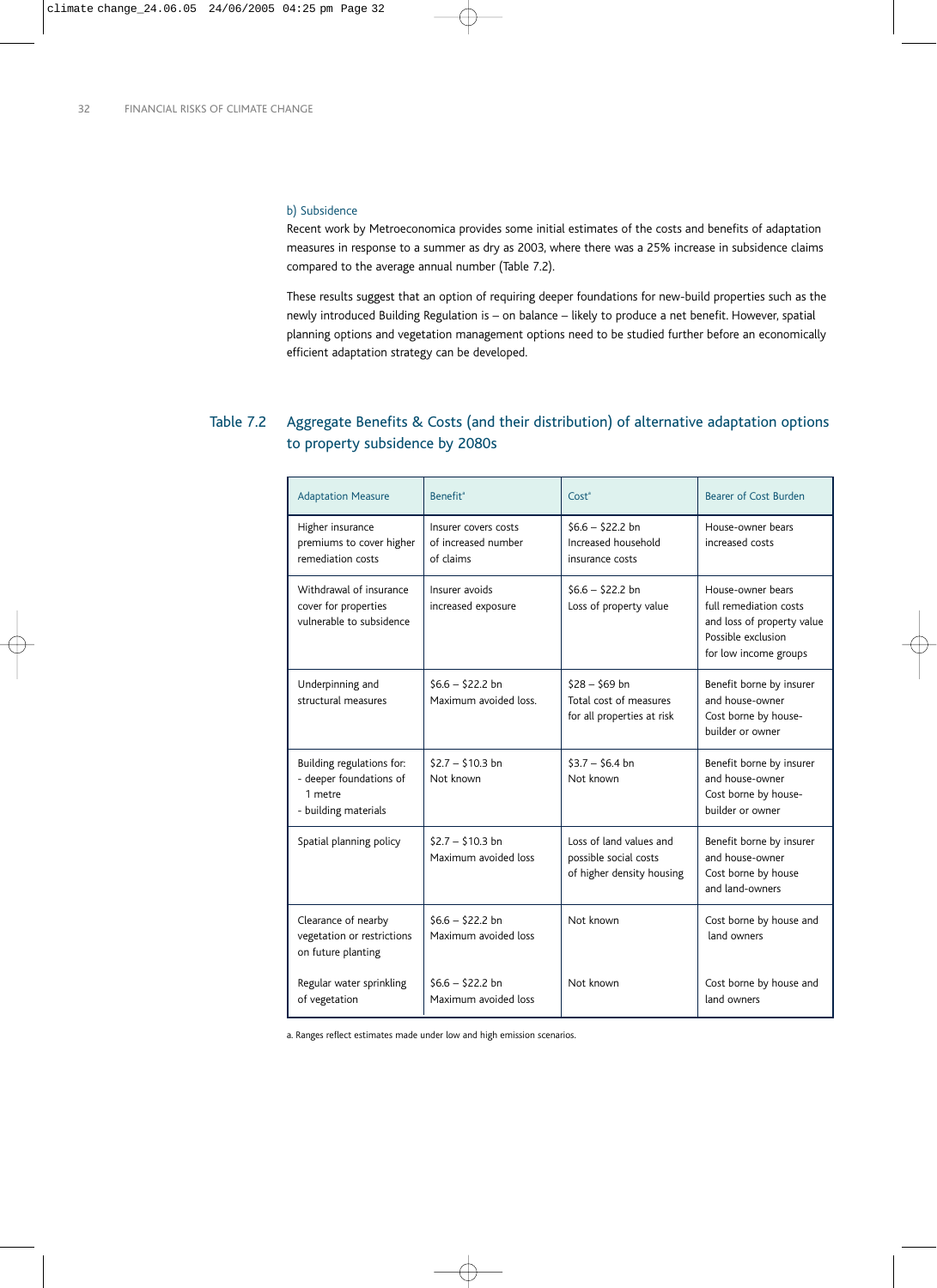#### WIDER IMPACTS OF CLIMATE CHANGE 8.

This study has focused primarily on the costs of climate change for storm and flood damage to property. There are other effects arising from climate change that could have financial implications. Here we report potential impacts on two other key weather-sensitive sectors: health and agriculture.

### 8.1 Health impacts

The net effects of climate change on costs of health are uncertain, as the potential impacts are mixed. The impacts vary depending on: the characteristics and vulnerabilities of the population, geographical region, economic prosperity, and level of public health-care provision.

### Figure 8.1 Potential health effects of climate variability and change



Source: Patz and others (2000), The potential health impacts of climate variability and change for the United States, Environmental Health Perspectives v108, April 2000.

Temperature-related effects on health include both reduced winter deaths due to milder weather and increased heat stress deaths in hotter summers. Both cold weather and heat-stress affect those with certain pre-existing heart and lung conditions disproportionately. Heat-stress also affects the overweight, unfit, and people suffering dehydration or fatigue.

The heatwave in Europe in 2003 resulted in over 22,000 premature deaths (Table 8.1). These kinds of events could become more common in the future. Climate change has already doubled the chance of a very-hot summer in Europe (e.g. 2003), and by the 2040s, more than half of all European summers will be warmer than that of 2003.<sup>21</sup>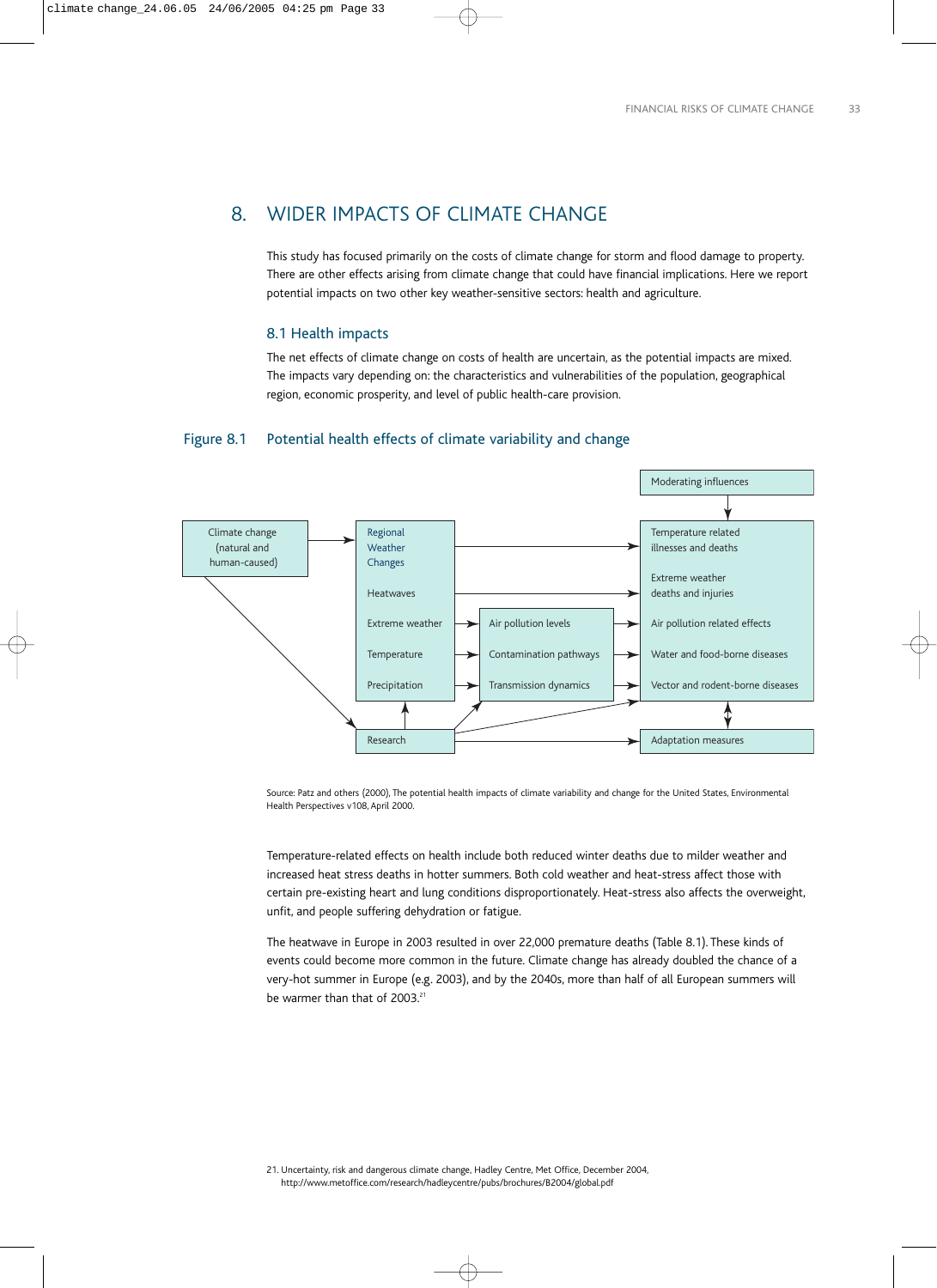| Heatwave            | Attributable mortality                                                                                                                                                         | Reference                        |
|---------------------|--------------------------------------------------------------------------------------------------------------------------------------------------------------------------------|----------------------------------|
| Birmingham, UK 1976 | Number of deaths increased by 10%; excess seen<br>primarily in men and women aged 70-79 years.                                                                                 | Ellis and others (1980)          |
| London, UK 1976     | 9.7% increase in England and Wales and 15.4% in Greater<br>London. Almost two-fold increase in mortality rate among<br>elderly hospital inpatients (but not other inpatients). | Lye and Kamal (1977)             |
| Portugal, 1981      | 1906 excess deaths (all causes, all ages) in Portugal, 406<br>in Lisbon in July including 63 heat deaths.                                                                      | Garcia and others (1999)         |
| Rome, Italy 1983    | 65 heat stroke deaths during heat-wave in the Latio region.<br>35% increase in deaths in July 1983 compared with July<br>1982 among those 65 years or older in Rome.           | Todisco (1983)                   |
| Athens, Greece 1987 | 2690 heat-related hospital admissions and 926 heat-related<br>deaths, estimated excess mortality >2000.                                                                        | Katsouyanni and<br>others (1988) |
| London, UK 1995     | 619 excess deaths: 8.9% increase in all-cause mortality<br>and 15.4% in Greater London compared with moving<br>average of 31 days for that period in all age groups.           | Rooney and others<br>(1998)      |
| Europe 2003         | Over 22,000 premature deaths in UK, France, Portugal, and<br>Italy; Death rates doubled in Paris during 11-12 August<br>when night-time temperatures reached 25.5 °C.          | Kovats and others<br>(2004)      |

### Table 8.1 Impact of heat-stress on premature deaths in Europe

Source: Kovats and Koppe (forthcoming).

Vector-borne diseases may be both more prevalent and adversely affected by climate change. These diseases are closely associated with certain ecosystems which may spread their range, act over a more prolonged season and undergo accelerated maturation in higher temperatures, particularly where this is accompanied by conducive rainfall patterns and standing surface water. However some areas in southern and eastern Europe may become too hot and dry for vectors to survive.

The capacity to adapt to these changing conditions depends on: the ability to increase public health surveillance and intervention against diseases; managing the adverse impacts of severe weather events; maintaining the general health of the population; and designing and managing buildings so that extreme temperatures do not affect internal conditions.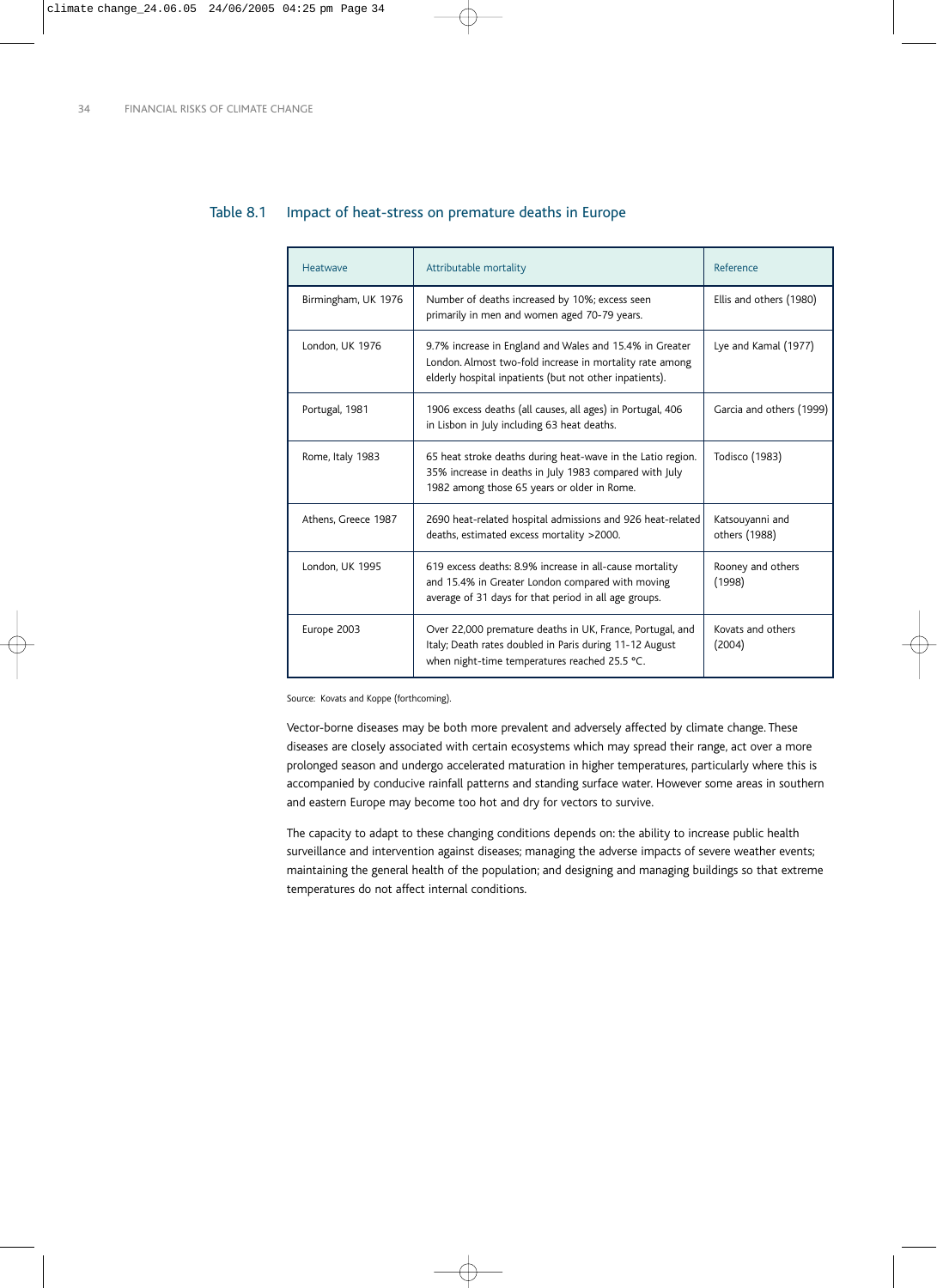### 8.2 Agriculture and forestry

Climate change could have a variety of impacts on the agriculture and forestry sectors. But rather like for health, the effects will be mixed, depending on region and the specific impact (Table 8.2).

For the insurance industry, offering financial protection against extreme events, climate change could increase costs of agriculture and forestry cover by increasing the severity of extreme weather events, such as heatwaves, storms, and floods. Extreme weather already brings this sector significant costs:

- The unusually warm summer of 1992 in northern Germany caused crop failures generating losses of approximately \$3.1 bn ( $\epsilon$ 2.5 bn) at the then prevailing price levels.<sup>22</sup>
- The unprecedented heat wave across Europe in 2003 led to severe wildfires across Portugal, Spain and France affecting forestry and property, resulting in total losses of around \$15 bn (€12 bn).<sup>23</sup> Temperatures were on average 2 °C warmer than the average summer temperature for most of the 20th century, and up to 6 °C higher than average across parts of the continent.
- In January 2005 Sweden was hit by windstorm Gudrun with windspeeds up to 42 m/s, with an associated storm-surge of 1.6 m off the west coast of Sweden. The storm caused the largest insured loss ever for the country. Half of the costs comprised damages to commercial forestry, where there was significant damage to over 46,000 hectares (equivalent of 10 years' worth of timber). Total forestry losses are currently estimated at \$2.5 bn (€2 bn) of which \$0.25 bn (€0.2 bn) was insured.

| Impact             | <b>North America</b>                                                                                   | Asia                                                                                                                                          | Northern Europe                                                                                                                                          | Southern Europe                                                                                                                          |
|--------------------|--------------------------------------------------------------------------------------------------------|-----------------------------------------------------------------------------------------------------------------------------------------------|----------------------------------------------------------------------------------------------------------------------------------------------------------|------------------------------------------------------------------------------------------------------------------------------------------|
| Crop ranges        | Potential shift<br>northwards.                                                                         |                                                                                                                                               | Shift northwards<br>for some crops.                                                                                                                      | New crops may need<br>to be introduced to<br>deal with new<br>climatic conditions.                                                       |
| Crop production    | $6 - 9\%$ increase in<br>cereal production.<br>Generally beneficial<br>but strong regional<br>effects. | Beneficial effects on<br>rice yields in NW<br>Japan and wheat<br>vields in NE China.<br>Reduced yields in<br>SE Japan and<br>central China.   | Spring cereal growth<br>could be enhanced, but<br>autumn sown crops<br>may still increase.<br>Overall impact likely<br>to be beneficial.                 | Generally beneficial<br>but strong regional<br>effects. Increased<br>variability and<br>extreme events<br>may affect crop<br>production. |
| Water availability | Potential increased<br>drought in US Great<br>Plains/Canadian<br>Prairies.                             | Water shortages will<br>adversely affect Indian<br>rice yields but have<br>little effect on Indian<br>wheat yields.                           |                                                                                                                                                          | Water shortages likely<br>to become greater.                                                                                             |
| Pests and diseases |                                                                                                        | Heat stress combined<br>with wetter weather<br>in tropical regions will<br>reduce crop resistance<br>and increase some<br>disease prevalence. | Existing diseases likely<br>to become more<br>abundant and exotic<br>species may spread<br>their ranges, increasing<br>the need for plant<br>protection. |                                                                                                                                          |

### Table 8.2 Regional impacts of climate change on agriculture

22. Opportunities and risks of climate change, Swiss Re, 2002, http://www.swissre.com

23. Climate change 2004, Benfield Hazard Research Centre, 2004, http://www.benfieldhrc.org/activities/tech\_papers/climate\_change.pdf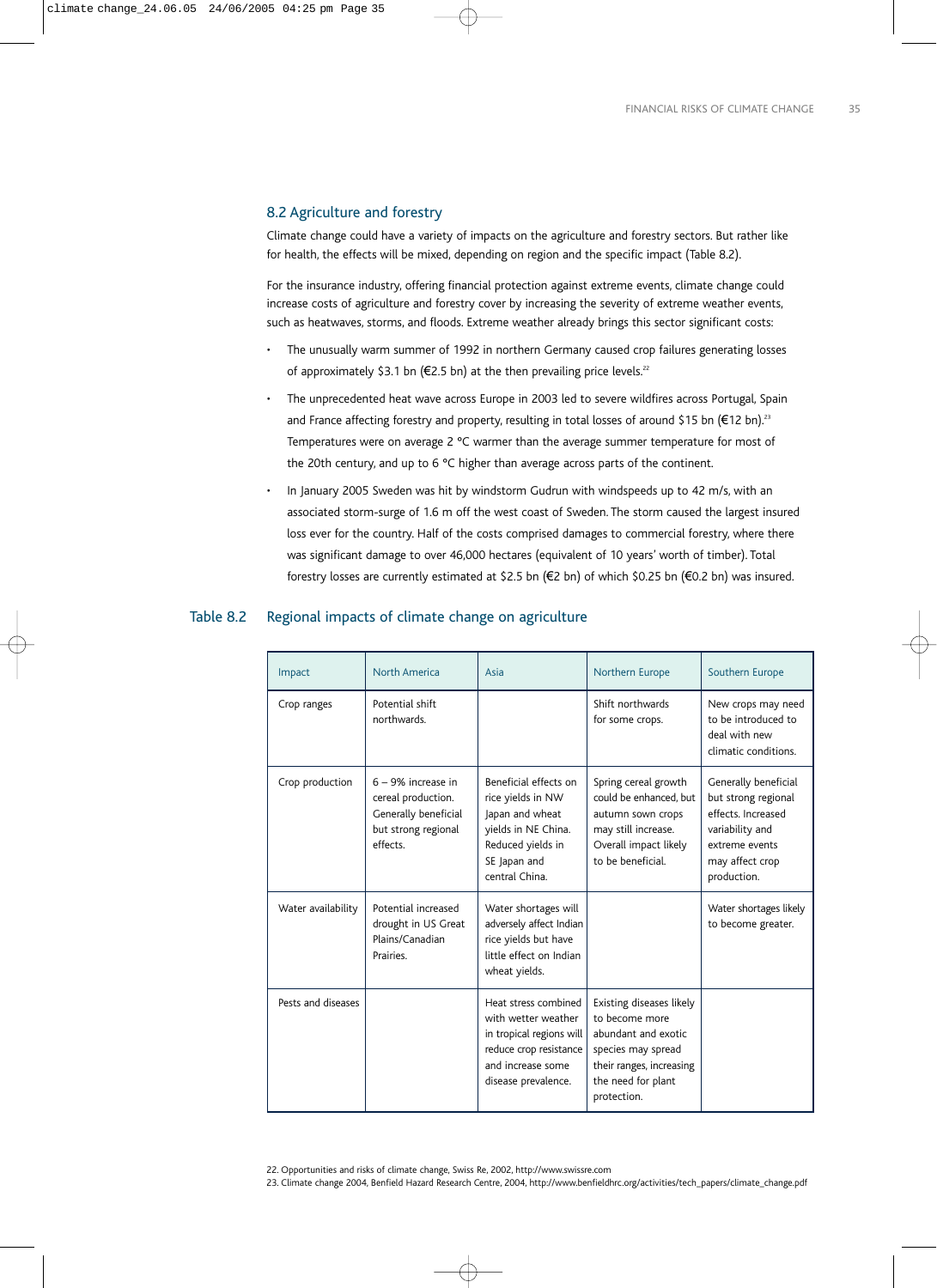#### FINANCIAL IMPLICATIONS OF CLIMATE CHANGE 9.

### 9.1 Insuring natural catastrophes

Insurance is a unique financial instrument. Premiums must be set before costs (claims) are known. Future costs, including frequency of claim events, have to be estimated in advance. Insurers can often use historical data to assess expected losses and administrative expenses, and therefore develop a business model to provide an adequate return on capital. Ideally the frequency of claims over time should be predictable and losses experienced on one policy independent of losses experienced on another. However, risks from natural catastrophes present particular challenges.

- They are not predictable over time. Natural catastrophes are infrequent events, resulting in large losses in a few years and no losses in most years. Loss experience of the past cannot be used as a reliable predictor of future losses.
- They are often highly correlated, affecting many policyholders simultaneously.

Natural catastrophes typically result in very large losses, which can present a significant financial risk to insurers, including insolvency in rare cases, if not appropriately priced. Insurers that offer to cover natural catastrophes have developed specialist tools to assess such risks and strategies to manage them.

An insurance company first defines its "risk appetite" – the maximum loss that is acceptable over a determined period of time, e.g. \$1 bn of loss only to be exceeded once in 100 years. Many factors determine the acceptable level of loss, including the availability and cost of reinsurance, solvency regulations, rating agency assessments, market conditions, the capital base and how it is allocated across business lines, and the cost of capital.<sup>24</sup>

Then the company assesses risk across the full distribution of hazards that could occur, including those arising from events that have a small chance of occurring, but have significant consequences when they do, so that they can set appropriate premiums. The key characteristics that an insurer examines are:

- Average (or Expected) Annual Losses: the amount expected to payout, on average, per year for an insured item (e.g. building) or portfolio of items. The expected loss is a key component of the premium calculation.
- Extreme (or Maximum Probable) Losses: the amount that would be needed to be be paid out should a significant catastrophe occur. Information on extreme losses is used by insurers to define their capital base, including reinsurance cover, and is also factored into the premium calculation.

### 9.2 How climate change could impact insurance

Sufficient capital is needed to bridge the gap between expected and extreme losses (Figure 9.1). This risk capital ensures that the insurer can pay its liabilities, even following a major catastrophe.<sup>25</sup>

Increases in the average annual loss and extreme losses (at 1-in-100 year or 1-in-250 year levels) will shift the loss distribution to the right (for tropical hurricanes and typhoons) or elongate (for European windstorm), as set out in the climate stress-tests. Increases in average and extreme losses will tend to increase the amount of risk capital needed to satisfy the risk appetite of the insurer or the requirement of the regulator.

<sup>24.</sup> For instance, some rating agencies and regulators may require insurers to set aside enough capital to pay for a 1-in-200 year or 1-in-250 year loss.

<sup>25</sup> In this example distribution the annual expected loss is \$3 bn. If an insurer wants to be sure that it can pay claims in 99.6% of all cases (i.e. including those arising from a 1-in-250 year event should it occur), they need access to sufficient resources to pay \$10 bn, as opposed to \$3 bn. The 1-in-250 year event represents an "unexpected" loss, in that the corresponding claim far exceeds the expected or average loss. Unexpected losses are a financial risk to the insurer. In this case, the difference between the unexpected loss and expected loss is \$7 bn, and the insurer will need to provide sufficient capital to cover unexpected losses up to chosen threshold (i.e. the 1-in-250 year event). In the example the insurer will need to allocate \$7 bn of capital to this line of business.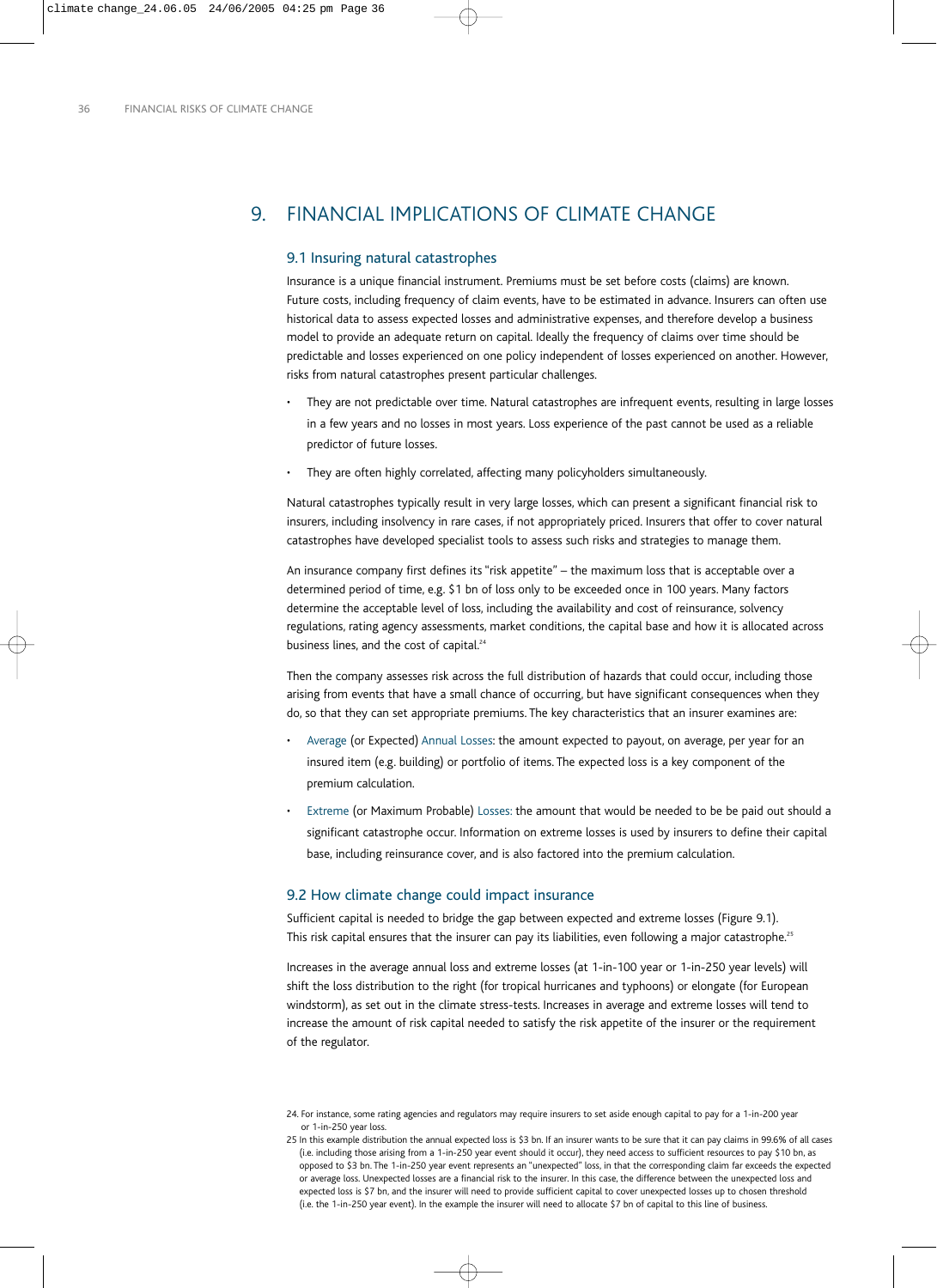

## Figure 9.1 Impact of climate change on probability loss distribution and implications for risk capital requirements

### 9.3 Capital requirements

For insurers to cover the vast majority of US hurricane, Japanese typhoon and European windstorm claims, except those occurring less than once in 250 years on average, they will need risk capital totalling approximately \$67 bn, \$18 bn and \$33 bn, respectively (Table 9.1). Under a high emissions scenario where carbon dioxide emissions double by the end of the century, modelling from this study suggests that the risk capital requirement could increase by over 90% for US hurricanes, and around 80% for Japanese typhoons. In total, an additional \$76 bn would be needed to cover the gap between extreme and expected losses resulting from tropical cyclones.

In Europe, only the impact of climate change on the most severe storms was considered, so the increase in capital requirement is marginal (5%). However, flooding impacts of climate change could have a more significant effect on capital requirements within European markets, adding to that of windstorms: (1) present-day average annual losses for flooding in Europe may be higher than for windstorms (\$8 – 10 bn compared to \$3 bn), and (2) the projected influence of climate change on flooding could be considerable (potential 10 – 20 fold increase in flood losses under high emissions).<sup>26</sup>

The additional risk capital requirements are substantially lower under the low emission scenario (Table 9.1). For example, moving from the high to the low emissions scenario would reduce insurers' additional risk capital requirement for US hurricanes by over 80% – a saving of about \$50 billion in risk capital.

In return for placing additional capital at risk, reinsurers and investors will seek a rate of return at least as high as other investment opportunities of comparable risk. As capital is finite, investors will demand higher rates of return for placing greater amounts of capital at risk. If climate change increases risk capital requirements within the insurance industry, insurers' cost of capital will also rise.

26. Based on work of Foresight http://www.foresight.gov.uk/previous\_projects/flood\_and\_coastal\_defence and Prudence http://prudence.dmi.dk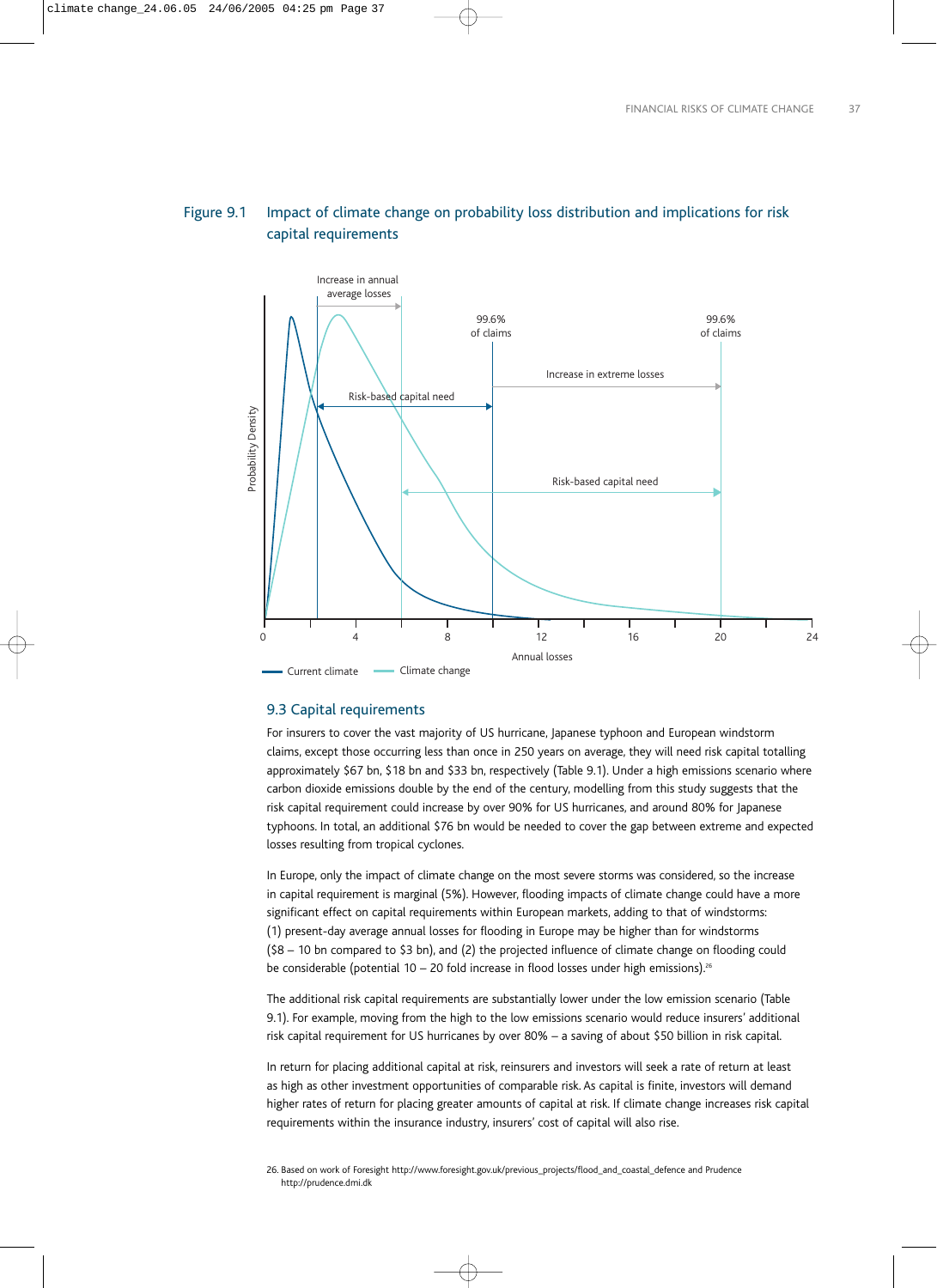## Table 9.1 Potential changes in insurance risk capital to cover hurricanes, typhoons and European windstorms under low and high emissions scenarios by the 2080s

| Storm type                      | Approximate current risk-<br>capital requirement | Additional capital required<br>with low emissions <sup>b</sup> | Additional capital required<br>with high emissions <sup>b</sup> |
|---------------------------------|--------------------------------------------------|----------------------------------------------------------------|-----------------------------------------------------------------|
| US hurricane <sup>®</sup>       | \$67 bn                                          | $+20%$                                                         | +90%                                                            |
| Japanese typhoon <sup>ª</sup>   | \$18 bn                                          | $+10%$                                                         | +80%                                                            |
| European windstorm <sup>ª</sup> | \$33 bn                                          | no change                                                      | +5%                                                             |

a. Capital requirements to cover a 1-in-250 year loss.

b. Percent changes from baseline (2004 prices).

#### 9.4 Insurance premiums

While the price of insurance will vary according to market location and conditions, premiums will, in general, comprise the cost of annual average losses, the cost of financing the risk capital requirement, and administrative/operational expenses plus relevant taxes. The first two components can be thought of as the "risk premium". An insurer may also opt to transfer the risk of larger losses to reinsurers, in exchange for paying a premium.

The above analyses suggest that climate change could increase both the average annual losses and risk capital requirements of insurers. Other things being equal, this will lead to increases in the risk premium.

Based on the simulated climate-stress tests, under a high emissions scenario the aggregate risk premium could increase by nearly 80% for both US hurricane and Japanese typhoon insurance markets by the 2080s. The increase in the aggregate risk premium for European windstorm insurance markets is considerably smaller by the 2080s, increasing by only 15% under the high emissions scenario. This might be expected as the impact of climate change only on the most severe storms was modelled. Increases in the aggregate risk premium are significantly lower for all windstorm markets under the low-emission scenario.

Actual premiums are unlikely to change by the amounts suggested by this simplified analysis. Market dynamics – where the interaction of supply and demand can lead to marked price cycles – mean that actual premium rates often diverge significantly from the purely "technical premium".

## Table 9.2 Potential changes in aggregate risk premiums for hurricanes, typhoons and European windstorms under low and high emissions scenarios by the 2080s

| Storm type         | Current indicative<br>aggregate risk premium <sup>a</sup> | Increase in risk-premium<br>under low emissions <sup>b</sup> | Increase in risk-premium<br>under high emissions <sup>b</sup> |
|--------------------|-----------------------------------------------------------|--------------------------------------------------------------|---------------------------------------------------------------|
| US hurricane       | \$17 bn                                                   | $+20%$                                                       | +80%                                                          |
| Japanese typhoon   | \$5 bn                                                    | $+20%$                                                       | +80%                                                          |
| European windstorm | \$7 bn                                                    | no change                                                    | $+15%$                                                        |

a. Based on an assumed cost of capital of 15%.

b. Results are shown as proportional increases in loss totals from baseline (2004 prices). Percentage changes were calculated by comparing industry baseline losses with incremental increases from climate stress-tests.